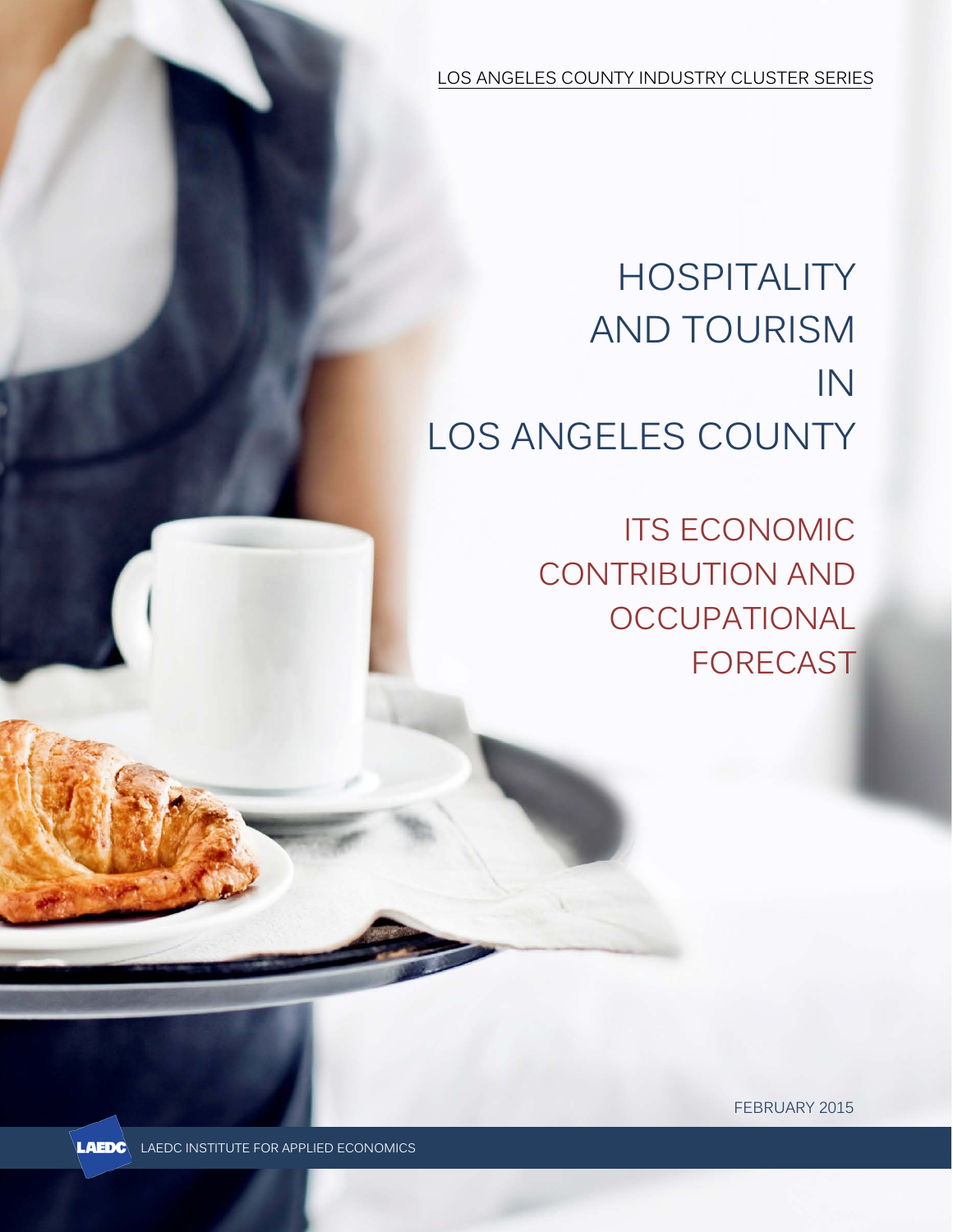# HOSPITALITY AND TOURISM IN LOS ANGELES COUNTY

## ITS ECONOMIC CONTRIBUTION AND OCCUPATIONAL FORECAST

A LOS ANGELES COUNTY INDUSTRY CLUSTER STUDY

Christine Cooper, Ph.D. Shannon Sedgwick Somjita Mitra, Ph.D.

February 2015



Institute for Applied Economics Los Angeles County Economic Development Corporation 444 S. Flower Street, 37<sup>th</sup> Floor  $\cdot$  Los Angeles, CA 90071

## JPMORGAN CHASE & CO.

This research was made possible with the generous support of JPMorgan Chase & Co.

The LAEDC Institute for Applied Economics specializes in objective and unbiased economic and public policy research in order to foster informed decision-making and guide strategic planning. In addition to commissioned research and analysis, the Institute conducts foundational research to ensure LAEDC's many programs for economic development are on target. The Institute focuses on economic impact studies, regional industry and cluster analysis and issue studies, particularly in workforce development and labor market analysis.

Every reasonable effort has been made to ensure that the data contained herein reflect the most accurate and timely information possible and they are believed to be reliable. The report is provided solely for informational purposes and is not to be construed as providing advice, recommendations, endorsements, representations or warranties of any kind whatsoever.

© 2015 Los Angeles County Economic Development Corporation. All rights reserved.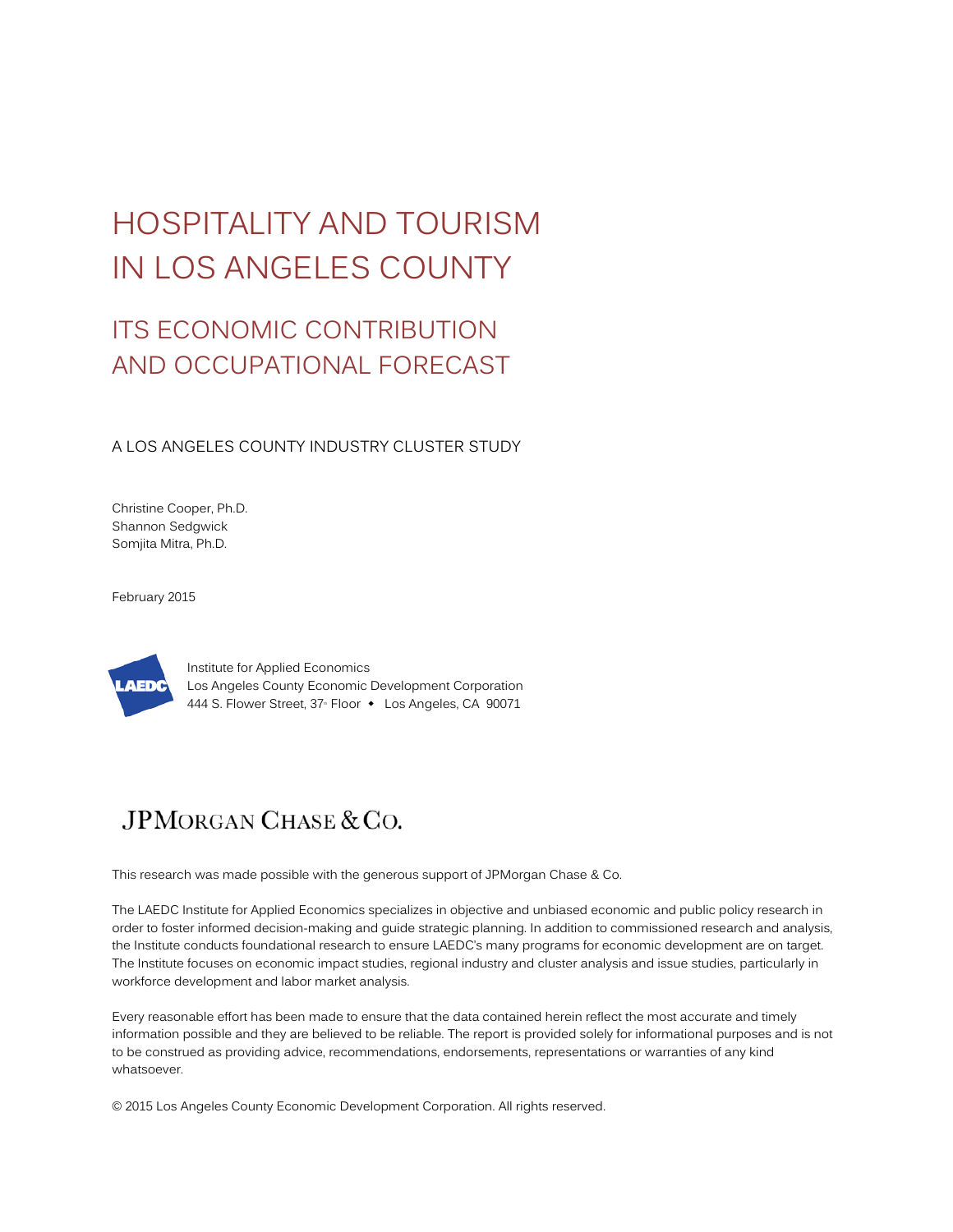# **Contents**

| <b>Executive Summary</b>       | $\overline{2}$ |
|--------------------------------|----------------|
| <b>We Are Hospitality</b>      | 4              |
| <b>Welcome to Los Angeles!</b> | 8              |
| <b>What Visitors Bring Us</b>  | 14             |
| <b>Sizing Things Up</b>        | 18             |
| <b>Spreading the Wealth</b>    | 24             |
| Work, Work, Work               | 28             |
| <b>Appendix</b>                | 32             |
| <b>About the Authors</b>       | 50             |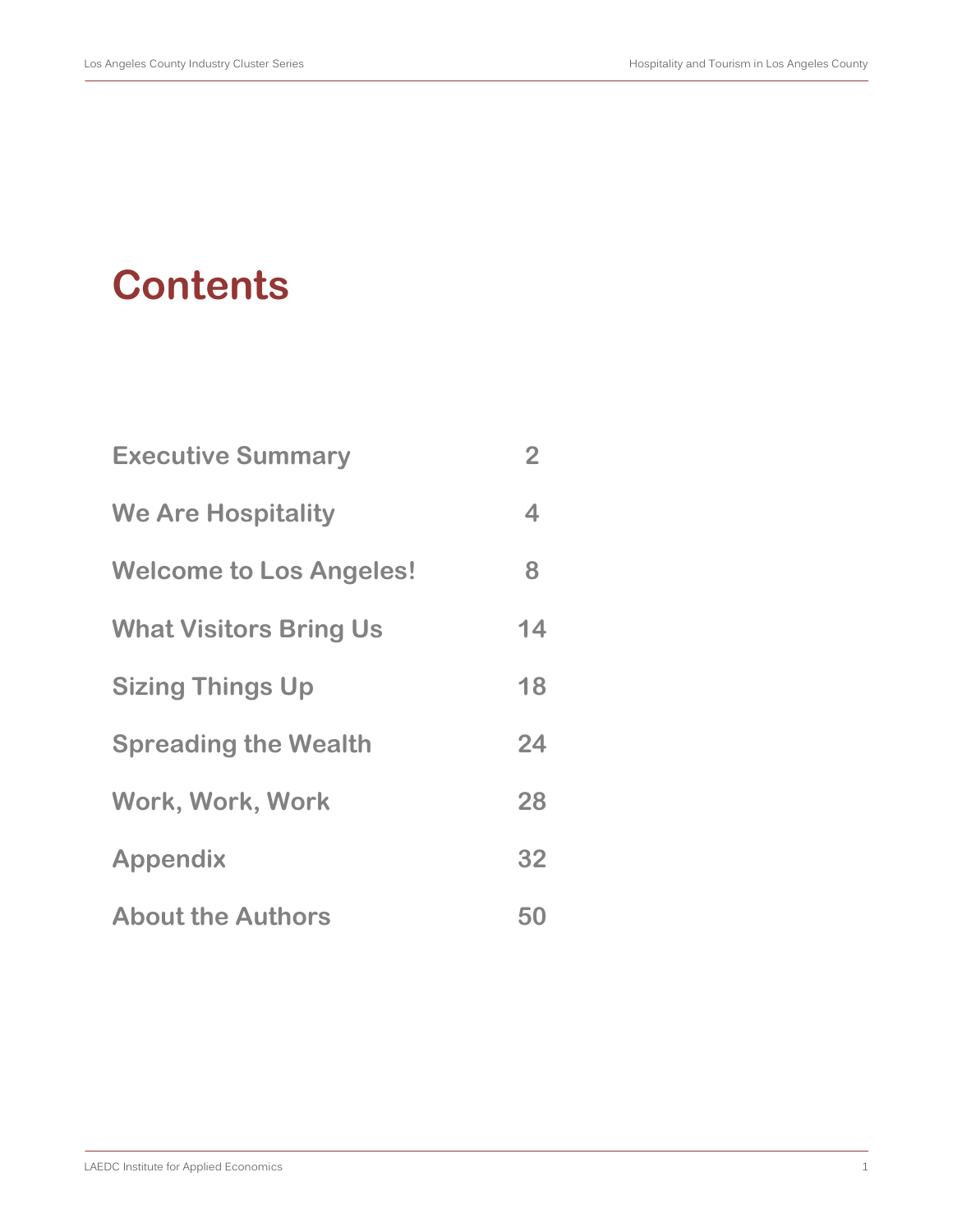# **Executive Summary**

**What we learned in this study.**

os Angeles is a thriving and vibrant metropolis, offering everything from sun and sand to **Solution** is a thriving and<br>
vibrant metropolis, offering<br>
everything from sun and sand to<br>
the glitz of Hollywood, the fun of theme parks, the excitement of sports, and largest center of commerce in the west. Los Angeles County is home to some of the most sought-after attractions and destinations in the world and draws millions of visitors from around the world.

This report investigates the hospitality and tourism industry cluster in Los Angeles and its projected workforce needs, and makes the following findings….

**Hospitality and tourism is a combination of an export-oriented "traded" subcluster, and a populationserving "local" subcluster."**

**The traded and local subclusters are quite different in terms of composition, workforce needs, intermediate purchases and economic impact.**

**With more than 97,000 rooms in 1,000 properties, LA offers diverse accommodation choices across the region.**

> **The 42.2 million visitors who spent more than \$18 billion in 2013 supported 330,000 jobs in Los Angeles County with labor income of almost \$13 billion.**

**Relatively dormant since the Great Recession, hotel development has begun to pick up as occupancy and room rates increase.**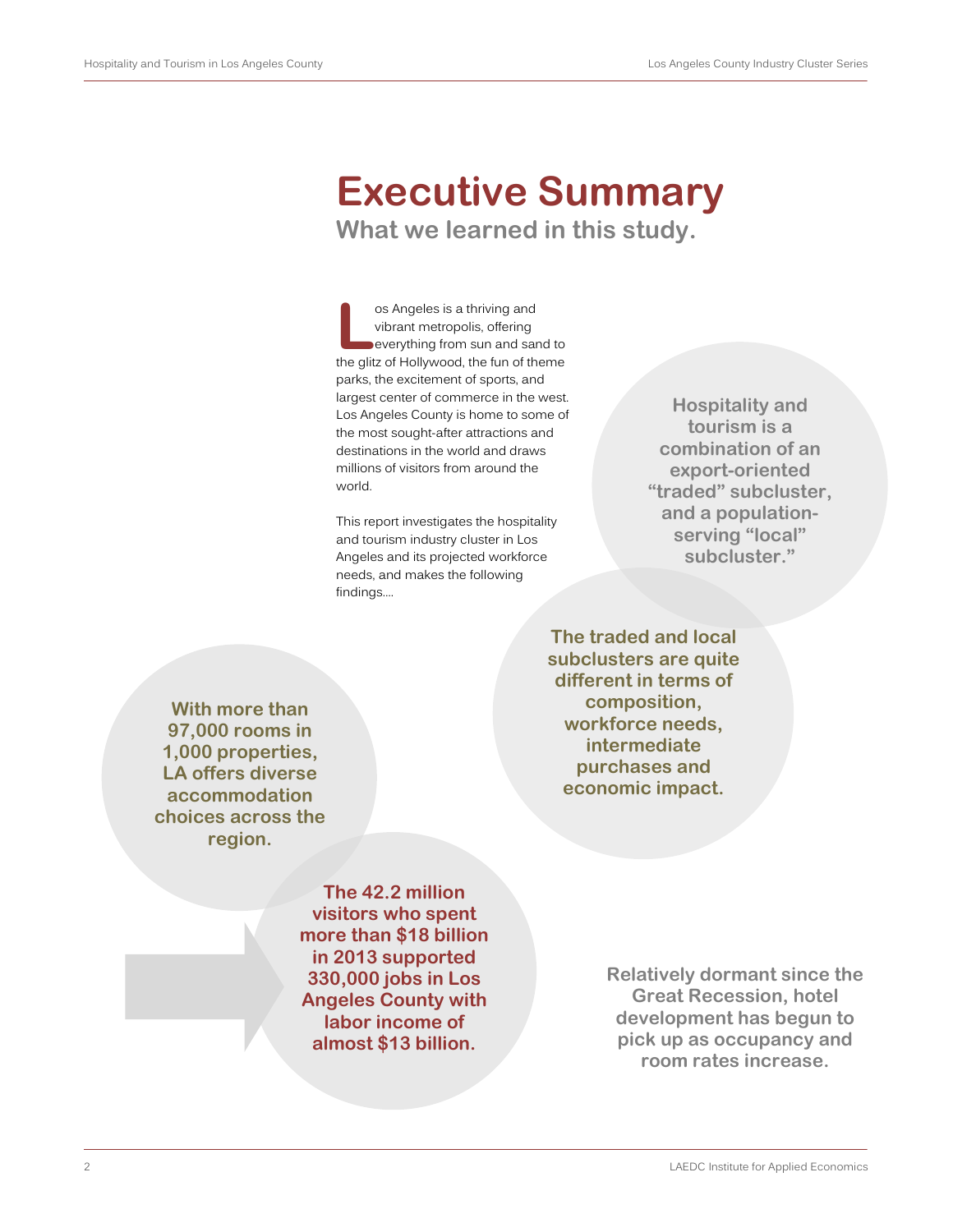**Hospitality and tourism supported 678,400 jobs in Los Angeles County, accounting for 11.6 percent of all workers in Los Angeles County.**

**While employment in the industry has increased by almost 18 percent since 2003, inflation-adjusted wages have fallen by 6.2 percent over that time period.**

**These workers earned \$23 billion in labor income and contributed 6.1 percent of the county's GDP.**

**Almost 75 percent of all occupations in hospitality and tourism are food preparation and serving occupations.**

**The impacts of the traded and local subclusters differ largely due to their regional purchases.**

> **Although much smaller in terms of employment, the traded subcluster delivers a larger per dollar of revenue regional impact as its supply chain is more contained within the county.**

**Most of the 120,000 projected job openings over the next five years will be available to workers without a high school diploma and with no work experience.** 

> **Colleges and universities around the region offer a variety of programs to prepare workers for hospitality and tourism jobs.**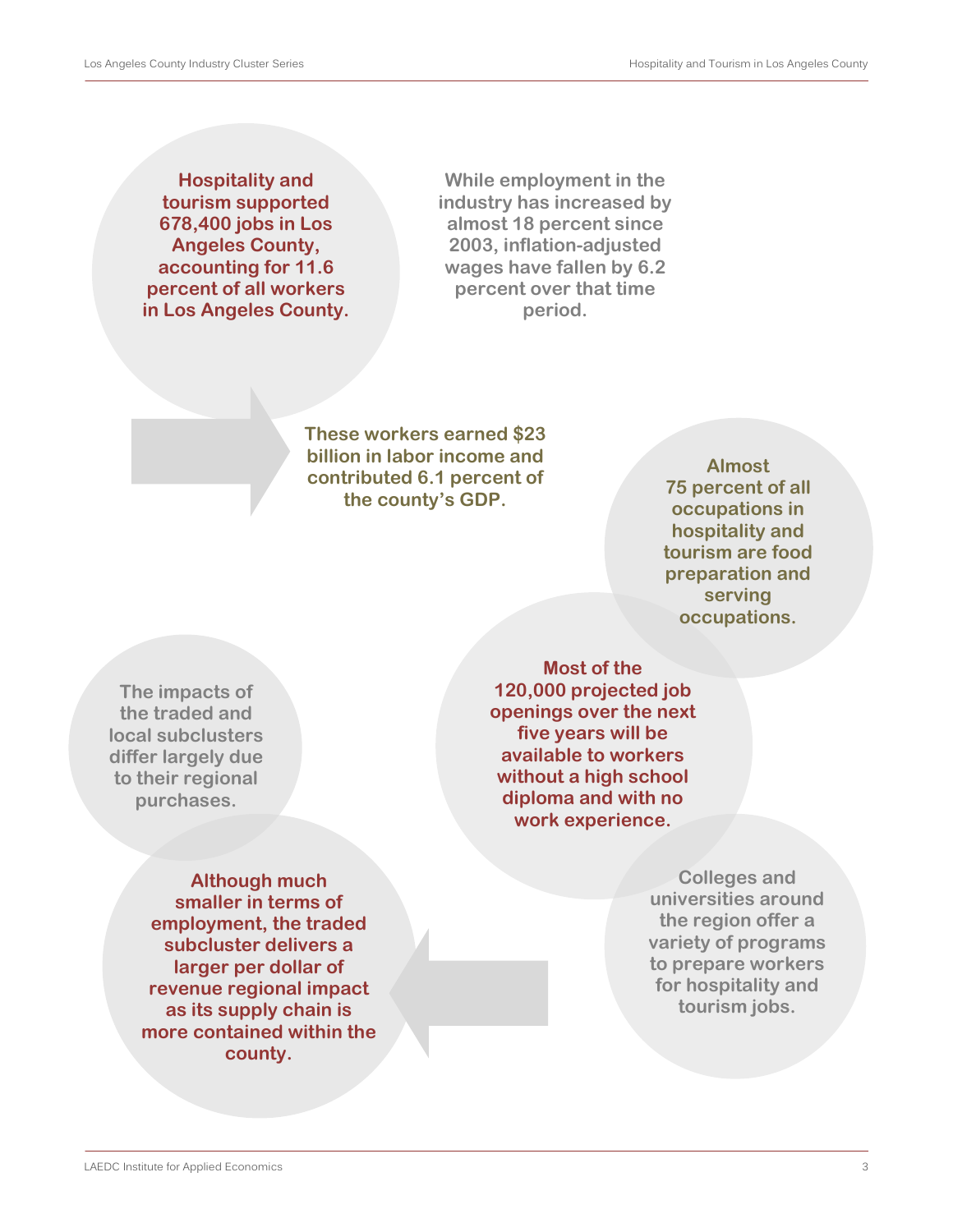**We welcome**  the world to our **doorstep, and provide unparalleled hospitality and amenities.** 

# **We Are Hospitality**

**No doubt about it: LA excels at hospitality.**

ospitality and tourism are at the heart of the Los Angeles County economy, with its storybook history as the birthplace of both the entertainment and aerospace industries, as home of the newest and most avantgarde fashions, movie premieres, now burgeoning internet ecosystem, with attractions including world-class museums, performing arts venues, conference centers, the finest dining establishments and luxurious and boutique hotels, both historic and nouveau. Los Angeles offers unparalleled geographic diversity and is one of the few places in the world where one can surf in the morning and ski in the afternoon.

The millions of visitors to the region from around the world and the resident population together spend billions of dollars annually on the goods and services provided by the hospitality and tourism industry.

## **Why Visitors Visit LA**

## **That's Entertainment!**

Los Angeles is indisputably the entertainment capital of the world, and a place that people from all walks of life and from all nations wish to experience. Tourists can walk with the famous and infamous on the Hollywood Walk of Fame, and in front of the TCL Chinese Theatre, intrepid souls can step into the footprints of luminaries of the film industry, including Judy Garland, Marilyn Monroe, Paul Newman, Al Pacino, and Clint Eastwood. The attraction of magical Hollywood brings millions of visitors to Los Angeles every year.

## **On the Red Carpet**

To celebrate this historic industry, Los Angeles plays host to several galas, including the Academy Awards, the Golden Globes, Grammy Awards and the Screen Actors Guild Awards, bestowing honors on those having made notable contribution to the fame, fantasy and fortune that earns this industry its reputation during the year. These events attract thousands of visitors who line the red carpet for the opportunity to be within selfie distance of their favorite celebrities.

## **The Performing Arts**

The Performing Arts Center in downtown Los Angeles is one of the largest in the country and has significant cultural and economic impact on the local economy. Housed on 22 acres, the Center consists of the Frank Gehrydesigned Walt Disney Concert Hall, the Dorothy Chandler Pavilion, the Ahmanson Theatre and Mark Taper Forum, each featuring year-round orchestral, ballet, opera and theatrical performances.

The region is rich with other performing arts centers, including the Pantages Theater, Ahmanson Theater, the Hollywood Bowl, the Greek Theatre, Geffen Playhouse, Royce Hall and others that provide a full spectrum of musical and cultural entertainment.

Not limited to traditional performing arts and large acts, Los Angeles County is a music haven for artists, performers and aficionados alike. From multi-platinum artists playing at the Forum, the Staples Center and LA Live, to intimate acts playing at legendary locales such as the Whiskey A Go Go, House of Blues and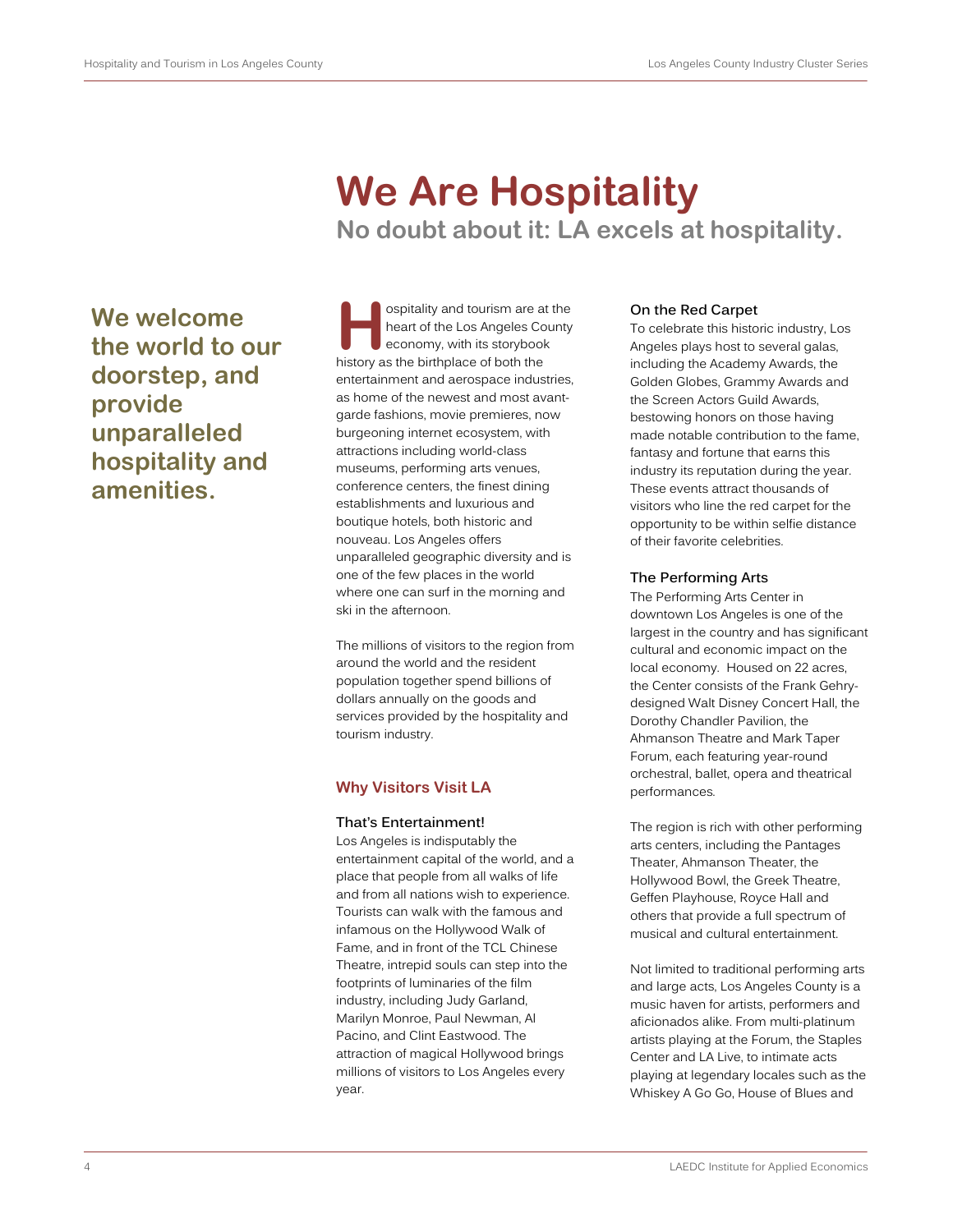the Viper Room to the revitalized Palladium and Orpheum Theaters, Los Angeles houses numerous venues for musical performances year-round, making the industry within reach of anyone who wants to play or listen.

### **Cultural Attractions**

Along with musical and theatrical venues, world-famous museums and arts centers of Los Angeles County draw millions of visitors annually. The Los Angeles County Museum of Art, the J. Paul Getty Museum, the Museum of Natural History, the Museum of Modern Art, the Los Angeles Zoo and Botanical Gardens and the Aquarium of the Pacific, are the jewels in the region's cultural crown. These will be joined by the Broad Museum in September, featuring thousands of contemporary art pieces.

#### **Everyone Loves a Parade**

Thousands of cheering fans ring in each New Year along Colorado Boulevard in Pasadena. The Rose Parade is an internationally renowned event with spectacular floats constructed and decorated entirely with natural products. This single event attracts an estimated 700,000 participants and spectators from around the world, and is an advertisement providing picturesque vistas of California's warm and welcoming sunshine in January that is beamed to a global audience estimated at 25 million viewers.

## **Game On!**

The Rose Parade is but a prelude to the Rose Bowl game, one of the region's signature events hosting college championship teams and their fans from across the nation.

From its world famous basketball franchises to its improbable hockey team to one of the most storied baseball franchises in American and the most successful Major League soccer team in the country, as well as the region's famous university sports teams (the

Trojans and the Bruins), Los Angeles boasts a bold representation of professional and amateur sports organizations. Regular season games as well as pre-season and playoffs attract millions of visitors to local sports venues, including Staples Center, Dodger Stadium, the Los Angeles Coliseum and the Rose Bowl.

In addition to ongoing seasonal sporting events, Los Angeles hosts marquee events including the Santa Anita Derby and the Long Beach Grand Prix, and is proud to play host to the 2015 Special Olympics World Summer Games in July.

### **Shop 'Til You Drop!**

While here, visitors stream to our famous retail venues, including the Third Street Promenade in Santa Monica, the Americana on Brand in Glendale, the Beverly Center in Beverly Hills, the Grove in Los Angeles, Melrose Avenue in Los Angeles, and the iconic and historic Rodeo Drive in Beverly Hills. Visitors from around the world revel in the retail experience at these famous locales, which are often used as backdrops on television shows and movies. From designer boutiques to the bustling Fashion District in downtown Los Angeles to ethnic bazaars, Los Angeles is one of the most famous shopping locales in the world and is named by Fodor's Travel as one of the 15 best shopping cities in the world alongside Dubai, Paris, Tokyo and New York.

### **Open for Business**

Not content to be a mere place of fun and excitement, Los Angeles County is a place a conduct serious business. With an economy larger than most countries, the region boasts unparalleled economic and commercial activity. The tech hub in Silicon Beach and the LA Cleantech Incubator along with research and development occurring at our leading research universities and cutting edge research conducted at JPL and SpaceX among others attract the

## **Top 20 Attractions Visited in Los Angeles Area**

Santa Monica Pier Hollywood Walk of Fame Venice Beach/Boardwalk Hollywood and Highland Center Universal Studios Hollywood Rodeo Drive Griffith Observatory The Grove/The Original Farmers Market Universal CityWalk Hollywood L.A. LIVE/Staples Center Getty Center Chinatown Beverly Center/Melrose Blvd 3rd Street Promenade Olvera Street at La Plaza California Science Center/Endeavour Los Angeles County Museum of Art Old Pasadena La Brea Tar Pits Madame Tussauds Wax Museum

Sources: Destination Analysts LA Visitor Profile, 2013; 2013 TNS TravelsAmerica survey; 2013 Longwoods International L.A. Resurvey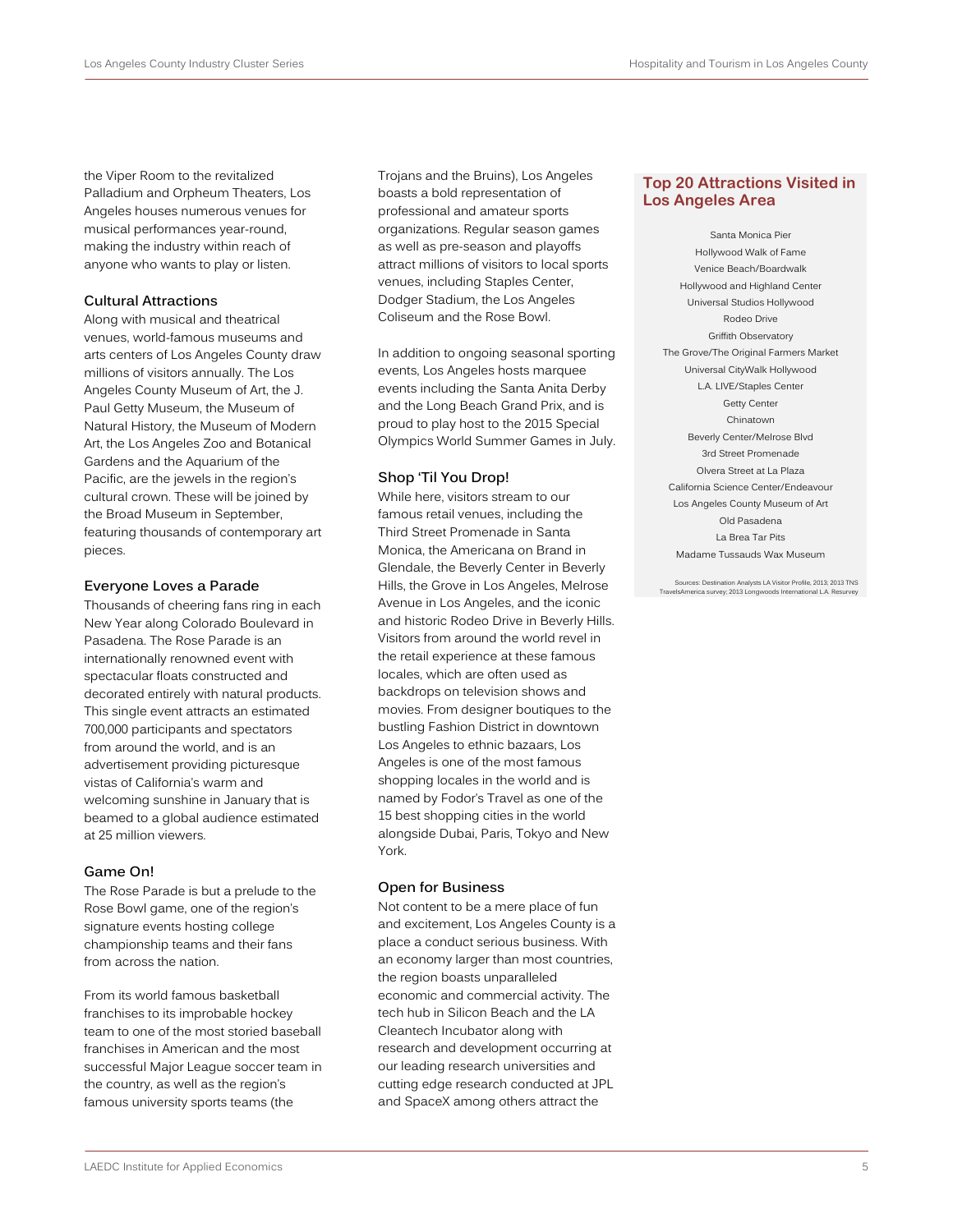most advanced scientists and thinkers in the world. In 2013, the County welcomed more than 5 million overnight business travelers, including 1 million convention delegates to such notable events as the LA Auto Show, SIGGRAPH, ANIME Expo and E3 Expo.

#### **Theme Parks**

Universal Studios is a theme park dedicated to the glitz and glamour of Hollywood. With an estimated attendance of nearly 6.2 million in 2013, it was the ninth most visited theme park in North America. Visitors are given the opportunity to go behind the scenes of film and television on their Studio Tour, in addition to enjoying epic blockbuster themed rides. The successful integration of big name movies and their characters into rides and attractions will continue to draw visitors from around the world.

Six Flags Magic Mountain, the theme park occupying over 260 acres in Valencia, boasts over 100 rides, including 19 roller coasters—the most roller coasters found in a single theme park worldwide. With just over 2.9 million visitors in 2013, it was the 18th most visited theme park in North America. The recently added Full Throttle was built to feature the world's tallest vertical loop at 160 feet. The fun will continue with the addition in Spring 2015 of Twisted Colossus, new woodsteel hybrid roller coaster incorporating new track technology into the old iconic wooden coaster whose maiden voyage took place 37 years ago.

#### **And More….**

Beaches, ski slopes, mountain trails, Mediterranean clime, sunshine virtually year round, Universal CityWalk, Hollywood and Vine, creativity, enthusiasm and open arms. There's a lot to love about LA.

#### **About This Report**

This report is the first in our Los Angeles County Industry Cluster Series, which examines industry clusters in the region in detail. Industry clusters are distinct from more commonly-recognized industry sectors as they are formed by firms that are in related industries, that sell related products, employ similar types of labor and have in common a geographic concentration of activity.

This clustering of activity is believed to indicate regional specialization and competitiveness and offer the best opportunity for encouraging and sustaining economic development.

As important as they are in driving economic activity, industry clusters are even more significant when they are essentially export industries. By selling goods and services to the global audience, such clusters bring new dollars into the region, which recirculate through their supply chains to local firms and employees, supporting resident households and businesses and allowing them in turn to prosper and grow.

Because such industry clusters are not dependent on the local market for their business, these are the very industries that are most able to locate where they find conditions most hospitable – in terms of access to capital and land, cost-effective raw materials, and qualified and available labor pool.

It is the distinction between traded clusters and local clusters that drives our analysis in this report. By understanding the current and historic trends of our leading most competitive industry clusters, we can come to understand the challenges and opportunities, and tailor our economic development programs and policies to strengthen our existing specialties and build them into flourishing, thriving and growing industries. We can ensure that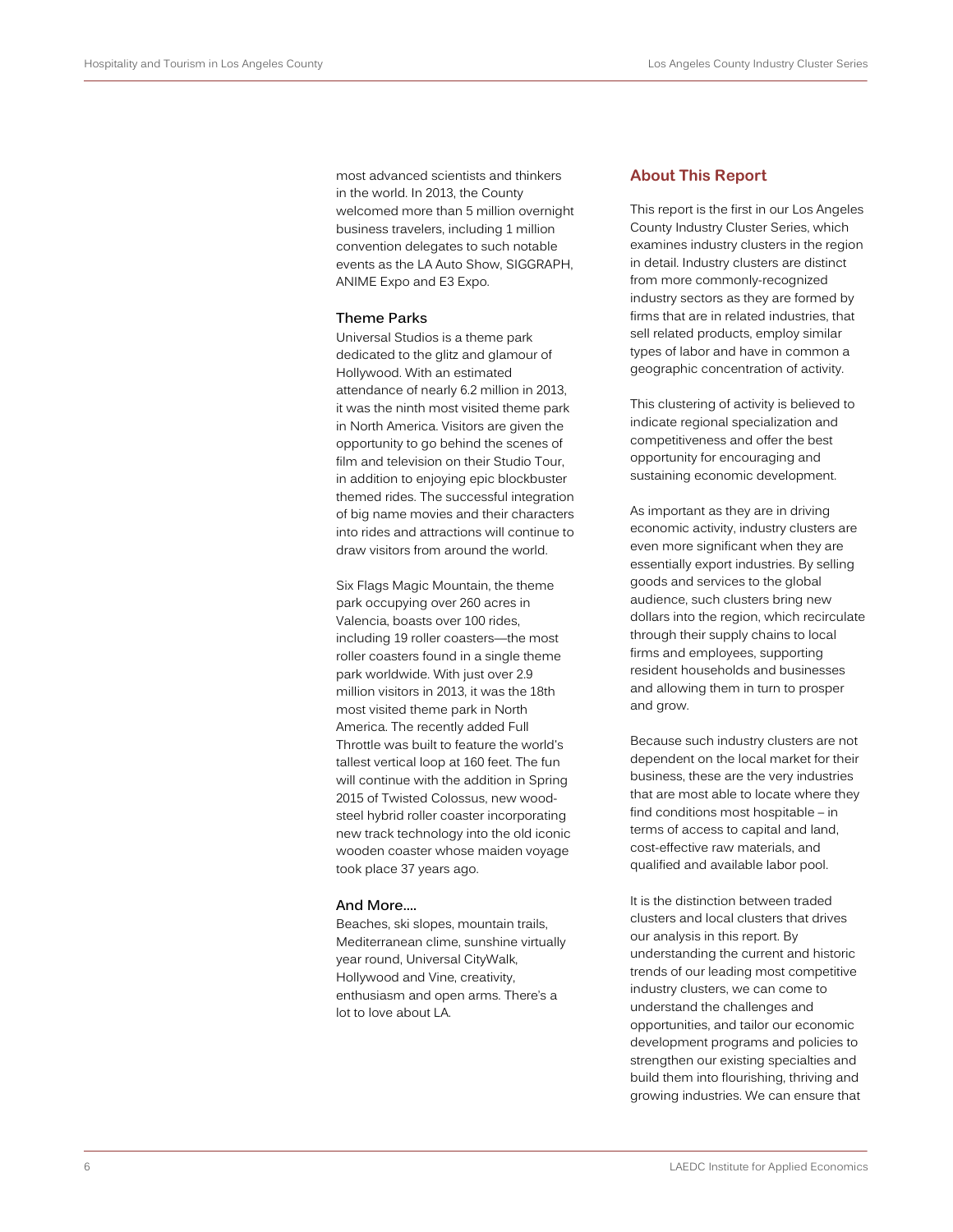we have a workforce ready and able to fill the jobs of the future in our strongest industry clusters, and remain competitive in a fast-changing global economy. We can focus our public policy and programmatic efforts on those industries which are most likely to provide the highest wages, which produce the highest impacts on the local economy and best return for our investment, and those that are always at risk of moving elsewhere.

Still, because local clusters provide a majority of the region's jobs, in this report we take a broader look at the hospitality and tourism industry cluster, including both the traded subcluster, which is largely accommodation and amusements, and the local subcluster, which is largely food services.

Our discussion proceeds in five parts.

First, we provide an overview of the accommodation and food services industries. As the two largest industries in the cluster, it is helpful to understand how these industries themselves have been performing.

Second, we highlight the millions of visitors to our region each year, and examine the spending that is injected into our economy by the guests we host. We learn that this spending circulates and multiplies, supporting jobs and economic activity across industries in the region, in addition to the direct activity of our hospitality and tourism industries.

Third, we focus on the players in the hospitality and tourism industry cluster – those firms and industries that offer hospitality and tourism-related services – not only to visitors but also to ourselves, as we also enjoy the amenities and attractions that we ourselves offer -- and how the industry cluster and each subcluster has performed over the last ten years.

Fourth, we examine the upstream supply chain of the hospitality and tourism industry cluster – what goes into the making of the cluster? What recipe of goods and services is needed to provide hospitality and tourism-related services? With this quantified, we estimate the overall contribution of the cluster and of each subcluster to the regional economy through its multiplier impacts.

Finally, the industry cluster employs a full spectrum of workers, from new job entrants to highly-specialized and experienced labor. The occupational makeup of the industry cluster and each subcluster is examined and regional workforce development programs outlined. An occupational forecast is used to detect potential workforce shortages.

This comprehensive picture of an industry cluster that draws a great deal of attention is meant to inform policymakers and local stakeholders as we together develop regional strategies to bring jobs and prosperity to Los Angeles County.

Complete discussion and description of our methodologies and data sources are provided in the Appendix, along with more detailed data tables that expand on the exhibits shown throughout.

# **spectator sports cultural exhibits performing arts entertainment retail experience nature's bounty taking care of business**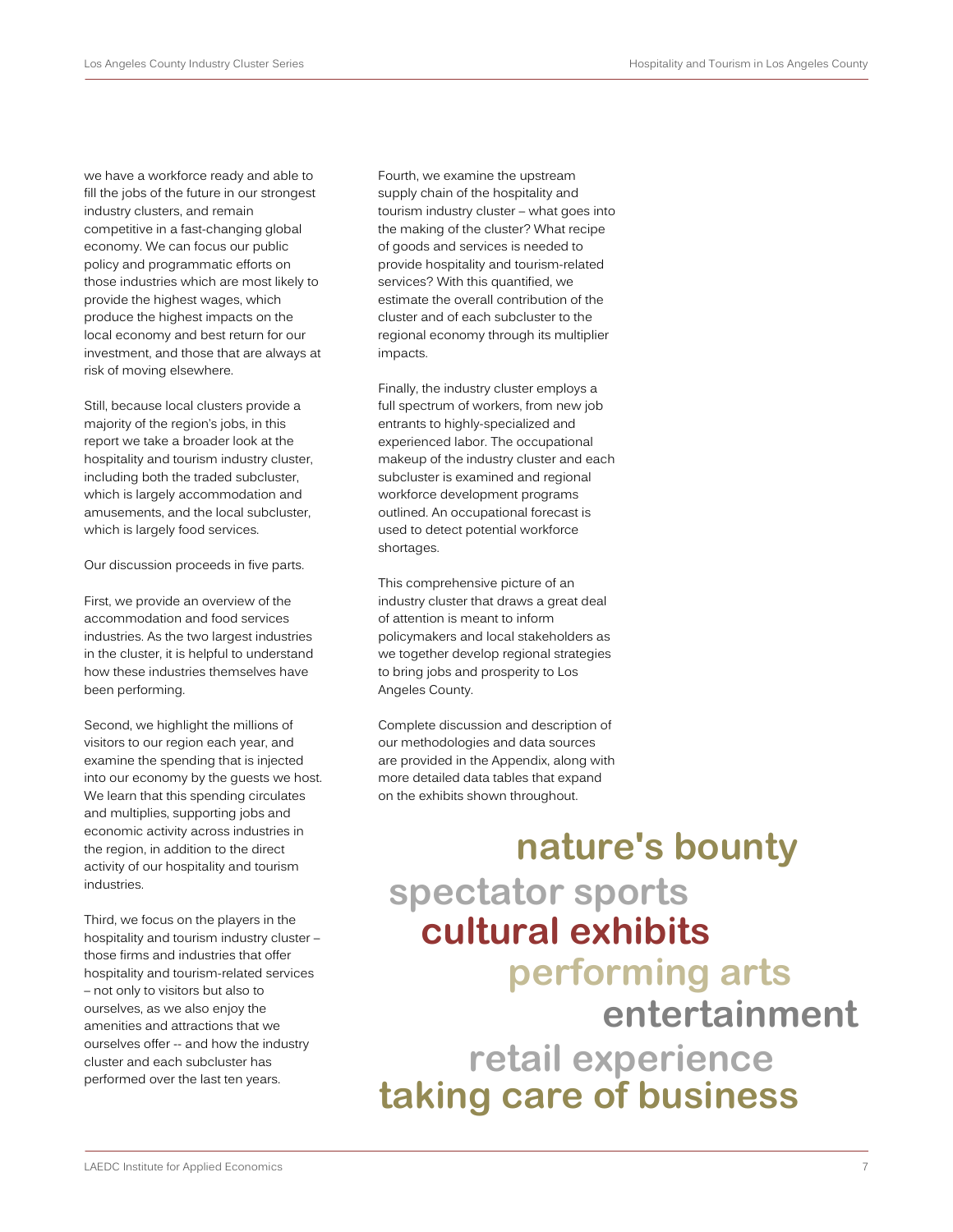## **With more than 97,000 rooms, LA offers diverse accommodation choices across the region.**

## **Welcome To Los Angeles! Stay a while.**

os Angeles attracts tourists from all over the world, whose visitor spending (on souvenirs, hotel **e** os Angeles attracts tourists from all over the world, whose visite<br>spending (on souvenirs, hotel rooms and restaurants, for example) stimulates economic activity throughout LA County, creating jobs and generating tax revenues.

The hotel industry in Los Angeles County is as diverse as the travelers who make it their destination. With the sixth largest supply of hotel rooms in the nation at the close of 2013, Los Angeles offers options for every type of patron, including business travelers, convention delegates, flight crew, tourists, sports fans and concert-goers. With an inventory of more than 97,000 rooms in almost 1,000 properties across the County, myriad options exist for those interested in a short-term stay, including historic establishments like the Biltmore, the Queen Mary and the Beverly

## **Top Accommodation Markets in the US Inventory as of December 2013**

|                            | # of       |                                         |
|----------------------------|------------|-----------------------------------------|
| U.S. Accommodation Market  | Properties | # of Rooms                              |
|                            |            |                                         |
| Las Vegas, NV*             | 289        | 150,593                                 |
| Orlando, FL                | 480        | 118,711                                 |
| Chicago, IL                | 722        | 109,061                                 |
| New York, NY               | 598        | 108,880                                 |
| Washington, DC-MD-VA       | 686        | 105,569                                 |
| Los Angeles-Long Beach, CA | 987        | 97,030                                  |
| Atlanta GA                 | 788        | 93.724                                  |
| Dallas, TX                 | 625        | 78.384                                  |
| Houston, TX                | 775        | 74.849                                  |
| Phoenix, AZ                | 449        | 62.096                                  |
|                            |            |                                         |
|                            |            | Sources: Smith Travel Research: *LV CVB |

Hills Hotel, resorts such as the Terranea Resort in Rancho Palos Verdes and celebrity hotspots like the Chateau Marmont and L'Ermitage Beverly Hills. According to the U.S. News and World Report, Los Angeles County is home to three of the top 50 best hotels in the nation: The Peninsula Beverly Hills (rated #34), Montage Beverly Hills (#43) and Hotel Bel-Air in Los Angeles (#45).

The accommodation market was impacted by the Great Recession; with hotel development projects being put on hold, and hotel occupancy declining

## **Notable Hotels in Los Angeles County**

#### **Iconic and Historic Establishments**

| Millennium Biltmore Hotel Los Angeles | Downtown LA           |
|---------------------------------------|-----------------------|
| The Beverly Hills Hotel               | Beverly Hills/Bel-Air |
| Chateau Marmont                       | West Hollywood        |
| Hotel Shangri La Santa Monica         | Santa Monica          |
| Hollywood Roosevelt Hotel             | Hollywood             |
| Sunset Tower Hotel                    | West Hollywood        |
| The Beverly Hilton                    | Beverly Hills/Bel-Air |
| The Georgian Hotel                    | Santa Monica          |
| The Queen Mary                        | Long Beach            |
| <b>Best of Lists</b>                  |                       |
| The Peninsula Beverly Hills           | <b>Beverly Hills</b>  |
| Montage Beverly Hills                 | <b>Beverly Hills</b>  |
| Hotel Bel-Air                         | Los Angeles           |
| L'Ermitage Beverly Hills              | <b>Beverly Hills</b>  |
|                                       |                       |

Beverly Wilshire (A Four Seasons Hotel) Beverly Hills Four Seasons Hotel Los Angeles at Beverly Hills Los Angeles Terranea Resort **Rancho Palos Verdes** Rancho Palos Verdes The Langham Huntington **Pasadena** The Ritz-Carlton **Los Angeles** 

#### **Celebrity Hotspots**

Sunset Marquis Hotel & Villas West Hollywood Fairmont Miramar Hotel & Bungalows Santa Monica Shutters On The Beach Shutters On The Beach Santa Monica The Huntley Hotel **Santa Monica** Santa Monica Hotel Oceana Santa Monica **Santa Monica** Santa Monica SLS Hotel at Beverly Hills **Los Angeles** 

Sources: Various; Compilation by LAEDC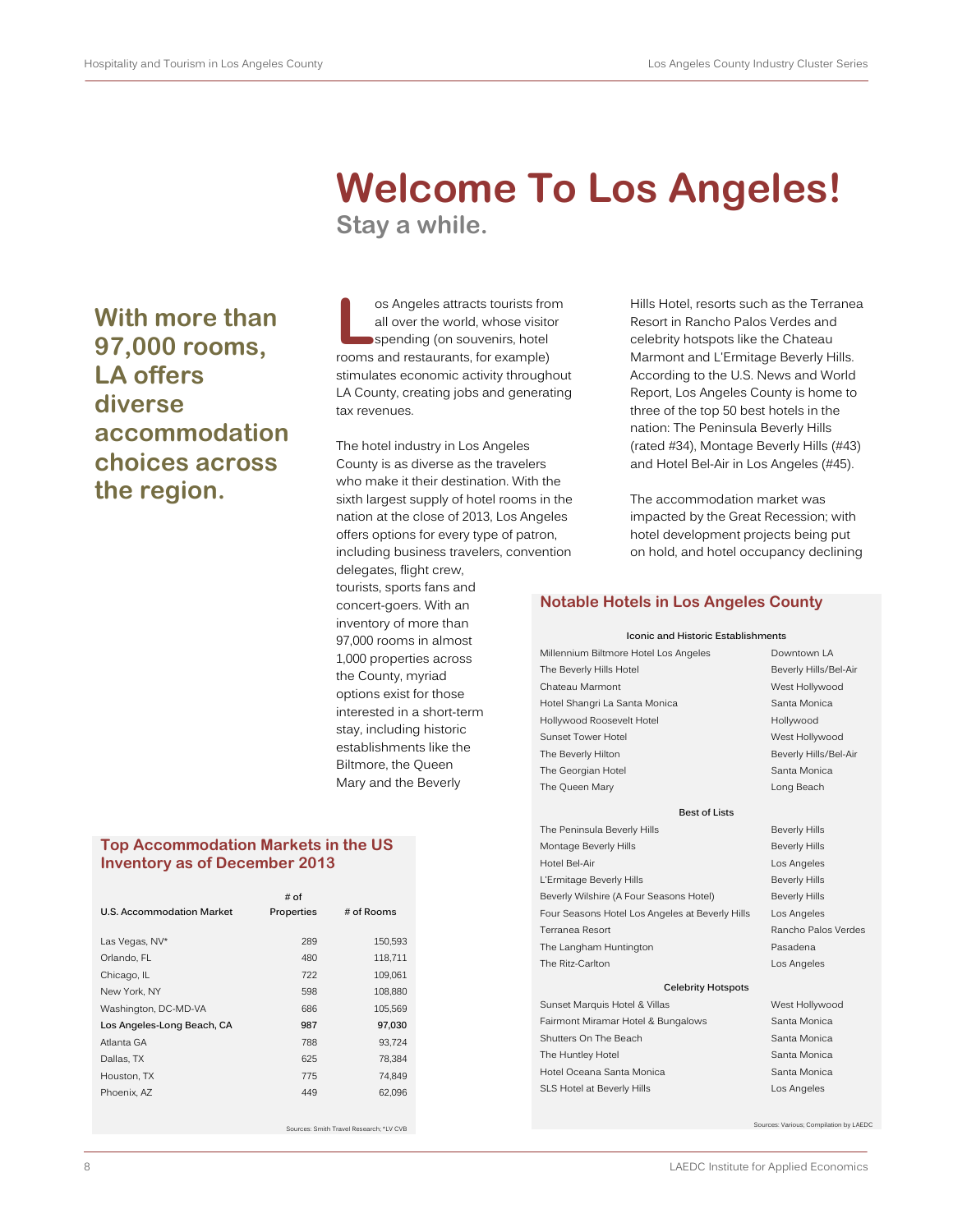due to reduced spending on travel. These trends have reversed since the end of the recession. Many hotel development projects have found funding, come back on line and have broken ground, and new hotel projects are also in the development pipeline.

## **Hotel Performance**

Hotel performance and the health of the accommodation industry are monitored with three common metrics.

**The occupancy rate** is the volume of rooms rented over a period of time as a share of the total rooms available for rent. The higher this percentage, the more the hotel is in use. At the industry level, the occupancy rate can point to imbalances between demand for hotel rooms and their supply—particularly in submarkets, For example, high occupancy rates experienced in downtown Los Angeles suggest supply constraints in that market.

The accommodation market is very sensitive to downturns in the economy. The lowest hotel occupancy rates occurred during the two most recent recessions. Since the Great Recession ended, occupancy rates have rebounded, with the rate of 77.6 percent in 2013 exceeding the pre-recession peak level of 77.3 percent in 2006. This implies that travelers are resuming their trips to Los Angeles County.

**The Average Daily Room Rate** (ADR) is determined by dividing total room revenue by the number of rooms sold in a period. Room rates fluctuate with demand, and can vary across submarkets, across seasons, and even across the days of the week. This per unit measure can be used in assessing demand for room sales in comparison with other establishments or other areas. Higher ADRs indicate that consumers are willing to pay more for a hotel room in that area than in another.

The ADR in Los Angeles County fell by more than 13 percent from 2008 to 2009, but has recovered slowly since then to exceed that peak.

On average, consumers spend more on a hotel room in Los Angeles County than they do in Orange or San Diego Counties, two areas that also have robust tourism and hospitality activity, but the ADR in the Downtown Los Angeles submarket, while higher than



## **Hotel Occupancy Rates Los Angeles County**

## **Average Daily Room Rates and RevPAR Los Angeles County**

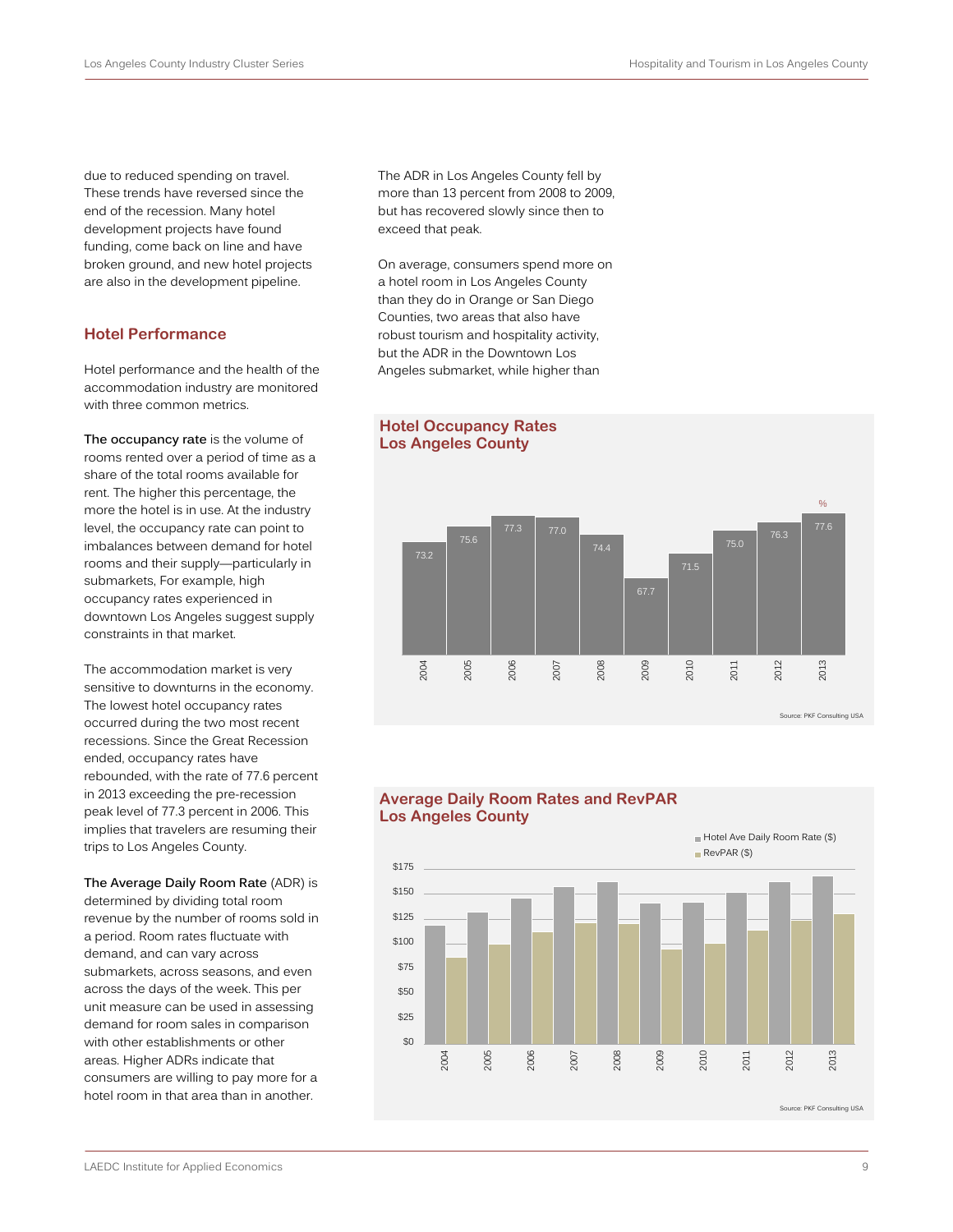#### **Hotel Average Daily Room Rates 2013**



the county average, is still twenty percent below the ADR in San Francisco.

**Revenue per Available Room** (RevPAR) is a broader measure than ADR since it considers both occupancy and room utilization, and is calculated as total room revenue divided by the total number of available rooms (occupied and unoccupied). Note that neither ADR nor RevPAR take into account nonguestroom revenue earned by the hotel for the provision of other services such as food, laundry or spa services, which may be significant sources of revenues for hotels.

#### **Submarkets**

Home to 88 cities and a diverse geography, Los Angeles County offers a variety of accommodation in a variety of submarkets, each of which have unique characteristics based upon their specific demand generators.

Most accommodation is concentrated in several areas, each around a focal point such as a transportation hub, like LAX, a center of business activity such

as downtown, or areas adjacent to places of interest, such as the beaches of Santa Monica, the vibrant activity of Hollywood, or Rodeo Drive in Beverly Hills.

When a submarket experiences a shortage in the supply of rooms, the excess demand will spill over into the surrounding areas. For example, when rooms fill up in downtown, hotels in Hollywood and Culver City will receive excess guests.

Among all submarkets, Hollywood submarkets display high occupancy, ADR and RevPAR, suggesting supply constraints. There are several projects in various stages of development in both areas. The Pasadena submarket also displays a high occupancy rate.

Beverly Hills and the Westside boast the highest ADR and RevPAR due to the prevalence of upscale and luxury hotels with high room rates.

Submarkets with lower occupancy, ADR and RevPAR may lack consistent yearround demand. Their markets rely upon smaller scale generators of demand, such as unclustered businesses, temporary construction projects and leisure trips related to the location of family and friends. They may also be subject to temporary upticks occurring around graduation time, summer vacations or other seasonal events.

The accommodation market in **Downtown Los Angeles** has numerous attractions that draw people to the city center, which include: a thriving center of business activity; event venues such as the Los Angeles Convention Center, Staples Center and LA Live; performing arts centers such as the Walt Disney Concert Hall; and art museums such as MOCA and the Grammy Museum.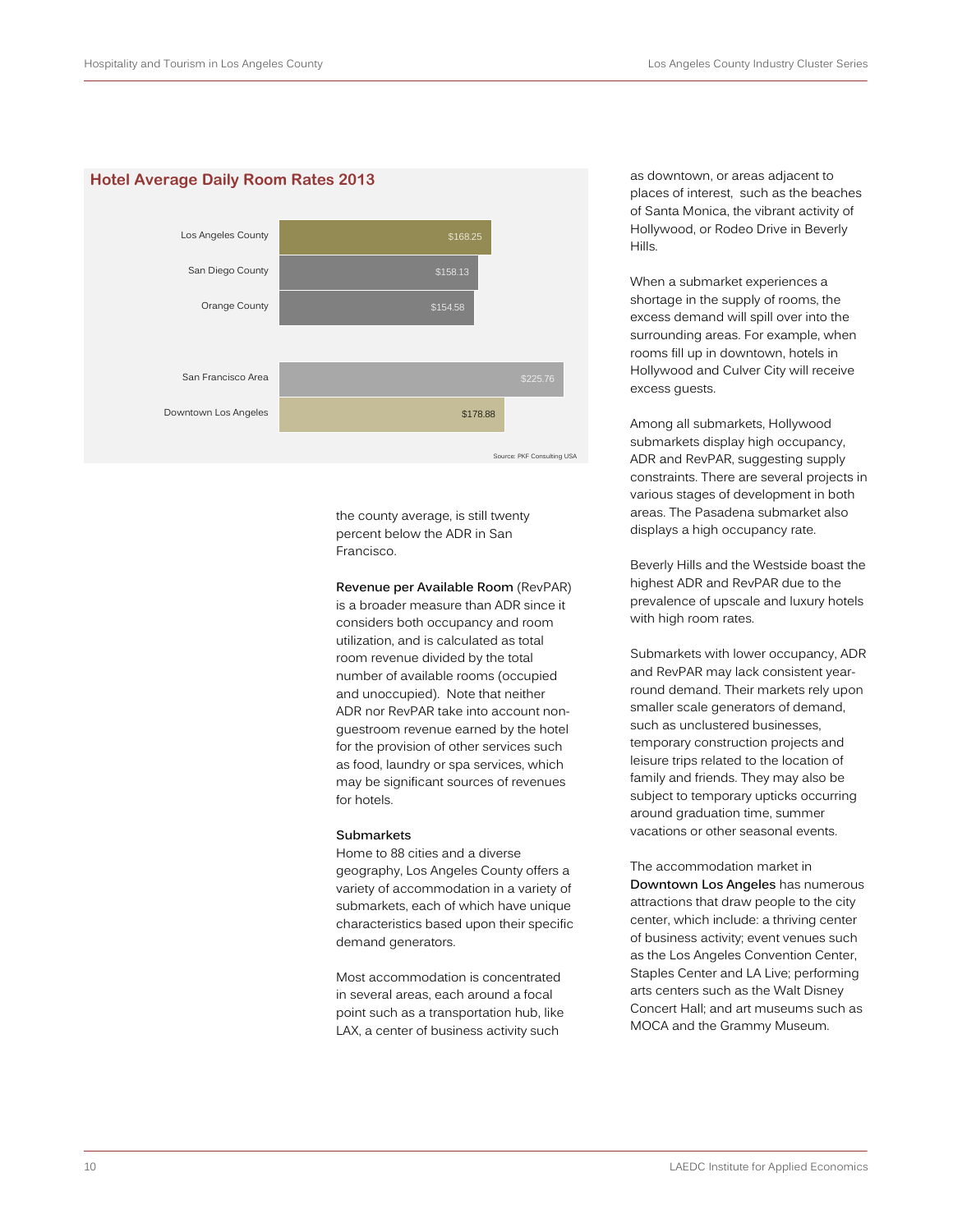The accommodation market in the **Los Angeles International Airport (LAX)/Inglewood/Culver City** 

**submarket** has three main sources of demand. LAX facilitates the movement of tourists in and out of the region, stoking the demand for hotel rooms in the surrounding area. Many hotels in close proximity to the airport have contract agreements with airlines operating at LAX to provide lodging for flight crews, an arrangement that provides a consistent customer base. Additionally, a number of large firms, including several high-tech firms and major defense contractors, are located in the South Bay, drawing business travelers to the area. Contracted room rates for airlines are lower than for individual consumers, and as this is a large portion of business in this submarket, the impetus to undertake future new hotel developments is weak. These lower rates pull down the ADR in comparison to other submarkets.

The **Pasadena/Arcadia/Monrovia submarket** draws tourists to the area in droves for its annual Rose Parade, but the Rose Bowl itself, convention center business and plenty of cultural attractions generate a significant yearround demand. Pasadena and its surrounding areas have a diverse and robust business sector that also feeds into hotel room demand, and Pasadena's convention center, having completed an expansion in 2009, will accommodate significant increase in convention visitors.

While there are several prominent hotels currently in the area, excess demand not met by existing hotels in Pasadena spills over into neighboring areas including Arcadia and Monrovia.

Hotel developments in Pasadena have been anemic in the early 2000s, but several new developments in the area are currently underway and future projects in the pipeline could double the number of available rooms in the area.

## **Average Daily Room Rate 2013 Los Angeles County Submarkets**





Smith Travel Re

## **Hotel Occupancy 2013 Los Angeles County Submarkets**

L.A. East (San Gabriel Valley) L.A. Southeast (Gateway Cities) Downtown L.A. (CBD) San Fernando Valley Los Angeles County South Bay Pasadena/Arcadia/Monrovia Beverly Hills/Westside L.A. Hollywood/West Hollywood Santa Monica/MDR/Vnice/Mailbu LAX Area/Inglewood/Culver City



**Irce: Smith Travel Re**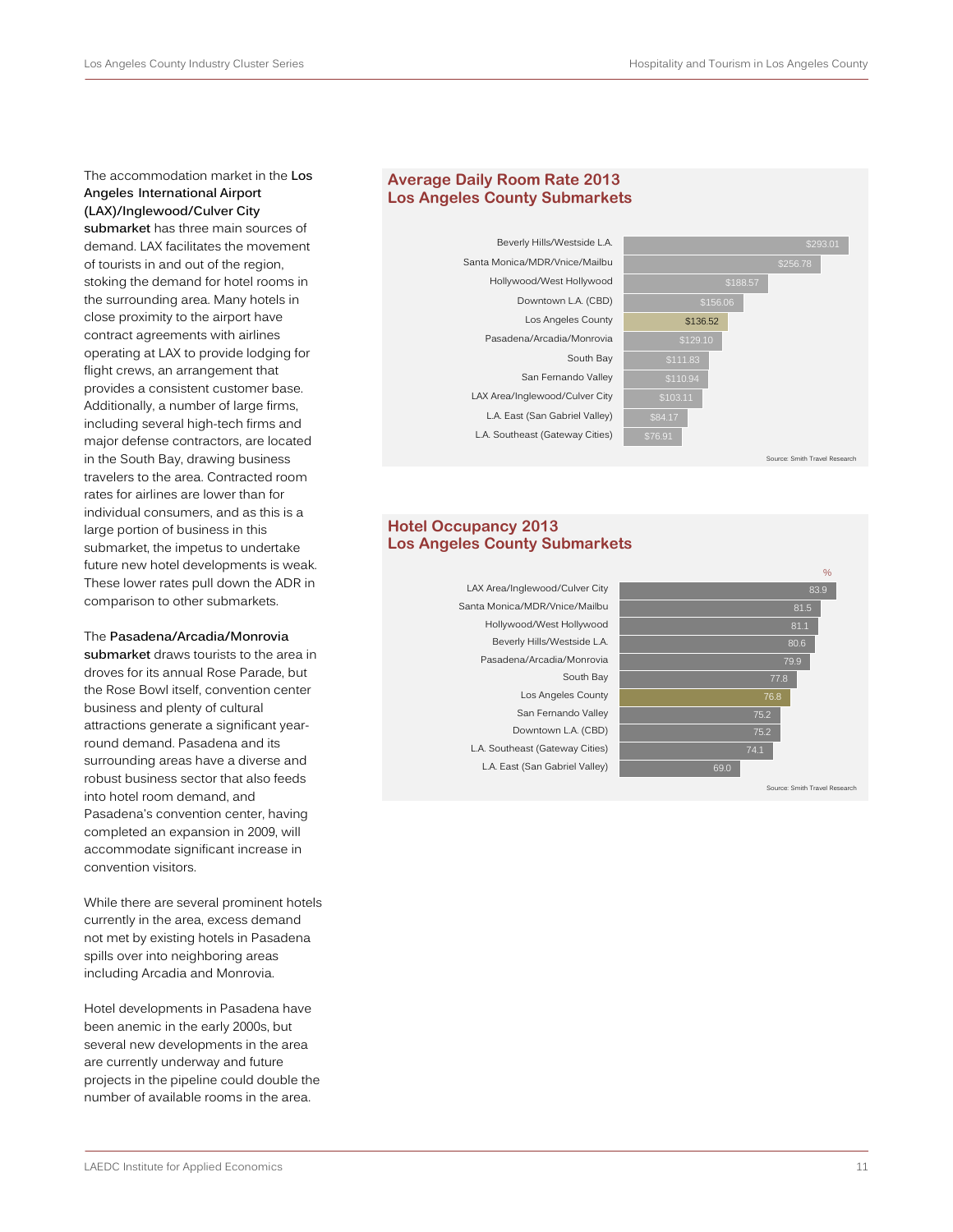**Relatively dormant since the Great Recession, hotel development has begun to pick up.** 

#### **Hotel Development**

Hotel development was negatively affected by the recession. Since then, however, hotel construction has rebounded and stalled projects have come back online with new developments being undertaken in 2013 and 2014.

Areas throughout the county are seeing new hotel developments break ground and move forward in the development pipeline. Downtown Los Angeles continues to experience revitalization, including the Metropolis project which is expected to add 350 rooms and the Wilshire Grand Center, which will add

**Recent Additions to Room Stock**

900 rooms. Pasadena's Residence Inn will be the first hotel in Old Town Pasadena to be constructed from the ground up in fifteen years. Sunset | La Cienega, a James Hotel, will be the first newly-built hotel in West Hollywood in the last three decades.

There are numerous hotel projects in the pipeline in various stages of development. As new projects come on line, the increase in the supply of hotel rooms will cause occupancy rate growth to slow or decline, depending upon the number of rooms added to the stock and the strength of the demand for accommodation in Los Angeles.

| Project                         | Location        | # of<br>Rooms | Opened<br>2014 |
|---------------------------------|-----------------|---------------|----------------|
| Ace Hotel                       | Downtown I A    | 182           | February       |
| Marriott Courtyard              | Downtown I A    | 174           | July           |
| Marriott Residence Inn          | Downtown I A    | 218           | July           |
| The Line                        | Los Angeles     | 388           | January        |
| Holiday Inn Express & Suites    | North Hollywood | 80            | March          |
| Hilton Garden Inn Redondo Beach | Redondo Beach   | 147           | May            |
| Residence Inn Redondo Beach     | Redondo Beach   | 172           | April          |
|                                 |                 |               |                |

Sources: Various; Compilation by LAEDC

## **Projects in the Pipeline**

| <b>Hotel Project</b>              | Location       | # of Rooms | Anticipated<br>Opening |
|-----------------------------------|----------------|------------|------------------------|
| Hotel Clark                       | Downtown LA    | 347        | early 2015             |
| Renaissance Hotel at LA Live      | Downtown LA    | 450        | 2017                   |
| Wilshire Grand Center             | Downtown LA    | 900        | 2017                   |
| Grand Avenue Project (SLS Hotel)  | Downtown LA    | 300        | 2018                   |
| <b>Empire Hotel</b>               | Downtown LA    | 183        | late 2015              |
| Shade Hotel                       | Redondo Beach  | 54         | late 2015              |
| Residence Inn Pasadena            | Pasadena       | 44         | 2015                   |
| Hampton Inn and Suites            | Glendale       | 94         | 2016                   |
| Hilton Garden Inn Burbank         | <b>Burbank</b> | 210        | early 2015             |
| Sunset   La Cienega (James Hotel) | West Hollywood | 296        | 2016                   |
| Case Hotel                        | Downtown I A   | 151        | 2016                   |
| Metropolis                        | Downtown LA    | 350        | 2016                   |

Sources: Various; Compilation by LAEDC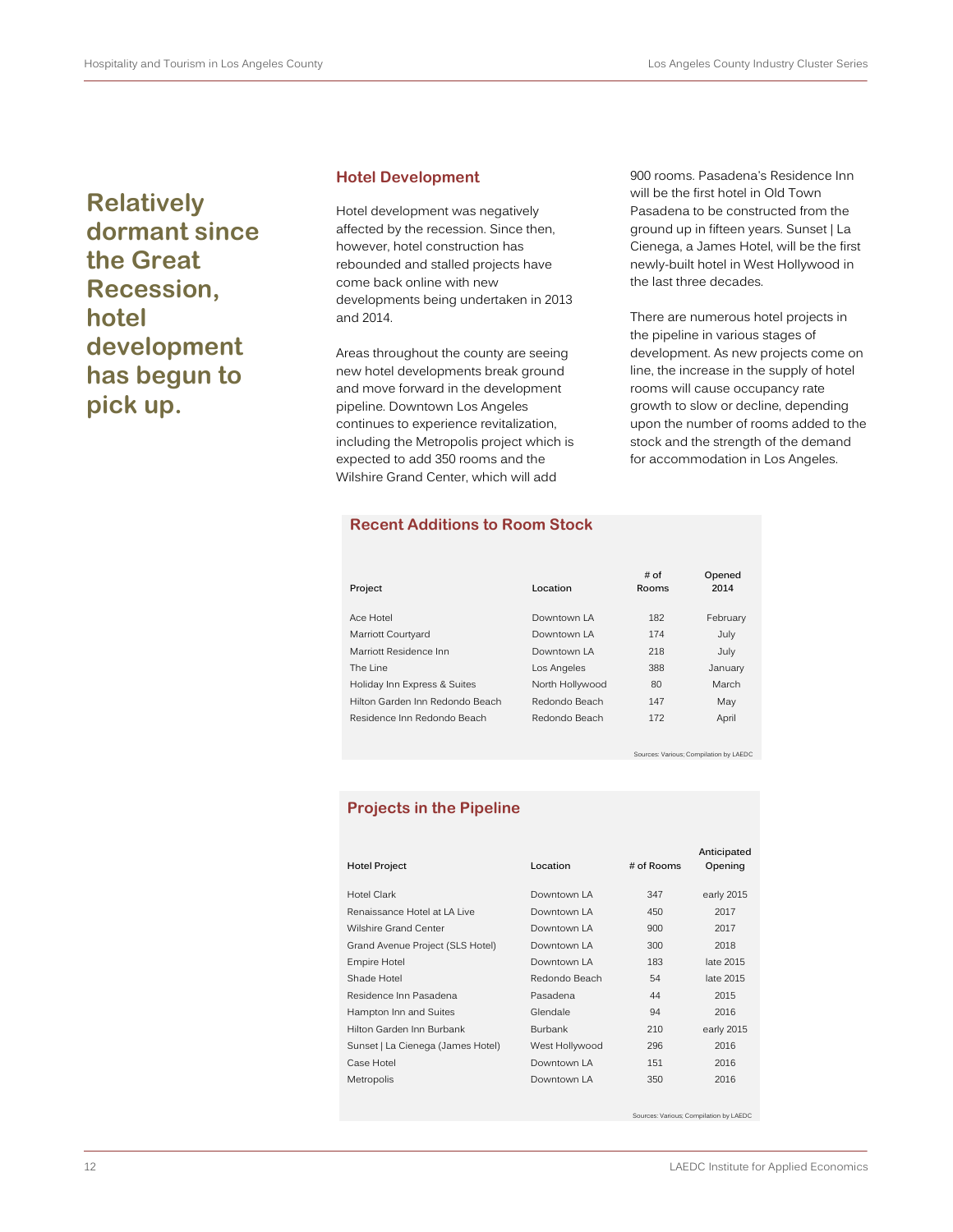## **Food and Beverage Services**

The food services industry in Los Angeles County is wide and vast, encompassing almost eight percent of all payroll employment in the county. From Wolfgang Puck's Spago Beverly Hills and Katsuya in Hollywood to corner eateries and taverns throughout the region, a full range of culinary delights is on offer.

Establishments in the food services and drinking establishments industry are grouped into three categories: restaurants and other eating-places; drinking establishments that serve alcohol; and special food services. Los Angeles County has a strong representation in each.

With a population of 10 million, the choice of **restaurants** is wide, including fast food, chain restaurants, independent restaurants and upscale gourmet eateries.

Celebrity chef Wolfgang Puck's first restaurant undertaking Spago is located in Beverly Hills, offering fine California Cuisine and with the famous chef often making personal appearances, it was announced in 2013 that it earned Zagat's recognition of most iconic restaurant in Los Angeles. Other notable mentions of the fine dining variety include Drago Centro in the Financial District of downtown Los Angeles and Providence on the famous Melrose Avenue.

Los Angeles County boasts a vibrant **nightlife**, offering diverse options for those in search of a special micro-brew or a more sophisticated alcoholic libation.

Some establishments are noted for their breathtaking views of the skyline of downtown Los Angeles, such as Perch, while others are known for their character, like the Parisian-themed lounge Pour Vous, located in the

Larchmont area of Los Angeles. Rock and Reilly's Irish Pub on the Sunset Strip in West Hollywood offers a speakeasy vibe with an impressive offering of whiskey and the chance to catch a glimpse of celebrity patrons that have included Zooey Deschanel, Gerard Butler, Usher and Hilary Duff.

Nightlife in Los Angeles includes an ample offering of dance clubs, from small intimate venues to huge megaclubs. Greystone Manor in West Hollywood is a fixture in the Los Angeles club scene, patronized by the likes of Jennifer Lopez and Rihanna. This mega club ranked 11th on the 2013 Nightclub & Bar annual list of the top revenue earning nightclubs in the nation, earning between \$25 and \$35 million the previous year (2012).

**Special food services** include caterers and food services contractors, such as those that contract with airlines, hospitals or schools to provide food services, whether preparing the food for delivery or preparing and serving it in a cafeteria. With LAX, Van Nuys airport and the Bob Hope Airport in Burbank, there are numerous airlines serving the region that require food to be served on their flights. Catering companies around the region are often on location to feed cast and crew of motion picture and television production occurring across the region. Food concessionaires that provide food services at convention centers, sports venues and entertainment facilities are also a significant block of this industry.

## **Notable Restaurants, Bars and Clubs in LA County**

| Restaurants - Iconic and Best Of  |                                          |  |
|-----------------------------------|------------------------------------------|--|
| Spago                             | <b>Beverly Hills</b>                     |  |
| Mozzaplex                         | Los Angeles                              |  |
| Nobu LA                           | Los Angeles                              |  |
| Drago Centro                      | Downtown LA                              |  |
| Providence                        | Los Angeles                              |  |
|                                   | <b>Restaurants - Celebrity Sightings</b> |  |
| Château Marmont                   | West Hollywood                           |  |
| Hollywood<br>Katsuya in Hollywood |                                          |  |
| The Ivy on Robertson              | Los Angeles                              |  |
| Scarpetta at Montage              | <b>Beverly Hills</b>                     |  |
|                                   | Notable Bars and Nightclubs              |  |
| Perch                             | Downtown LA                              |  |
| Rock and Reilly's                 | West Hollywood                           |  |
| Greystone Manor                   | West Hollywood                           |  |
| Pour Vous                         | Los Angeles                              |  |
| Avalon Hollywood                  | Los Angeles                              |  |

Sources: Various; Compilation by LAEDC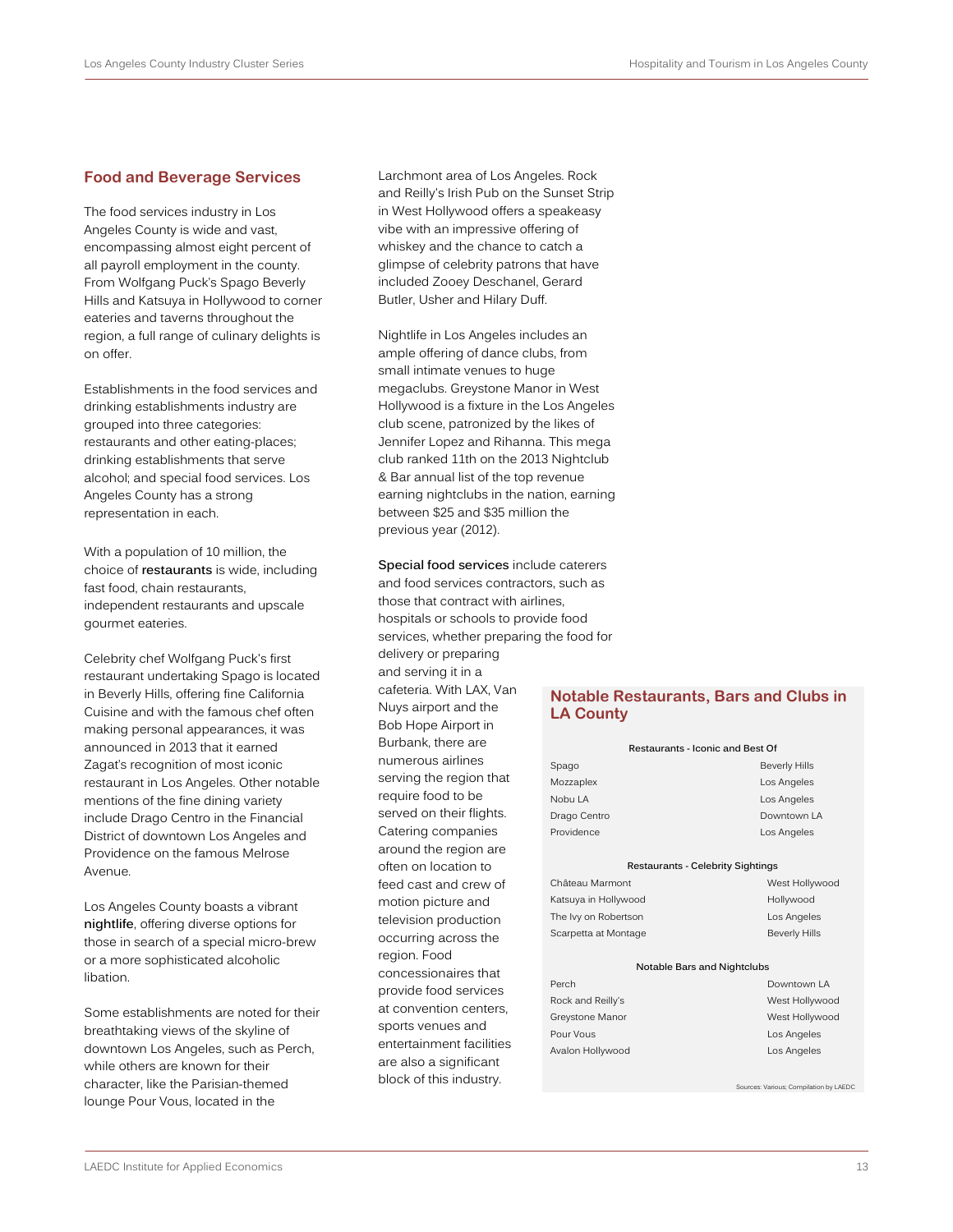# **What Visitors Bring Us**

**We invite the world to visit, and offer among the best experiences in the world.**

**Los Angeles hosted more than 42.2 million visitors in 2013 to enjoy all that the region has to offer.**

iven the impressive array of attractions and amenities that Los Angeles has to offer, it is no wonder the world is beating a path to our doorstep. In this section, we examine the nature of visitors to Los Angeles and estimate the impact that they have on our economy. **G**

## **Origin and Purpose of Visitors**

The Los Angeles Tourism & Convention Bureau (LATCB) tracks visitation to Los Angeles and publishes its findings on the origin of visitors and the purpose of their trip, as well as their estimated spending. Their data is used here to evaluate how tourism impacts the regional economy.

For our purposes, visitors are divided into domestic and international visitors, and domestic visitors are differentiated into those that stay overnight and those that do not ("daytrippers").

Recent history of visitors to LA shows that in spite of the Great Recession, the number of visitors has been growing since 2009 on average 3.1 percent per year, reaching 42.2 million in 2013.

Los Angeles County is enjoying a growth in visitors from around the United States, as well as from disparate regions around the globe. At this rate of growth, it is likely that Los Angeles will reach its goal of hosting 50 million visitors by 2020. To reach this goal, the region would need to see a growth rate of approximately 2.5 percent per year between 2013 and 2020—a growth rate that seems reasonable.

Much of that growth could well come from international travelers. For example, as a gateway to the East and buoyed by rising incomes in China's middle class, Los Angeles has become a destination for many Chinese travelers who find the area hospitable and host to already a sizeable Chinese population



## **Visitors to Los Angeles County**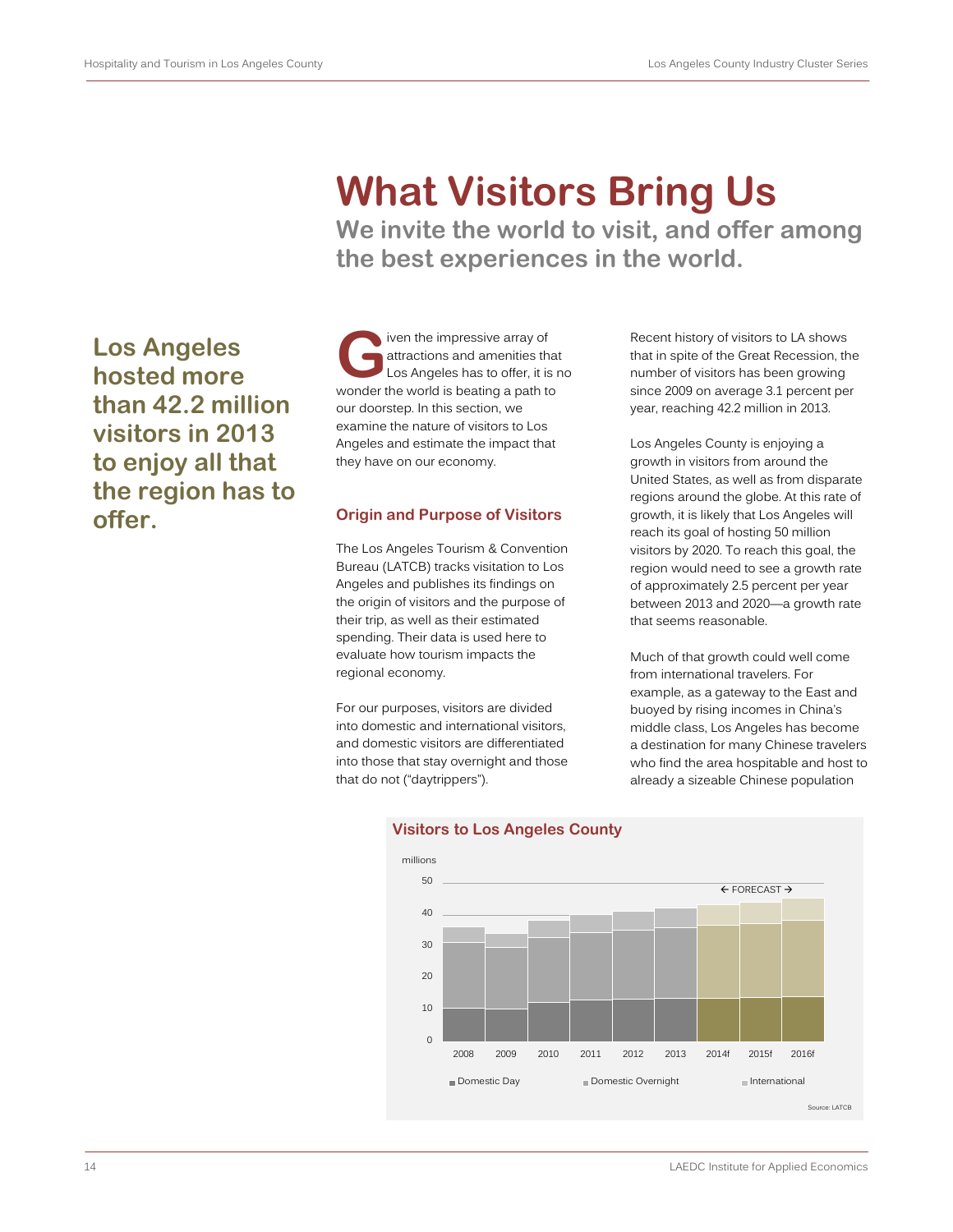that caters to their food and shopping preferences. The LATCB predicts double digit growth in visitation from Chinese nationals, and expects their numbers to exceed visitors from Canada by 2015.

Of all international visitors, Mexico is the origin of the largest number by far, accounting for almost 28 percent of all international visitors. Canadians accounted for 11.5 percent of all international visitors, followed by China (9.2 percent), Australia (6.4 percent) and United Kingdom (5.2 percent). More than 80 percent of international visitors were in Los Angeles for leisure purposes.

Still, international visitors (including those from Canada and Mexico) account for less than 15 percent of all visitors to Los Angeles. More than half of all visitors are from elsewhere in the United States who stayed overnight. Approximately thirty percent are daytrippers who may be here for business purposes or may have come to enjoy an event, attraction, performance etc and do not stay the night in the area.

While domestic visitors are not tracked by origin, their purpose of stay is estimated. Of all domestic overnight visitors (a large group of more than 22 million, or more than half of all visitors), more than 76 percent were here for leisure purposes, 19 percent were on business travel, and less than 5 percent were convention attendees.

#### **Visitor Spending**

The origin and purpose of stay of visitors is important because the spending patterns of each segment are different.

Even among international leisure travelers, per day spending varies widely. A visitor from Japan spends an estimated \$242 per day—more than twice as much as an overnight visitor

### **International Visitors by Origin 2013**



## **Visitor Spending Per Day by Visitor Origin 2013**



## **Visitor Spending by Category of Visitor 2013**

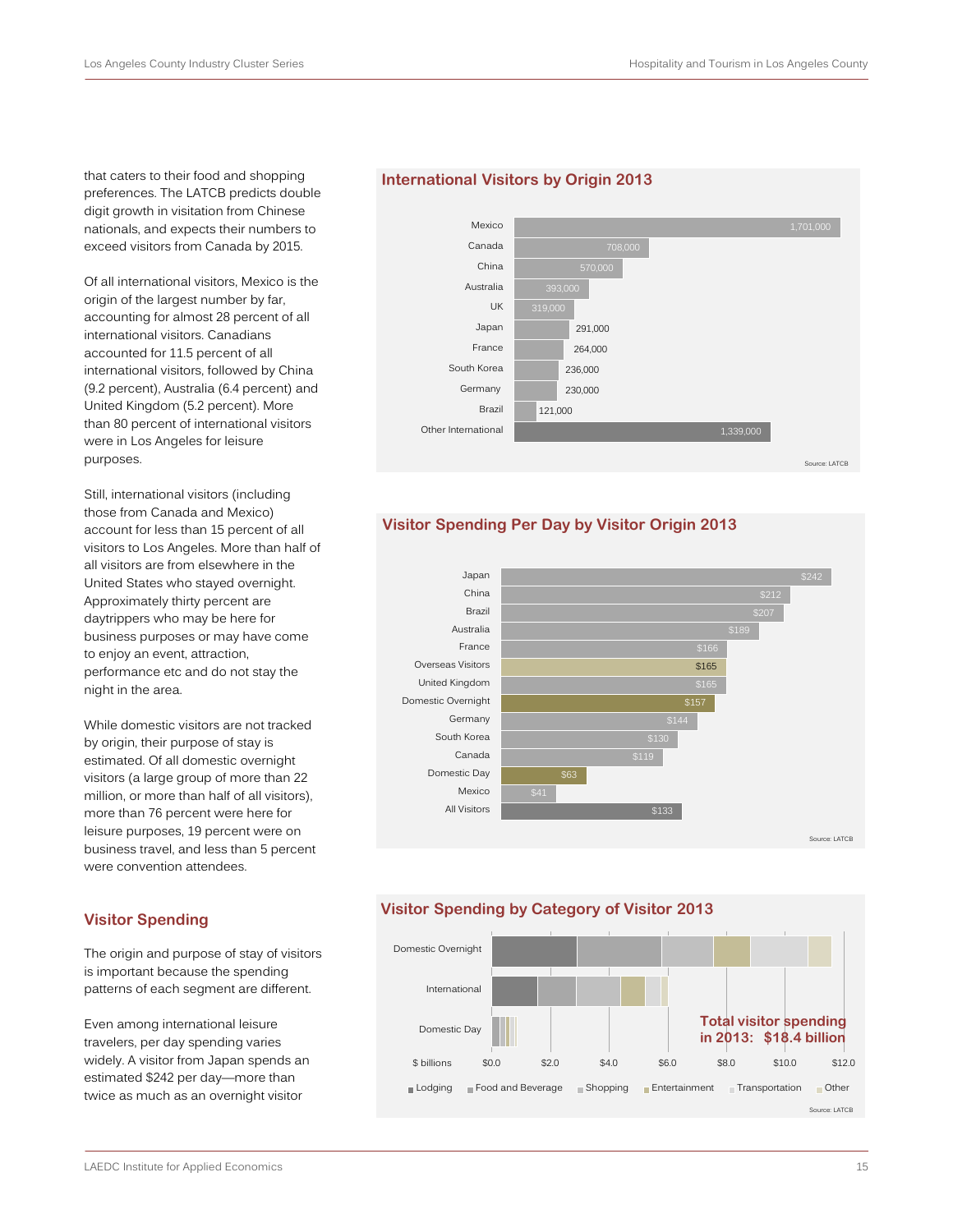

## **Visitor Spending in Los Angeles County 2013**







from Canada and almost six times the per diem spend of an overnight visitor from Mexico. (Spending estimates do not include expenditures made for air transportation services).

Additionally, the composition of the daily spend differs by type of visitor. For example, daytrippers do not spend money on accommodations and consequently spend more of their daily spend on food and beverages, shopping and entertainment. International visitors are estimated to stay for approximately 8 days in the county, so their overall spend per visitor will be higher. The per day average spend across all visitors is \$133 per day.

Overall, however, given the number of visitors, the largest overall spend in the regional economy is done by overnight domestic visitors, accounting for 63 percent of all visitor spending, or \$11.6 billion. This is followed by international visitors who account for 32 percent. Although there were many more daytrippers than international visitors, daytrippers were responsible for only 5 percent of all visitors spending in the region in 2013.

## **Economic Impact of Visitor Spending**

The economic impact of visitors spending differs across categories. For example, jobs created per dollar spending on entertainment and food and beverages is higher than jobs per dollar spent on lodging, and both are higher than jobs per dollar spent on retail purchases.

As the composition of visitors spending changes, therefore, its overall impact can change from year to year. If the preference for visitors is to spend more on retail than on entertainment, the overall impact will decline due to the differences in the multiplier effects that these activities have.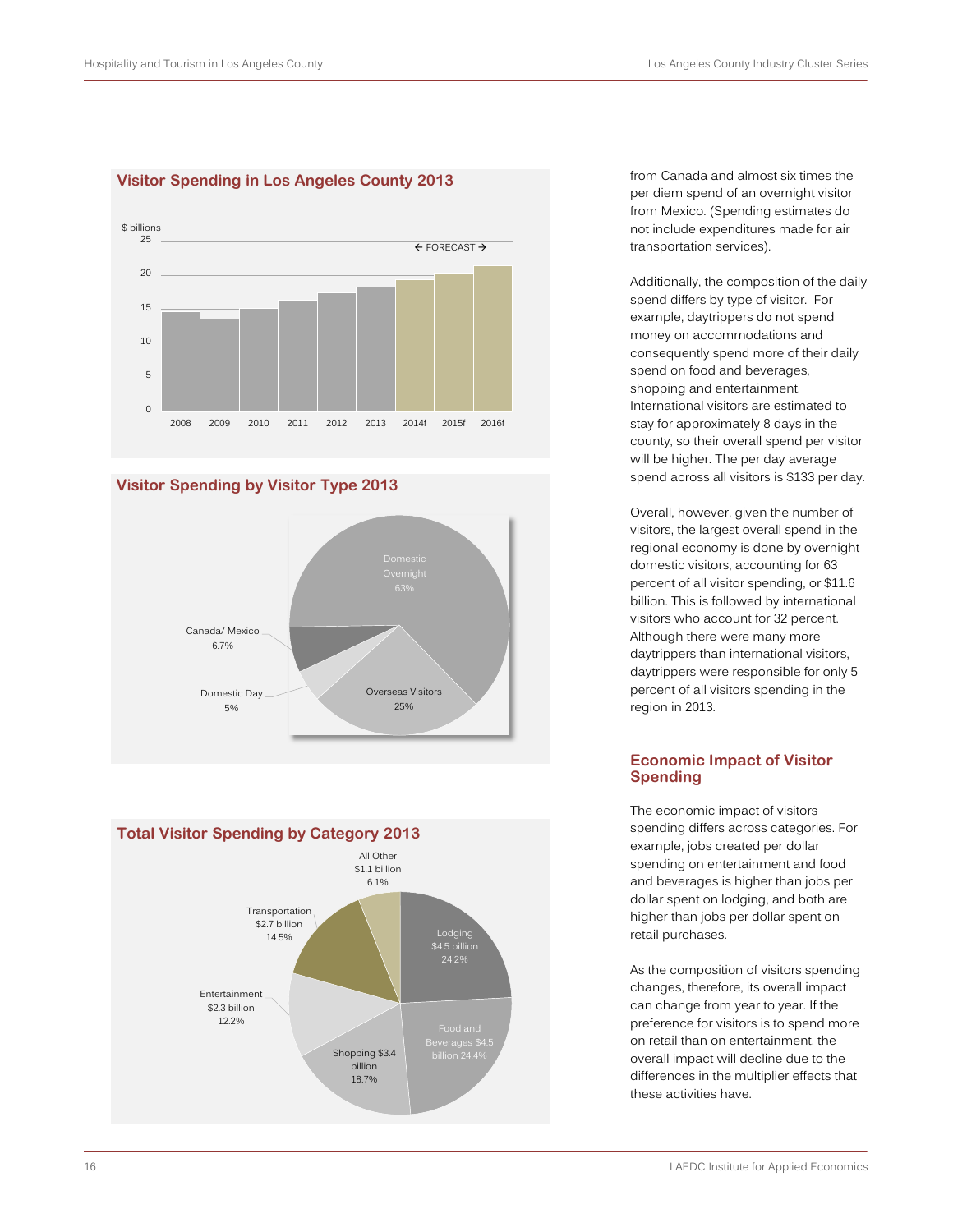Since the end of the Great Recession, the number of visitors to Los Angeles has steadily increased. Commensurate with this growth, total spending has also grown. Overall visitor spending has also been climbing since 2009, growing from \$13.6 billion in 2009 to \$18.4 billion in 2013. This spending represents an injection of new money into the region and circulates through the regional economy.

In 2013, lodging accounted for 24 percent of all visitor spending, food and beverages 24 percent, transportation for 15 percent, shopping 18 percent and entertainment totaled 12 percent of total spending.

Spending allocations varied between domestic overnight and international visitors. For example, international visitors spent more on shopping whereas domestic overnight visitors spent more on food and beverages.

The economic impact of this spending answers the question, "how does this injection of new money impact the regional economy?" and measures not only the direct activity but also indirect and induced activity.

The spending itself is estimated to have supported 238,900 direct jobs across the industries in which the spending occurs, such as accommodations, food services, retail, entertainment and transportation. An additional 39,500 jobs were indirectly supported through the

#### **Economic Impact of Visitor Spending 2013**

|                               | <b>Direct</b> | Total    | $%$ of Los<br>Angeles<br>County |
|-------------------------------|---------------|----------|---------------------------------|
| Output (\$ millions)          | \$16,450      | \$29,320 | 3.0                             |
| Employment (jobs)*            | 238,930       | 329,900  | 5.7                             |
| Labor Income (\$ millions)    | \$8,250       | \$12,920 | 3.7                             |
| Value-Added (\$ millions)     | \$10,110      | \$17,840 | 3.1                             |
| * Includes contingent workers |               |          | Source: Estimates by LAEDC      |

supply chain purchases of goods and services from local businesses. Additionally, another 51,500 induced jobs were supported by the household spending of employees in both direct and indirect industries and their supply chain.

These overall impacts are widely distributed across the economy. Indirect impacts are those that occur in the supply chain of the industries directly impacted by visitor spending, such as the linens supplier of the hotel industry and the lighting equipment supplied to the entertainment industry. (Please see Exhibit A-4 in the Appendix for detailed impacts by industry sector.)

Induced impacts are those that are generated by the household spending of employees of the industries directly impacted by visitor spending and by all suppliers as well. Most of these induced jobs are related to personal consumption, such as education, health care, retail services, real estate, and restaurant meals.

## **Other Economic Contributions**

The total fiscal impact as a result of all the economic activity in 2013 attributable to the spending of visitors includes direct, indirect and induced activity. For example, hotel workers pay property taxes on their homes, sales taxes on their consumption purchases, and income taxes on their earnings.

> The tax revenues generated by this activity reached \$4.7 billion overall, of which \$740 million was collected by the state, \$520 million was collected by the County, and city governments collected an estimated \$690 million.

## **Total Employment Impact of Visitor Spending**

**329,900 jobs**



#### **Total Fiscal Impacts by Type**

| By Type of Tax:         | \$ millions |       |
|-------------------------|-------------|-------|
| Personal income taxes   | \$          | 1,350 |
| Social insurance        |             | 1,390 |
| Sales and excise taxes  |             | 810   |
| Property taxes          |             | 590   |
| Corporate profits taxes |             | 300   |
| Other taxes             |             | 200   |
| Total                   | \$          | 4,720 |
| By Type of Government:  |             |       |
| Federal                 | \$          | 2.770 |
| State                   |             | 740   |
| County                  |             | 520   |
| Cities                  |             | 690   |
| Total                   | \$          | 4,720 |
|                         |             |       |

Source: Estimates by LAEDC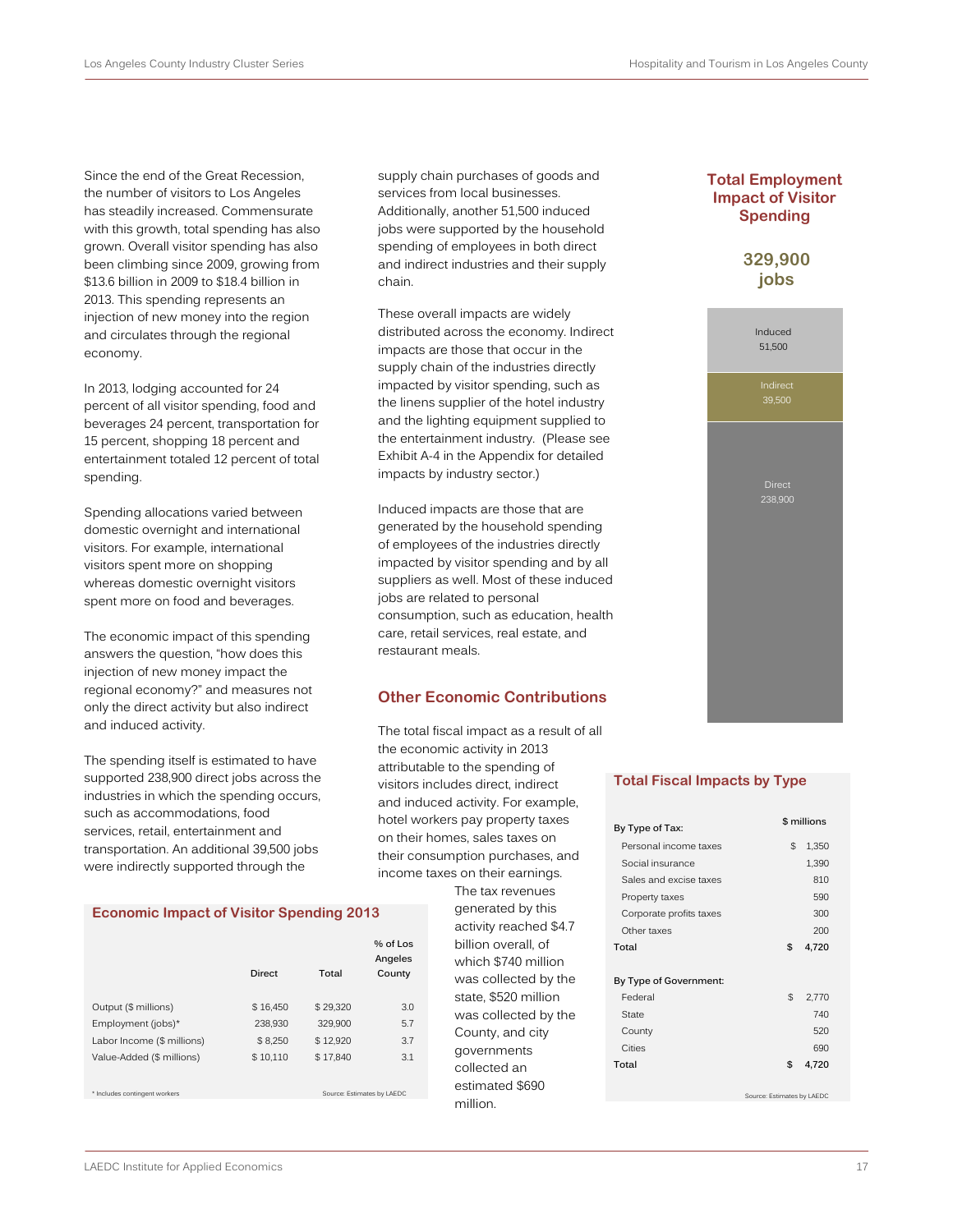## **Sizing Things Up The industry cluster defined.**

**There were 426,300 payroll jobs in the hospitality and tourism industry cluster in 2013.** 

otels, food services, attractions and events – all appear to capture pieces of the hospitality otels, food services, attractions<br>and events – all appear to<br>capture pieces of the hospitality<br>and tourism industry. Some of these are services that we provide to out-of-town visitors, others are services we provide to ourselves. In this section, we take a more systematic approach to measuring this industry by viewing it from the supply side rather than the spending side – what is this industry comprised of?



Source: Cluster Mapping Project (CMP)

There are certainly many definitions of "Tourism and Hospitality." A common definition uses the NAICS supersector "Leisure and Hospitality," a combination of the NAICS sectors 71 and 72. For our purposes, this is too broad since it includes important components of our entertainment industry. Although entertainment is a clearly a draw for tourism, its production has little in common with hospitality and tourism services and as such is worthy of its own designation.

Instead, we adopt the definitions produced by the Cluster Mapping Project (CMP) developed by the Harvard Business School (please refer to the Appendix for details). Using a standardized definition allows consistency over regions and time and permits a more nuanced and informed examination. This particular definition provides a distinction between traded clusters (those which produce goods and services that are likely to be traded with markets outside the local economic region) and local clusters that produce goods and services for the local population. (Exhibit A-1 and A-2 in the Appendix provide complete listings of traded and local industry clusters in Los Angeles County.)

The distinction is important from an economic development perspective as we focus on those industries that are most likely to be the source of new money into the regional economy rather than recirculating existing funds.

However, it is also important to consider local industry clusters as they may interact with the accompanying traded cluster and because they are generally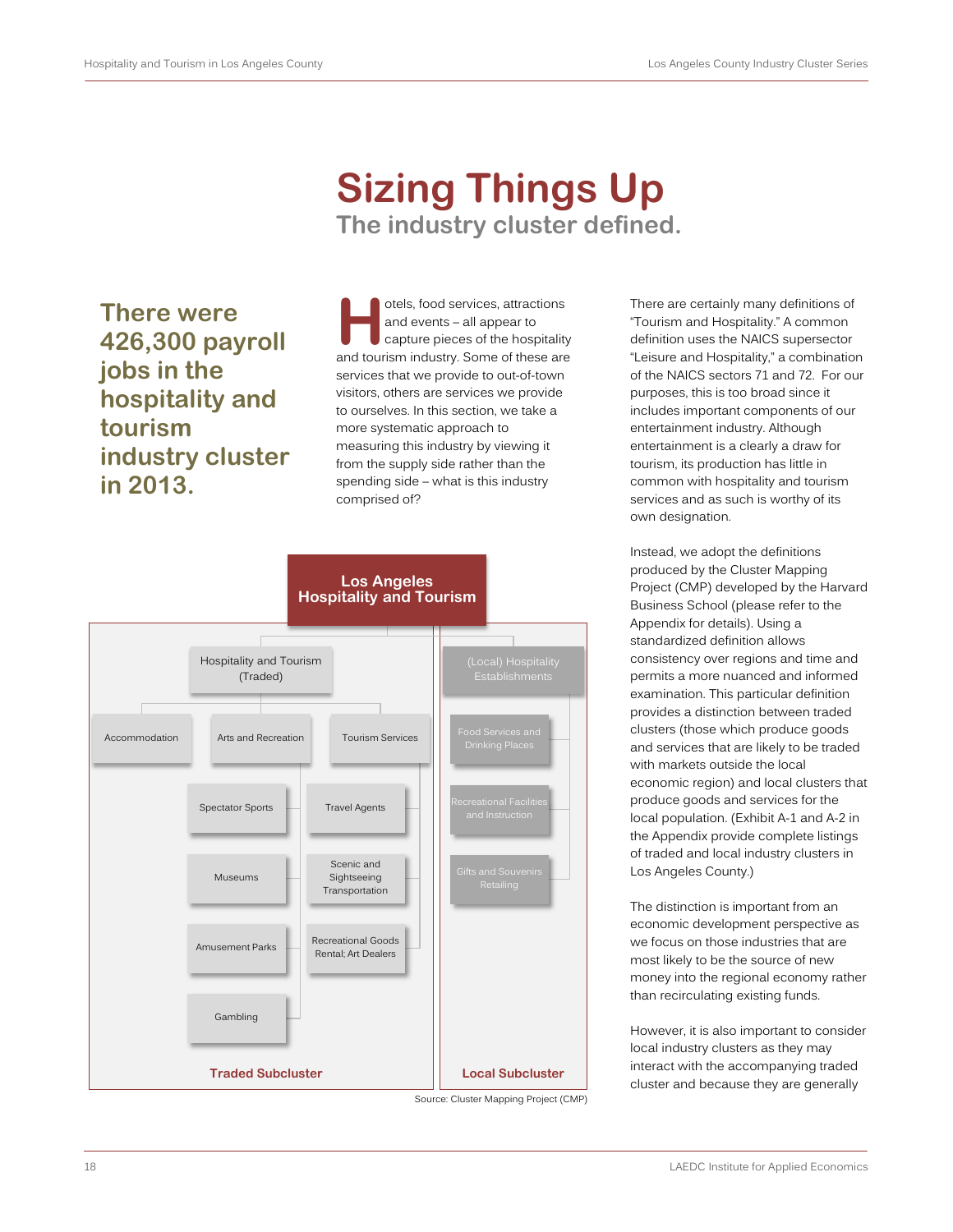significant sources of employment opportunities.

In this report, we take a broader picture of the entire hospitality and tourism "mega cluster" by combining the traded cluster (which in the CMP taxonomy is called "Hospitality and Tourism") and the local cluster (called "Local Hospitality Establishments").

The hospitality and tourism industry includes not only accommodation and food services, but also attractions such as museums and amusement parks, spectator sports, recreation industries, travel agents, art dealers and sightseeing transportation. Each of these component industries provide goods and services that cater to visitors and to local residents as well.

Still, there are industries that are not included in our definition, such as automobile rental, air transportation, local transportation such as taxis and shuttle buses, which may commonly be associated with visitor services. These industries are included elsewhere in the cluster definitions that we have adopted.

Exhibit A-3 in the Appendix provides a list of the component industries of the hospitality and tourism industry cluster.

## **Hospitality and Tourism Employment**

Using this definition, the hospitality and tourism industry cluster employed 426,300 payroll workers in Los Angeles County in 2013 across the spectrum of industries.

Approximately 75 percent of all cluster employment, or 320,325 jobs, was in food services and drinking places, ten percent in accommodation and almost nine percent in amusement, gambling and recreation industries.

As a share of all employment, hospitality and tourism accounted for 10.5 percent of all payroll employment in Los Angeles County in 2013.

Employment growth in the industry was steady prior to the Great Recession, with annual growth rates of 2.0 to 2.5 percent per year. However, as consumers reined in travel and discretionary spending, the industry suffered from decreased demand and employment fell in 2009 by 4.6 percent over the previous year. Since 2009, recovery has been robust, with 2013 showing an impressive employment gain of 5.4 percent over 2012.

**426,300**

2013

Source:s CMP; QCEW; Estimates by LAEDC



## **Hospitality and Tourism Employment 2003 to 2013**

2003

2004

2005

2006

2007

2008

Local Subcuster Traded Subcluster

2009

2010

2011

2012

 $\Omega$ 

100,000 200,000 300,000 400,000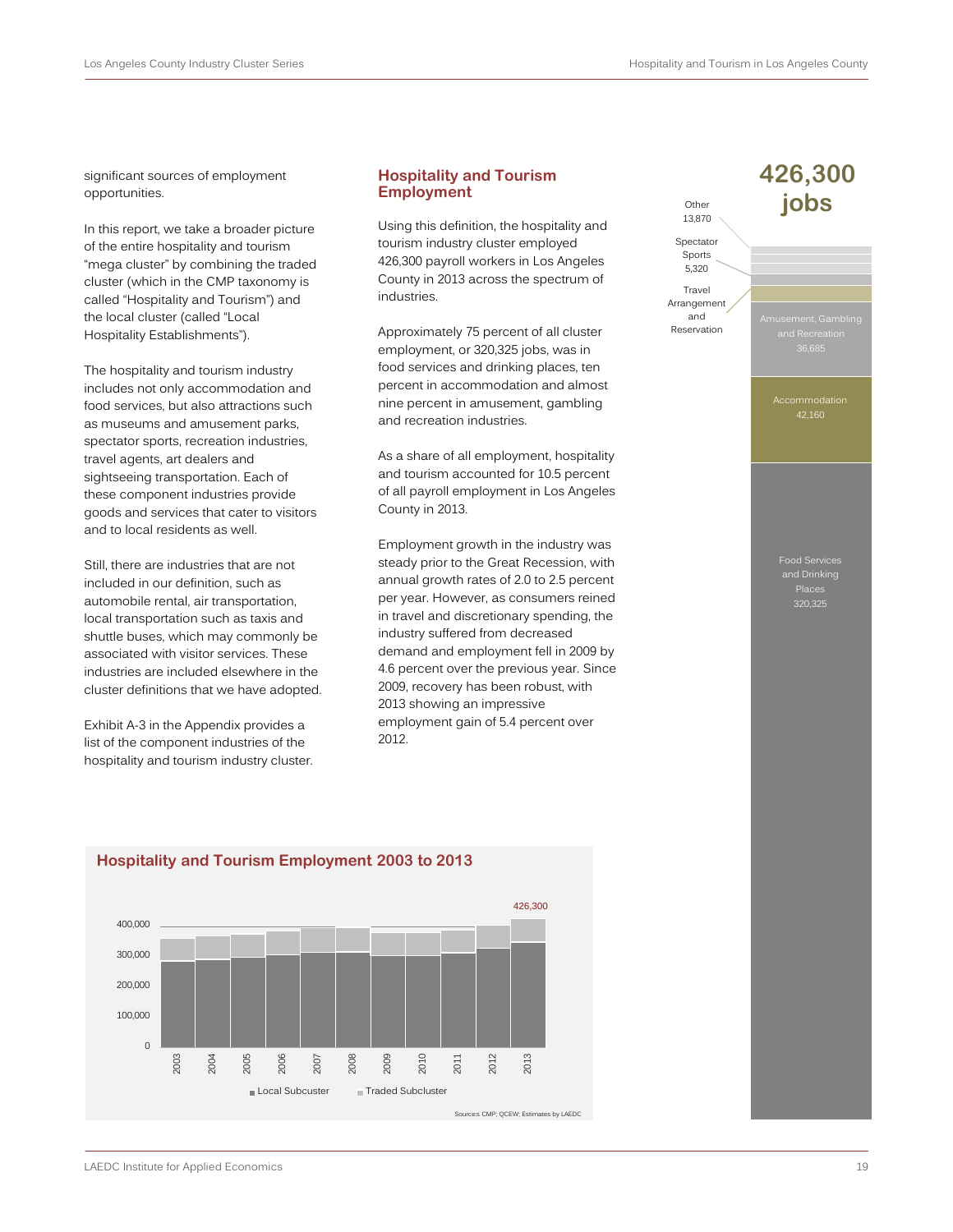Over the ten year period between 2003 and 2013, employment in Los Angeles County increased by only 1.4 percent. Hospitality and tourism cluster employment grew by 17.9 percent over 2003, far outpacing the county average.

Much of this growth occurred in the local subcluster, which experienced an increase of 21.7 percent over the period. Still, the employment in Los Angeles County was largely due to the increase in hospitality and tourism since all other industries together registered a decline over the ten-year period.

## **Change in Tourism and Hospitality Employment Since 2003**



## **Average Wages in Tourism and Hospitality**



buoyant and enjoying meals out, in addition to out-of-town visitors, as is evident. Employment in the traded subcluster (which is mostly in accommodation) increased 3.6 percent over ten years, while at the same time, the increase in employment in the local subcluster was 21.7 percent, suggesting that much of the increase in employment has come from local

Clearly, local residents are feeling more

## **Hospitality and Tourism Wages**

resident spending.

Employees in hospitality and tourism industries earn a range of annual wages. In the spectator sports industry, for example, the average annual wage was \$133,844 in 2013, supporting professional athletes and other highlycompensated participants in the industry, while in food services it was \$18,576. Because there are many more workers in food services (320,325) than there are in spectator sports (5,320), the overall cluster average annual wage at \$23,182 in 2013 is weighted towards the low end of the wage scale.

As has been well-documented (and lamented), growth in wages has been nonexistent in recent years. Inflationadjusted wages in Los Angeles County have registered an increase of a mere 0.1 percent since 2003.

The experience of wages in the hospitality and tourism industry cluster has been even more disheartening, falling by 6.2 percent since 2003.

The difference in wage growth in the two subclusters is even more striking. While inflation-adjusted wages in the traded subcluster grew by 4.3 percent, they fell by a shocking 8.0 percent in the local subcluster. Note that this means that on average, workers in the local subcluster earned 8 percent less in 2013 per hour than they did in 2003, after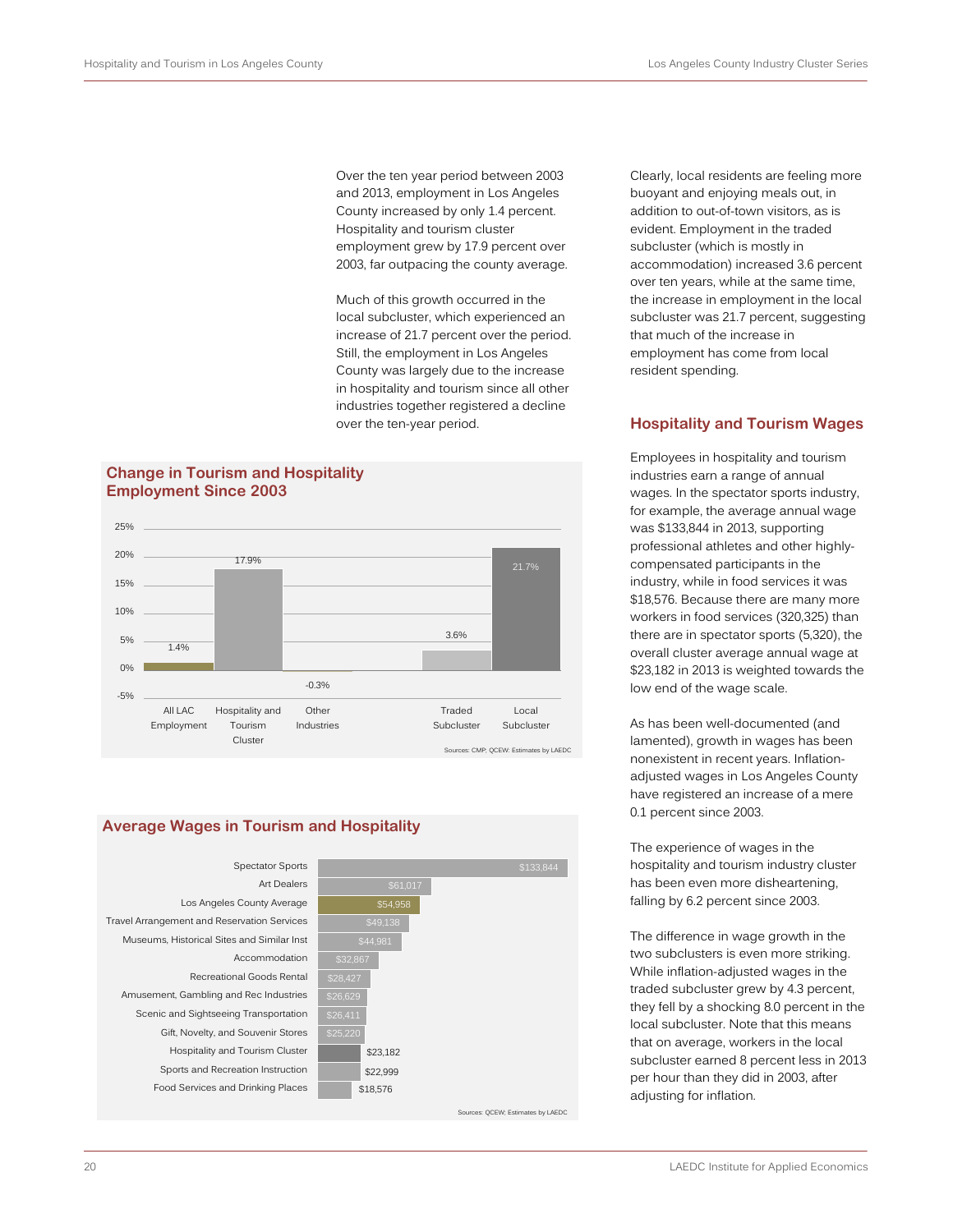The combination of employment growth and wage decline in economic theory would imply that there is an abundance of labor willing to fill the jobs that are available. In the food services industry, this may well be a result of the Great Recession, with unemployed and underemployed moving into an industry that presents very low barriers to entry. With an abundance of available labor, employers do not need to bid labor prices (wages) up to attract candidates to fill the increased demand for workers.

In contrast, this has not been the experience in the traded subcluster. Here, a small increase in employment (3.6 percent over ten years) has been met by a 4.3 percent increase in inflation-adjusted wages, indicating that there has been an increase in demand for labor without a corresponding overcompensating increase in the potential supply of available workers. It could be that this is an industry that other (unemployed and underemployed) persons cannot easily move into, whether this is because of a specialization of skills needed or because of labor supply protection. In either case, wages have been bid up in response to increased demand because there is no surplus labor available to fill the jobs at the prevailing rate.

## **Competitiveness and Regional Advantage**

A region's competitiveness in an industry is a function of many factors, including the attractiveness and value of the product itself, the costs of inputs such as labor and energy, the productive capabilities of individual companies, and the geographic concentration of the industry. Industries that are highly-concentrated in a region are likely to be more competitive. Here we might think of the LA's entertainment industry and aerospace industry as industries with regional strengths





because there is a clustering of firms and workers in these industries that enable them to be more specialized, more nimble, and hence more competitive.

A common metric to capture competitiveness is employment concentration or location quotients. A location quotient for an industry in Los Angeles County shows the percentage of total employment in the industry compared to the average percentage nationwide. For example, if 4 percent of employment in the county is in the motion picture industry is employed in the motion picture industry compared to 1 percent across the nation, then the location quotient for the motion picture industry in Los Angeles is 4. This means that Los Angeles County is relatively more specialized in motion pictures.

Similarly, if a location quotient is equal to one, then the employment concentration in Los Angeles is equal to that elsewhere, meaning the region is not highly-specialized in that industry. Higher location quotients will imply a competitive advantage. Although there is some variation in this metric, it is thought that the threshold to demonstrate regional specialization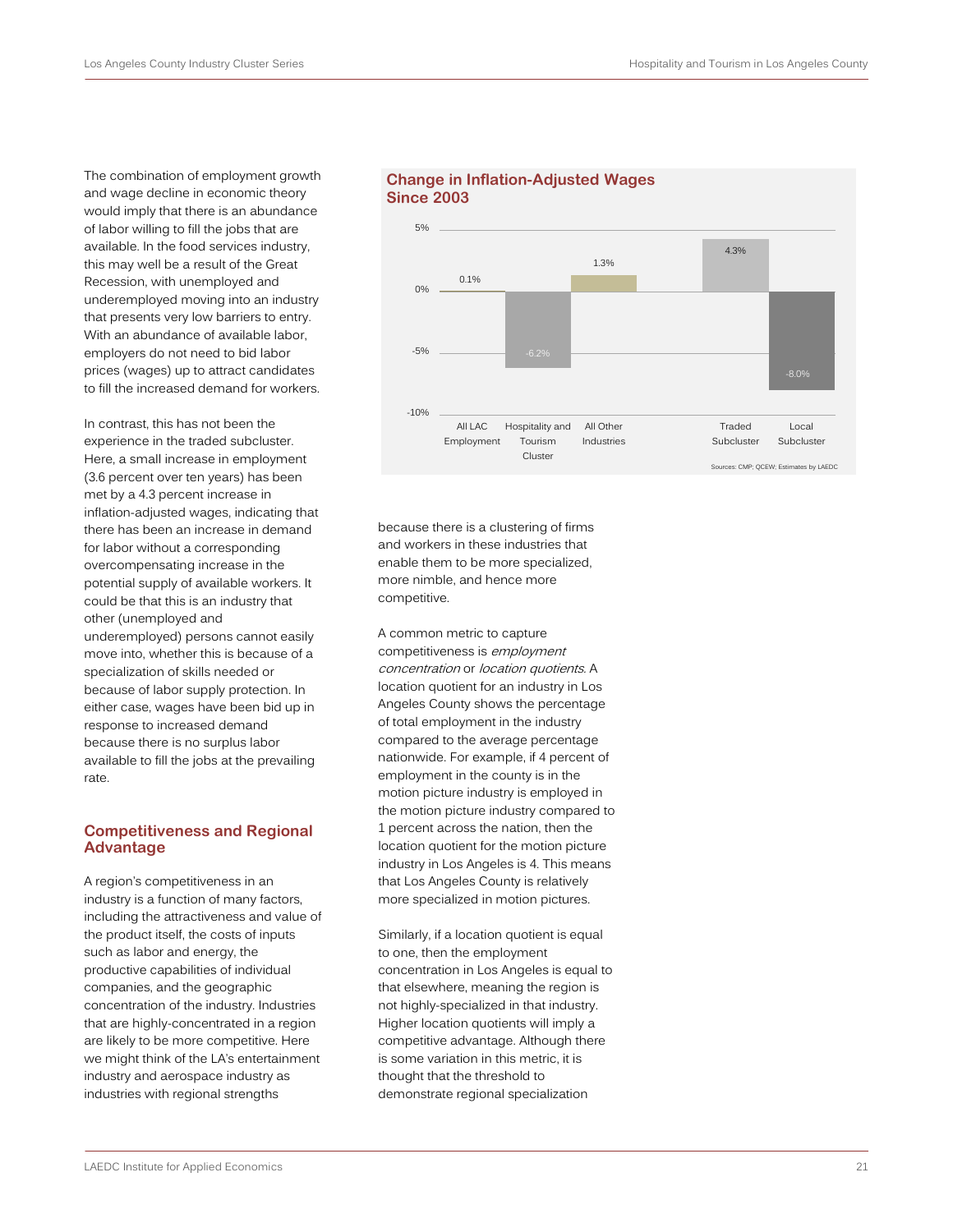## **Location Quotients of Hospitality and Tourism Industries**

| <b>Component Industry</b>                          | Location<br>Quotient | Change since<br>2003 |
|----------------------------------------------------|----------------------|----------------------|
| Gift, Novelty and Souvenir Stores                  | 1.0                  | ₼                    |
| Art Dealers                                        | 1.6                  |                      |
| Scenic and Sightseeing Transportation              | 0.8                  |                      |
| Recreational Goods Rental                          | 1.6                  |                      |
| Travel Arrangement and Reservation Services        | 1.4                  |                      |
| Sports and Recreation Instruction                  | 0.7                  | J                    |
| <b>Spectator Sports</b>                            | 1.3                  | ₼                    |
| Museums, Historical Sites and Similar Institutions | 1.1                  | J                    |
| Amusement, Gambling and Recreation Industries      | 0.8                  |                      |
| Accommodation                                      | 0.7                  | ́↑                   |
| Food Services and Drinking Places                  | 1.0                  | ↑                    |
| <b>TOTAL</b>                                       | 1.0                  | ₼                    |
| <b>Traded Subcluster</b>                           | 0.9                  |                      |
| Local Subcluster                                   | 1.0                  |                      |
|                                                    |                      |                      |

urces: CMP; QCEW; Estimates by LAEDC

(and therefore competitiveness) is a location quotient of at least 1.2.

Using this threshold, it appears that location quotients of the component industries in the hospitality and tourism industry cluster reveal a surprising lack of employment concentration, considering that Los Angeles is a tourist destination and receives millions of visitors from around the world each year. As a whole, the hospitality and tourism industry cluster has a location quotient of 1.0, matched by the local subcluster and only marginally higher than the traded subcluster. The component industries displaying regional competitiveness are art dealers (location quotient of 1.6), recreational goods rental (1.6), travel arrangement and reservation services (1.4) and spectator sports (1.3).

In contrast, component industries that are less competitive are scenic and sightseeing transportation (location quotient of 0.8), sports and recreation instruction (0.7), amusement, gambling and recreation industries (0.8) and accommodation (0.7).

That employment in the local subcluster as a proportion of all county employment is approximately equal to the national experience is expected, since as an industry that is mostly dependent on the local population, it should be equally concentrated everywhere proportional to the resident population.

However, it is rather unexpected that the location quotient of the traded subcluster is less than one. After all, Los Angeles is a tourist destination—more so than, say, Cleveland, perhaps, or Houston. Indeed, the City of Los Angeles is rated fourth in destinations of overseas travelers using hotels or motels in the US, trailing New York City, Orlando and Miami. Given its popularity, one would expect that there would be a concentration of tourism employment in the region, which would be reflected in the location quotient.

However, it is important to remember that the location quotient reflects current employment, not current demand for tourism services (such as accommodation). One interpretation of a lack of employment concentration in the accommodation industry that is commonly expressed is that the supply of this service is constrained, limiting its desired (or needed) level of employment. This could be remedied by the completion and operation of existing projects in the development pipeline, including those listed earlier in this report.

A second interpretation is that perhaps recent developments in technology, digitization and communications are enabling the industry to deliver its services more effectively with less labor. This could only be argued if Los Angeles had a comparative strength in deploying this new technology—more so than other regions.

A resolution to this inconsistent finding is a version of "build it and they will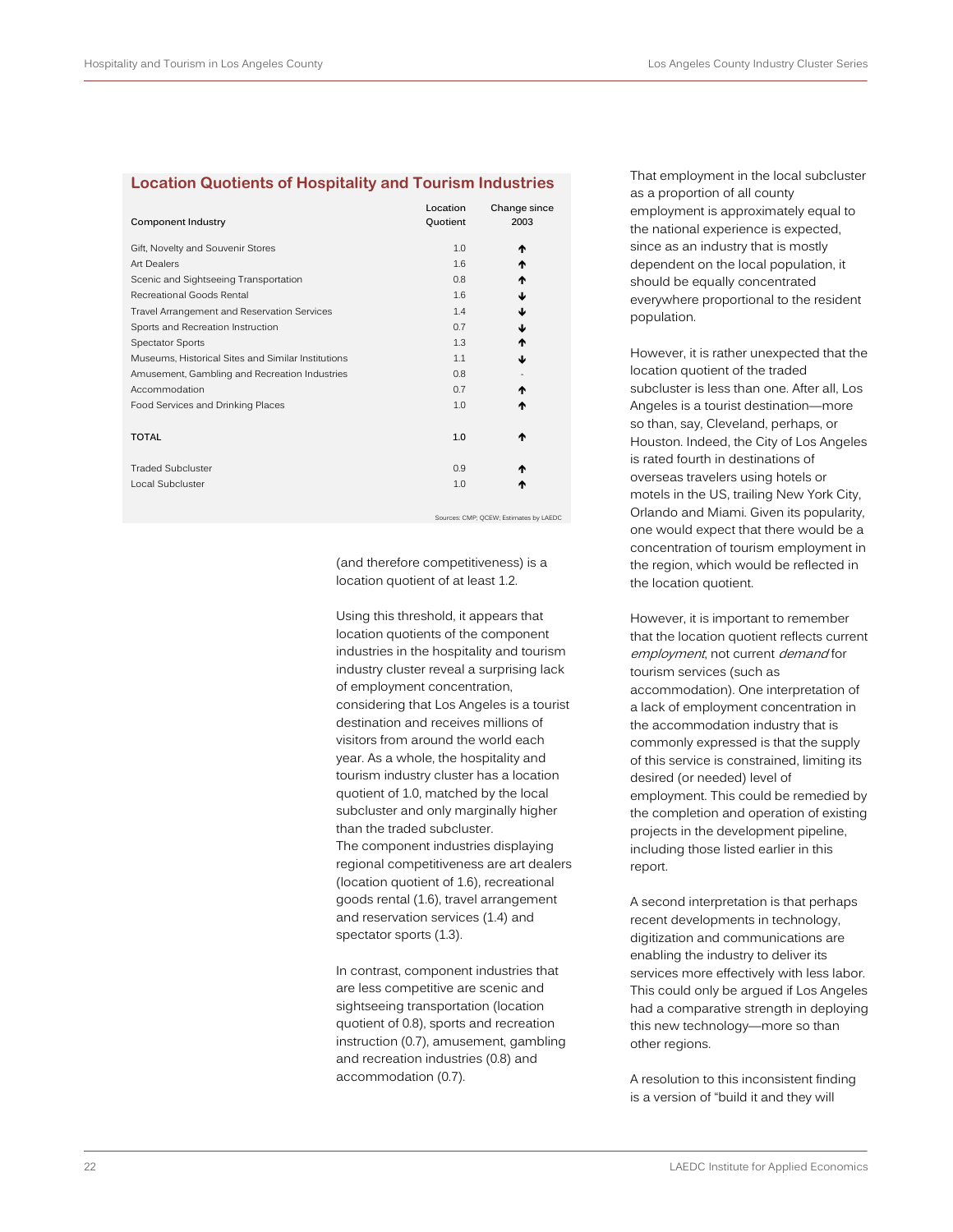## **Destinations of Overseas Travelers Using Hotels/Motels Top 10 U.S. Cities in 2013**

|                |                   | <b>Mkt</b> |                             |
|----------------|-------------------|------------|-----------------------------|
|                |                   | Share      | Volume                      |
| Rank           | City              | (%)        | (000)                       |
|                |                   |            |                             |
| $\mathbf{1}$   | New York City, NY | 28.9       | 7,259                       |
| $\overline{2}$ | Orlando, FL       | 14.2       | 3,567                       |
| 3              | Miami, FL         | 14.0       | 3,517                       |
| $\overline{4}$ | Los Angeles, CA   | 12.8       | 3,215                       |
| 5              | Las Vegas, NV     | 11.4       | 2,863                       |
| 6              | Honolulu Oahu, HI | 10.9       | 2,738                       |
| $\overline{7}$ | San Francisco, CA | 10.9       | 2,738                       |
| 8              | Washington, D.C.  | 5.8        | 1,457                       |
| 9              | Chicago, IL       | 4.4        | 1,105                       |
| 10             | Boston, MA        | 4.0        | 1,005                       |
|                |                   |            |                             |
|                |                   |            | Source: U.S. DOC. ITA. NTTO |

come." If current constrained supply conditions are inducing potential consumers to find alternatives, such as in other locations or perhaps in other accommodation choices, it is argued that a more elastic supply is needed. Incipient demand will soak up added supply and increase the size of the industry (and its location quotient). The validity of this argument will undoubtedly be assessed empirically in the next few years as new projects come on line.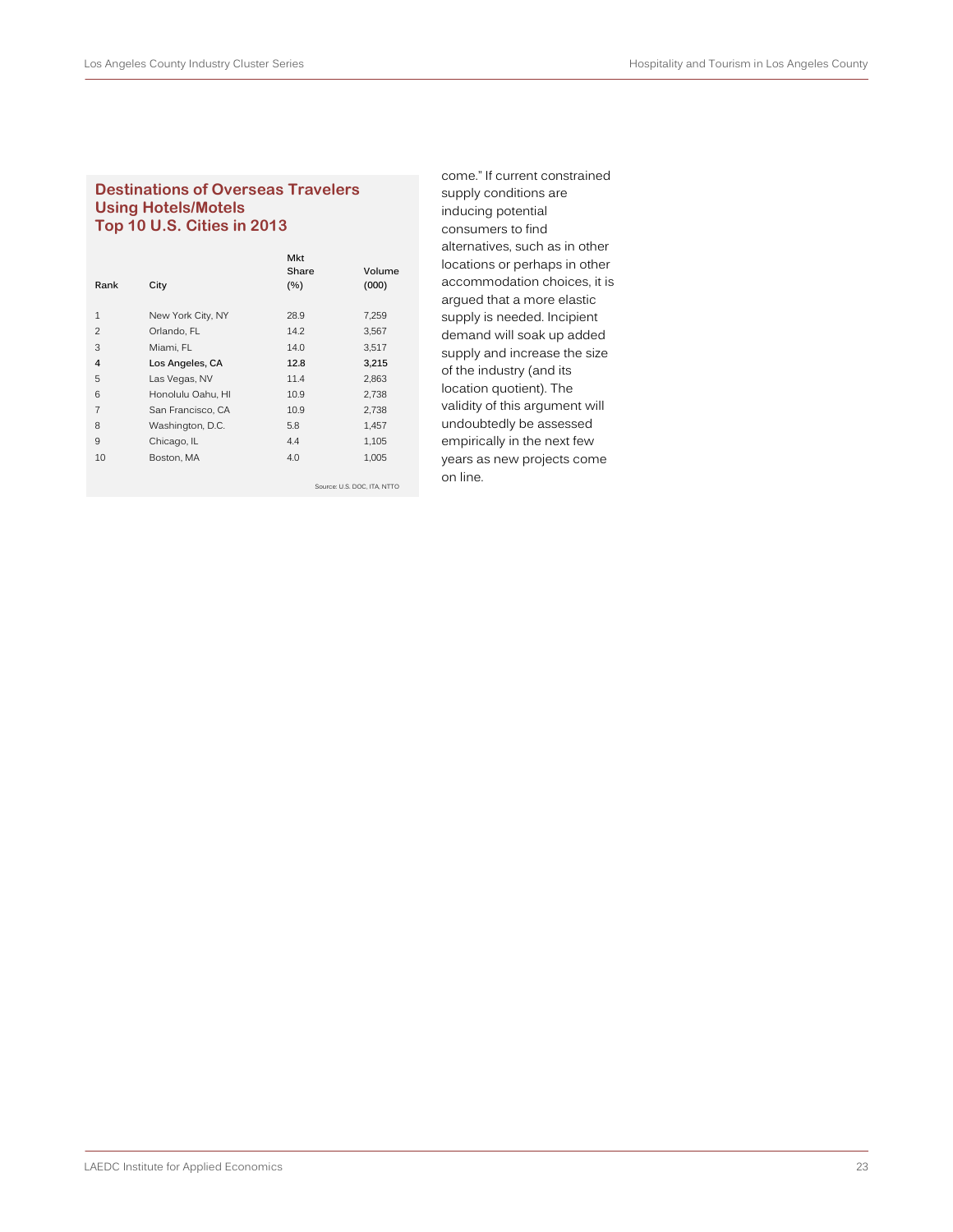## **Spreading the Wealth Impacts of the hospitality and tourism industry are felt across the economy.**

**T Hospitality and tourism supported 678,400 jobs in LA, including direct, indirect and induced jobs across a broad spectrum of industries.**

he extent to which an industry's impact extends to other sectors of the economy and into the hands of households depends in great measure on the share of the industry's value (i.e., revenues) that is recirculated within the region. The total economic contribution of the hospitality and tourism industry to the Los Angeles economy multiplies through its supply chain and payroll spending throughout the region, the impacts of which are examined here.

## **Where the Money Goes**

Firms generate revenues through sales of their products and services, and use those funds to purchase the inputs needed to produce the product, to pay their workers, to pay taxes on production and profits, and to generate a return on capital in the form of profits. Industries vary widely in the shares claimed by each of these components, but the two hospitality industry subclusters are quite similar in this respect. Labor costs for both subclusters consume approximately 44 percent of the value of production. The traded subcluster earns somewhat higher profits with a smaller share being

spent on taxes and on intermediate inputs than the local subcluster.

What the industry purchases in terms of intermediate goods and services has an impact on the extent to which the rest of the economy benefits from hospitality and tourism, apart from the direct jobs in the industry. This is how multiplier impacts are determined.

If most of the inputs used in production are purchased from local suppliers, those firms enjoy demand for their products and can increase their own hiring, supporting additional households in the region. If, on the other hand, most of the inputs are purchased elsewhere in the nation, then these purchases have no impact locally other than perhaps in their transportation and storage and the industry itself will generate fewer indirect effects.

Determining the source of inputs can be done through detailed surveys of firms, but this is often cost-prohibitive and is instead usually estimated using econometric techniques that account for local supply capacity, regional price differences and the cost of transporting goods to and from other regions.



## **Composition of Gross Output**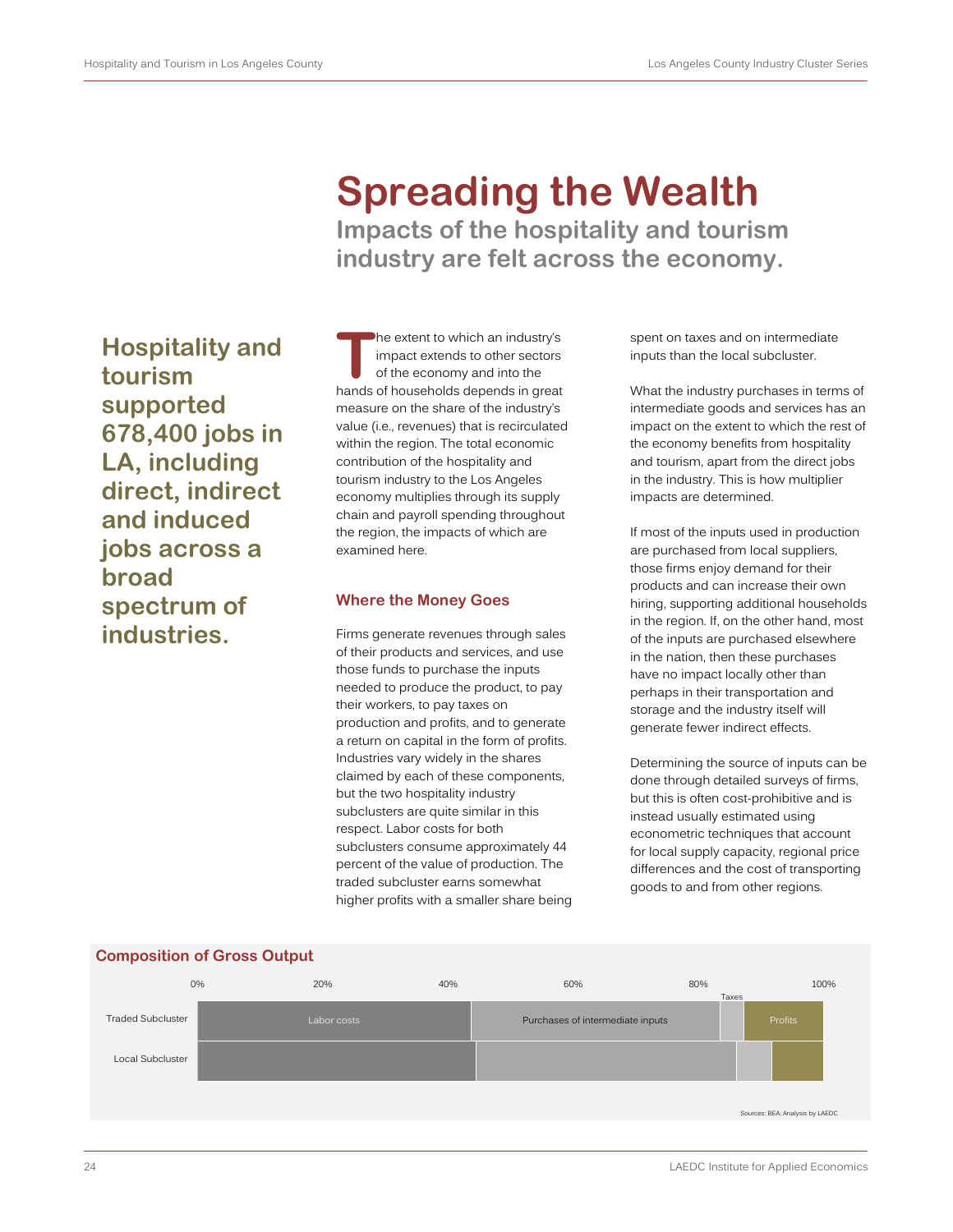## **Economic Contribution of Hospitality and Tourism Cluster**

The concept of economic contribution answers the question, "what contribution does this sector make?" and measures not only the direct activity but also indirect and induced activity. As outlined above, this contribution is dependent on the payments made to suppliers of intermediate goods and services in the region and payments made to workers, who usually live locally and spend most of their incomes on household purchases from local suppliers.

In addition to the 426,300 direct payroll jobs in the hospitality and tourism industry, contingent workers in the industry brought the total direct employment to 533,940. An additional 68,260 jobs were supported in 2013 through indirect effects of supply chain purchases that are not made within the hospitality and tourism cluster itself, and 76,200 jobs were supported through the household spending of employees in the hospitality and tourism industry cluster and its supply chain.

Labor income (which includes wages and benefits) earned by all hospitality

#### **Total Economic Contribution of Hospitality and Tourism Industry Cluster (2013)**

|                            | Direct   | Total    | % of Los<br>Angeles<br>County |
|----------------------------|----------|----------|-------------------------------|
| Output (\$ millions)       | \$35.610 | \$58,560 | 5.9                           |
| Employment (jobs)*         | 533.940  | 678.400  | 11.6                          |
| Labor Income (\$ millions) | \$15.820 | \$23.710 | 6.8                           |
| Value-Added (\$ millions)  | \$21.010 | \$35.060 | 6.1                           |

\*Includes contingent workers Source: Estimates by LAEDC

#### **Total Fiscal Impacts by Type**

| By Type of Tax:         | \$ millions |       |
|-------------------------|-------------|-------|
| Personal income taxes   | \$          | 2,470 |
| Social insurance        |             | 2,580 |
| Sales and excise taxes  |             |       |
|                         |             | 1,500 |
| Property taxes          |             | 1,080 |
| Corporate profits taxes |             | 750   |
| Other taxes             |             | 490   |
| Total                   | \$          | 8,890 |
| By Type of Government:  |             |       |
| Federal                 | \$          | 5,260 |
| <b>State</b>            |             | 1,750 |
| County                  |             | 1,060 |
| Cities                  |             | 820   |
| Total                   | \$          | 8,890 |
|                         |             |       |

Source: Estimates by LAEDC

and tourism- supported employment in Los Angeles County reached \$23.7 billion, accounting for approximately 6.8 percent of all labor income paid in Los Angeles County in 2013. Together, the industry produced \$35.1 billion in value-added, which accounted for 6.1 percent of the county's GDP.

The overall impacts are widely distributed across

many sectors of the economy through indirect and induced effects, including in real estate and rental and leasing, finance and insurance, retail trade and administrative and waste services. (Please see Exhibit A-5 in the Appendix for complete and detailed contribution by industry sector.)

The total fiscal of the economic activity in 2013 attributable to the hospitality and tourism industry cluster, including direct, indirect and induced activity, reached \$8.9 billion. This includes, for example, property taxes paid by hotels and restaurants, sales taxes on consumption purchases, income and profits taxes paid on net earnings, and payroll taxes for and by employees.

## **678,400 total jobs**

Induced 76,200

Indirect 68,260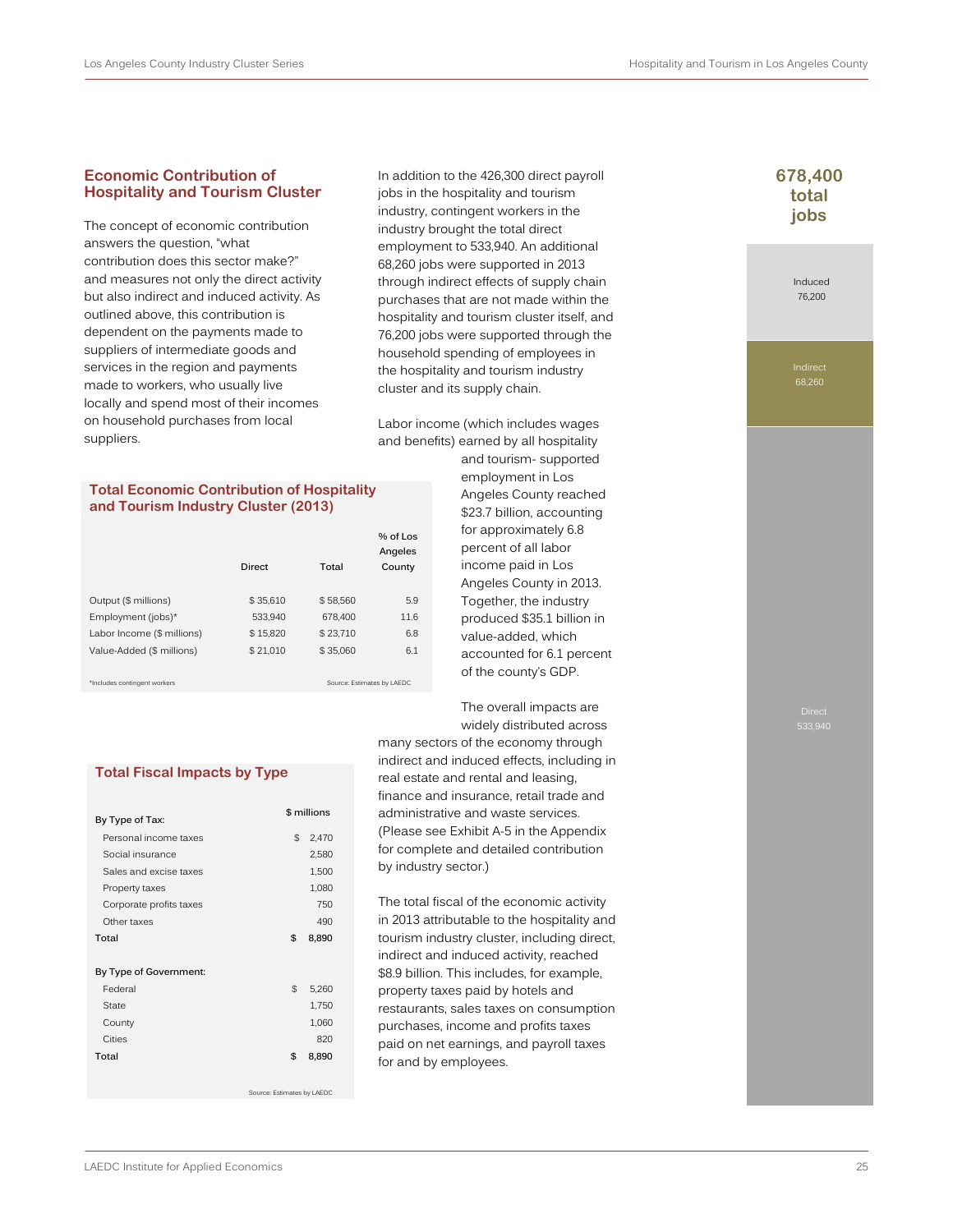**The impacts of the traded and local subclusters differ largely due to their regional purchases.**

## **How the Traded and Local Subclusters Differ**

The traded and local subclusters of the hospitality and tourism cluster are quite different in the products they offer for sale, so we would expect their inputs to be different as well, and the combinations of inputs can vary in their local supply.

The intermediate purchases of the traded subcluster, which consists mostly of accommodation and attractions, are heavily weighted towards professional and business services, such as legal and audit services, administrative and property maintenance, and financial services (which includes not only banking and insurance, but also real estate and rental and leasing).

Many of these services can be purchased locally. In fact, of all intermediate goods and services, it is estimated that almost 80 percent are sourced from within Los Angeles County. The two main types of goods that are purchased elsewhere are manufactured goods and trade, transport and utilities. Less than 25 percent of manufactured goods used in the traded subcluster are made in Los Angeles County, while approximately 70 percent of trade, transportation and utilities services are purchased in Los Angeles County. Still, the commodities and services from these two sectors are relatively small, accounting for less than 10 percent of intermediate purchases, and are outweighed by the capability of the region to supply the remaining intermediate goods and services to this industry.

## **Regional Provision of Inputs to Traded Subcluster**



## **Regional Provision of Inputs to Local Subcluster**

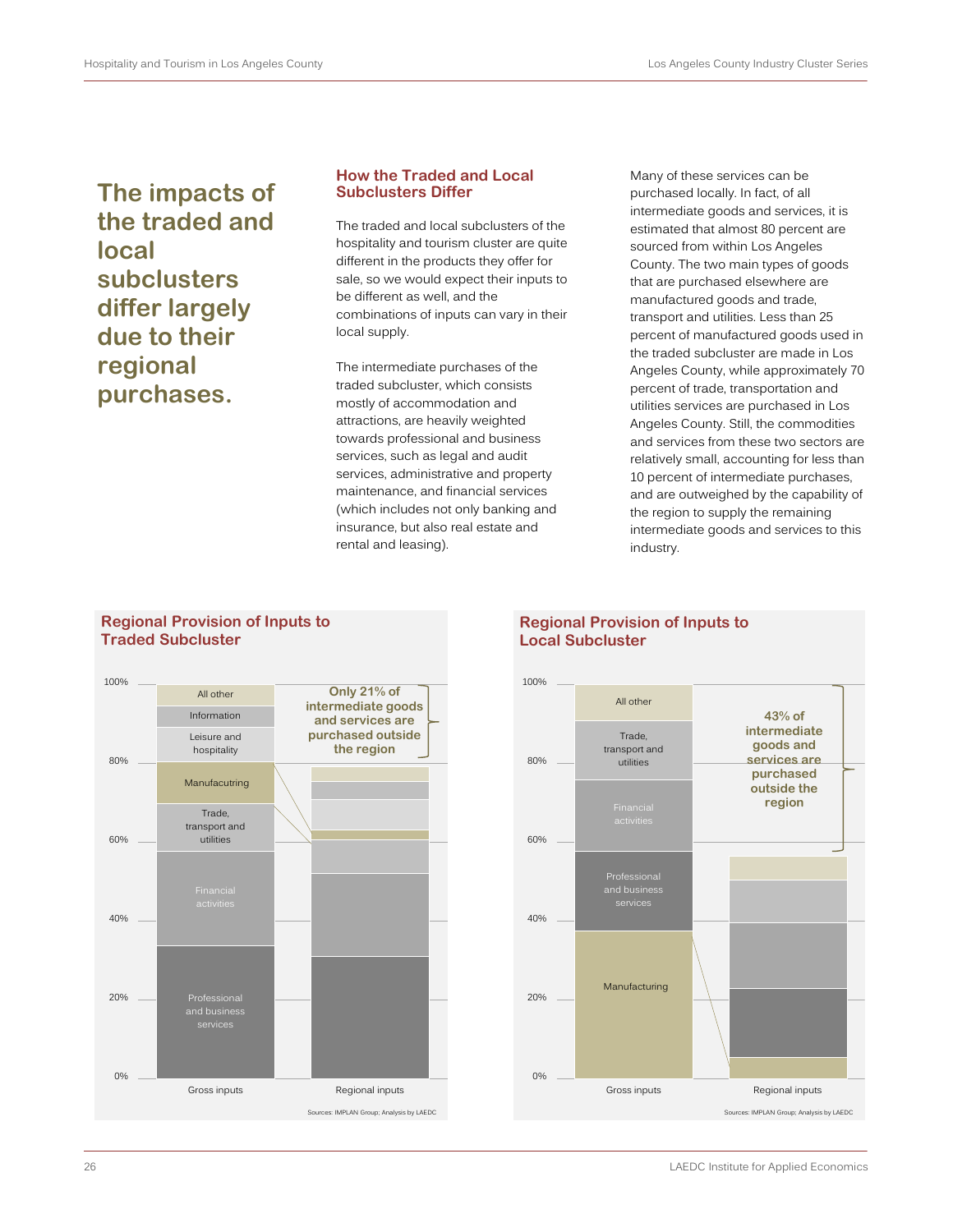In contrast, the local subcluster is able to purchase less than 60 percent of its intermediate goods and services locally. This subcluster is highly dependent on manufactured goods as inputs, most of which are food and beverage products that are imported from other regions. Because locally-provided inputs account for a smaller share of the overall inputs into this local subcluster, its indirect purchases will have a smaller regional footprint.

The percentage of intermediate goods and services that an industry is able to purchase from local suppliers has a direct impact on its contribution to its economic activity. The higher that percentage, the larger the multiplying effects that its revenues have. This is demonstrated in the economic contribution of the traded subcluster versus that of the local subcluster.

Viewing the employment impacts of each shows that of the overall contribution of the traded subcluster, 70.6 percent is direct, 14.9 percent is indirect and 14.5 percent is the induced effect. This is compared to the local subcluster, which has a much lower indirect and induced impacts (8.7 percent and 10.3 percent, respectively) because, as seen above, this industry subcluster spends a smaller proportion of its intermediate goods and services with local suppliers, and its per dollar of revenue payments to labor is smaller, which generates its induced effect.

## **Comparison of Total Employment Contribution: Traded vs. Local Subcluster**

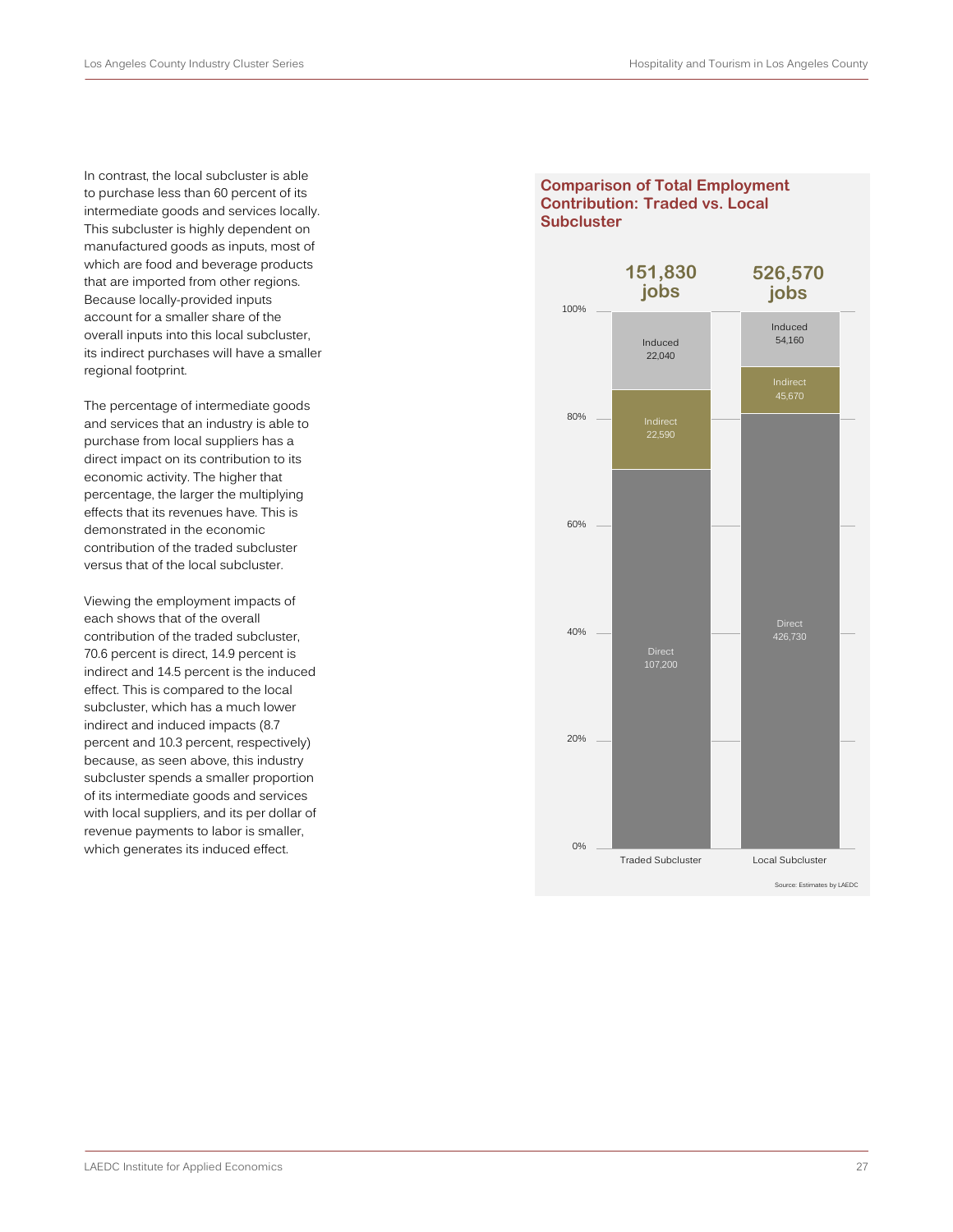# **Work, Work, Work About the kinds of jobs that make this**

**industry cluster successful.**

**T Almost 75 percent of all occupations in hospitality and tourism are food preparation and serving occupations.**

he work that people do in their jobs is commonly classified using the Standard Occupational Classification (SOC) system, developed by the Bureau of Labor Statistics. Workers are classified into particular occupations with similar job duties, skills, education and training. In Los Angeles County, there are approximately 650 detailed occupations represented in the workforce, which are not generally industry-specific but are common to many industries.

The hospitality and tourism industry offers occupations across the skills spectrum, but is weighted towards workers such as food service, housekeeping and transportation workers. While some of these workers may also be highly skilled, they are more likely to learn their occupational skills on-the-job and less likely to need higher levels of education.

In total, there are almost 308,000 workers in food preparation and serving occupations, the majority of which are in the local subcluster. Within that occupational group, however, there are a variety of detailed occupations that are more descriptive of the type of work being done. For example, occupations such as combined food preparation and serving, waiters and waitresses, cooks, supervisory staff, bartenders, dishwashers and hosts are all in this category of workers.

## **Major Occupations in Traded vs. Local Subclusters**

## **426,300 jobs**

All other occupations in Local Subcluster 54,450

All other occupations in Traded Subcluster

Food Preparation and Serving Workers in Traded Subcluster 14,170

> Food Preparation and Serving 293,780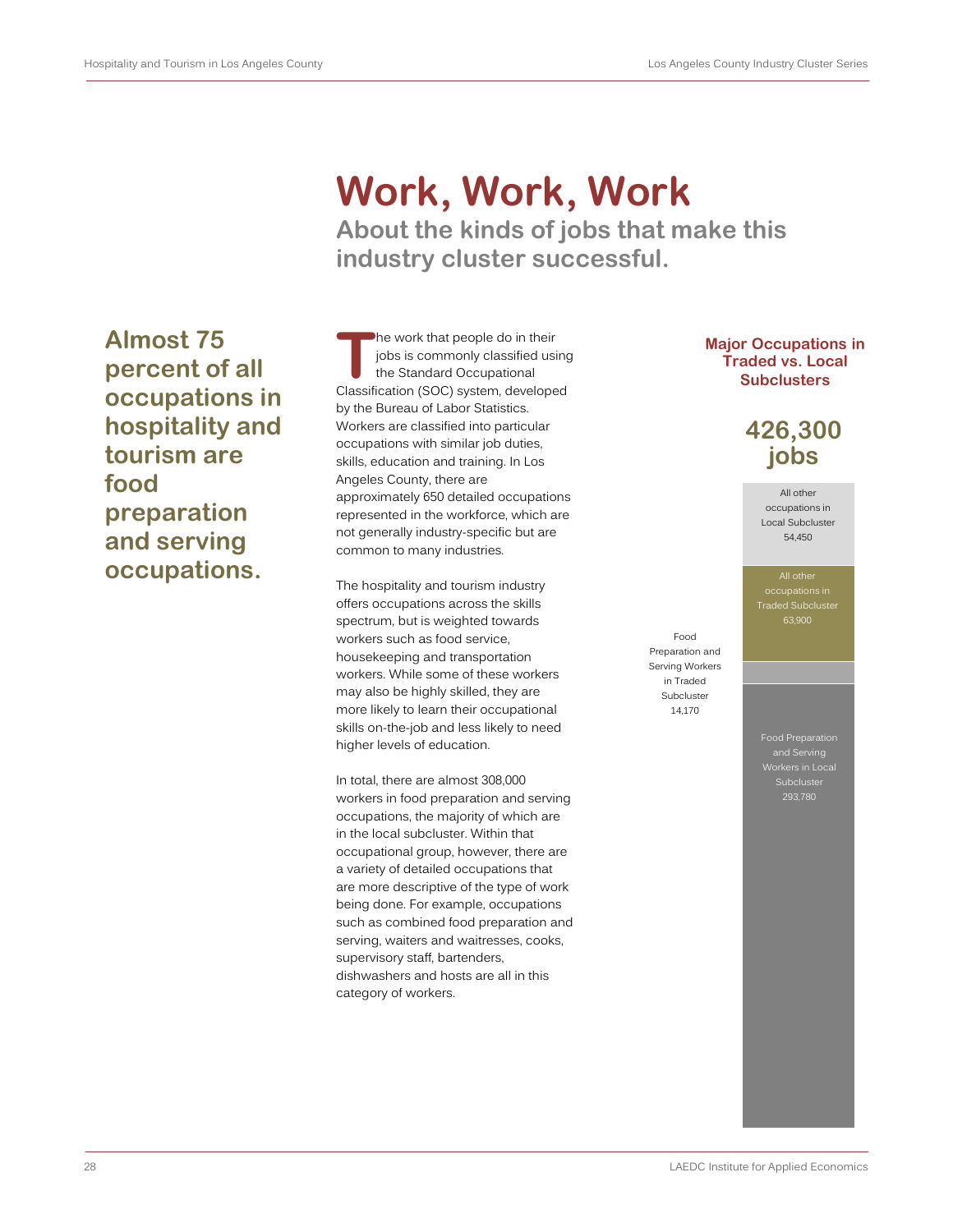Workers in other occupational groups are employed in both the traded and local subclusters. Among the largest of these are sales occupations, with 23,100 workers, personal care and service occupations (18,000 workers), building and grounds maintenance occupations, office and administrative occupations and management.

However, there are a variety of other occupations employed in the industry. For example, more than 23,100 workers are engaged in sales occupations, including cashiers, sales representatives, counter clerks and real estate sales agents. More than 19,000 work in personal care and services occupations, such as gaming dealers, ushers, hairdressers, and tour guides and fitness trainers.

Exhibit A-8 in the Appendix lists the top 50 detailed occupations in the industry cluster by current employment.

## **Food Preparation and Serving Occupations**



## **Other Occupational Groups by Subcluster**

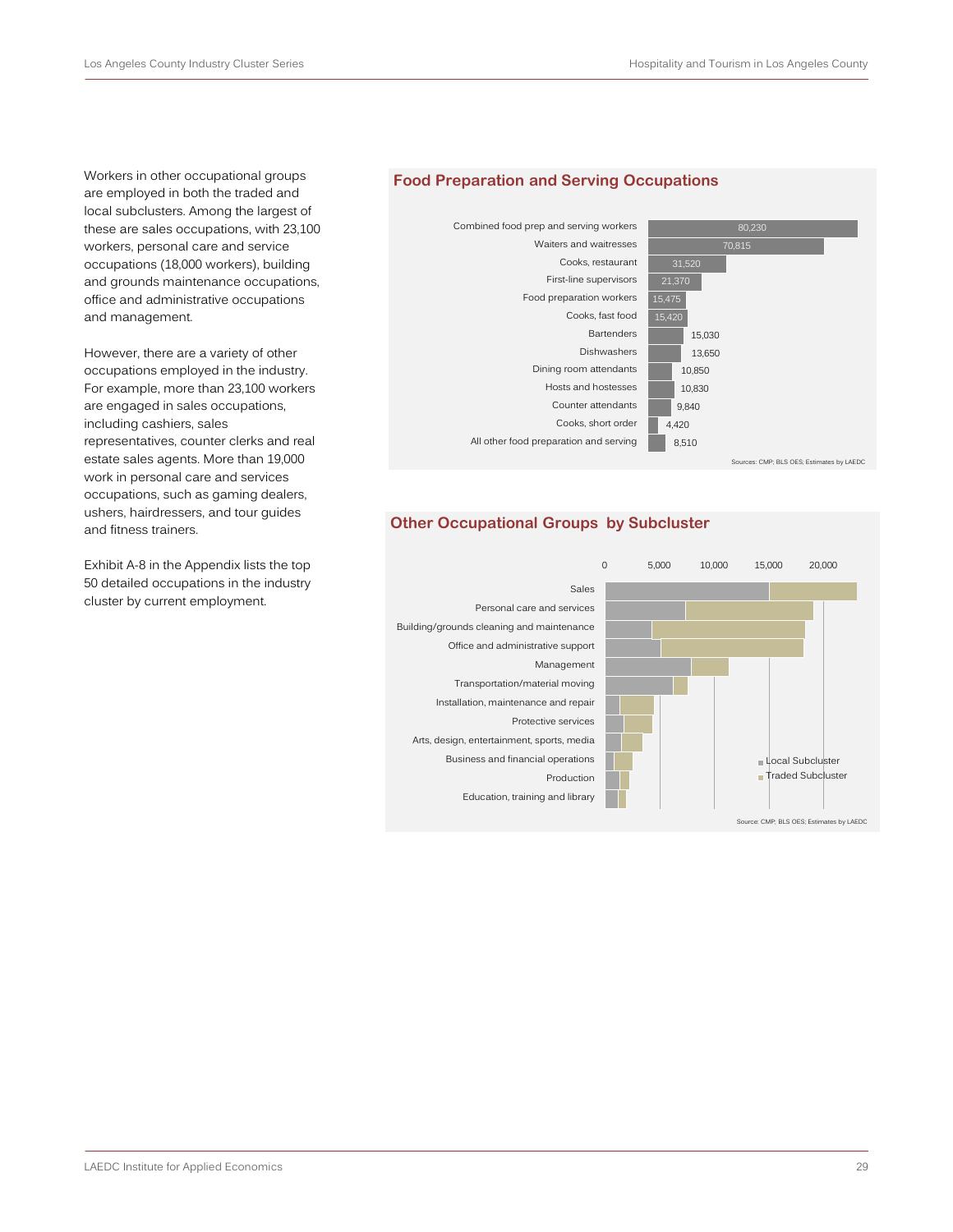### **Future Workforce Needs**

Given the expected growth of the industry over the next five years, and assuming a fairly consistent composition of occupations within the industry, the skills needed over the next five years can be reasonably projected.

With expected growth of approximately 2.3 percent per year, the hospitality and tourism industry will need an additional 51,000 workers within the next five years.

## **5 Year Hospitality and Tourism Occupational Needs in LAC by Group**

|            |                                        |             | Replacement | <b>Total Job</b> |
|------------|----------------------------------------|-------------|-------------|------------------|
| <b>SOC</b> | Occupational Group                     | New Jobs    | Jobs        | Openings         |
| 11-0000    | Management occupations                 | 1,270       | 1,020       | 2,290            |
| 13-0000    | Business and financial                 | 200         | 190         | 390              |
| 15-0000    | Computer and mathematical              | 10          | 10          | 20               |
| 19-0000    | Life, physical, social science         | $\mathbf 0$ | 10          | 10               |
| 25-0000    | Education, training and library        | 60          | 100         | 160              |
| 27-0000    | Arts, entertainment, sports and media  | 130         | 230         | 360              |
| 29-0000    | Healthcare practitioners / technicians | 30          | 40          | 70               |
| 31-0000    | Healthcare support occupations         | 30          | 20          | 50               |
| 33-0000    | Protective services                    | 370         | 640         | 1,010            |
| 35-0000    | Food preparation / serving             | 40,500      | 55,430      | 95,930           |
| 37-0000    | Building/grounds maintenance           | 2,130       | 1,550       | 3,680            |
| 39-0000    | Personal care and service              | 1,310       | 2,900       | 4,210            |
| 41-0000    | Sales and related occupations          | 1,640       | 2,870       | 4,510            |
| 43-0000    | Office and administrative              | 1,630       | 1,940       | 3.570            |
| 45-0000    | Farming, fishing and forestry          | 10          | 10          | 20               |
| 47-0000    | Construction and extraction            | 20          | 20          | 40               |
| 49-0000    | Installation, maintenance / repair     | 430         | 390         | 820              |
| 51-0000    | Production                             | 280         | 260         | 540              |
| 53-0000    | Transportation / material moving       | 880         | 830         | 1,710            |
|            |                                        | 51,000      | 68,500      | 119,500          |

Sources: CMP; Estimates by LAEDC

Additionally, there will be 68,500 job openings as workers retire, leave the workforce, choose other employment etc. Replacement needs are estimated by the Census Bureau and depend on many factors, including the age profile of the existing workforce, and skills acquisition through on-the-job training (leading to promotion).

The highest number of openings will be found in occupations related to food preparation and serving. As the largest component industry of the hospitality and tourism industry cluster, these jobs will be in the highest demand.

A full list of projected occupational openings for the each subcluster is shown in Exhibits A-9 and A-10 in the Appendix.

Of all openings over the next five years, 84 percent will be available to workers without a high school diploma and with no work experience. Another 14 percent will require workers with a high school diploma, half of whom need work experience in excess of 1 year.

Because most of the food preparation and serving workers are in the local subcluster, the overall education and work experience needs of all job openings in the local subcluster are heavily weighted towards unskilled workers, accounting for more than 90 percent of all projected job openings. This stands in contrast to occupational needs in the traded subcluster, which will require workers with higher levels of education and work experience.



## **Educational Requirements for Entry Level Positions**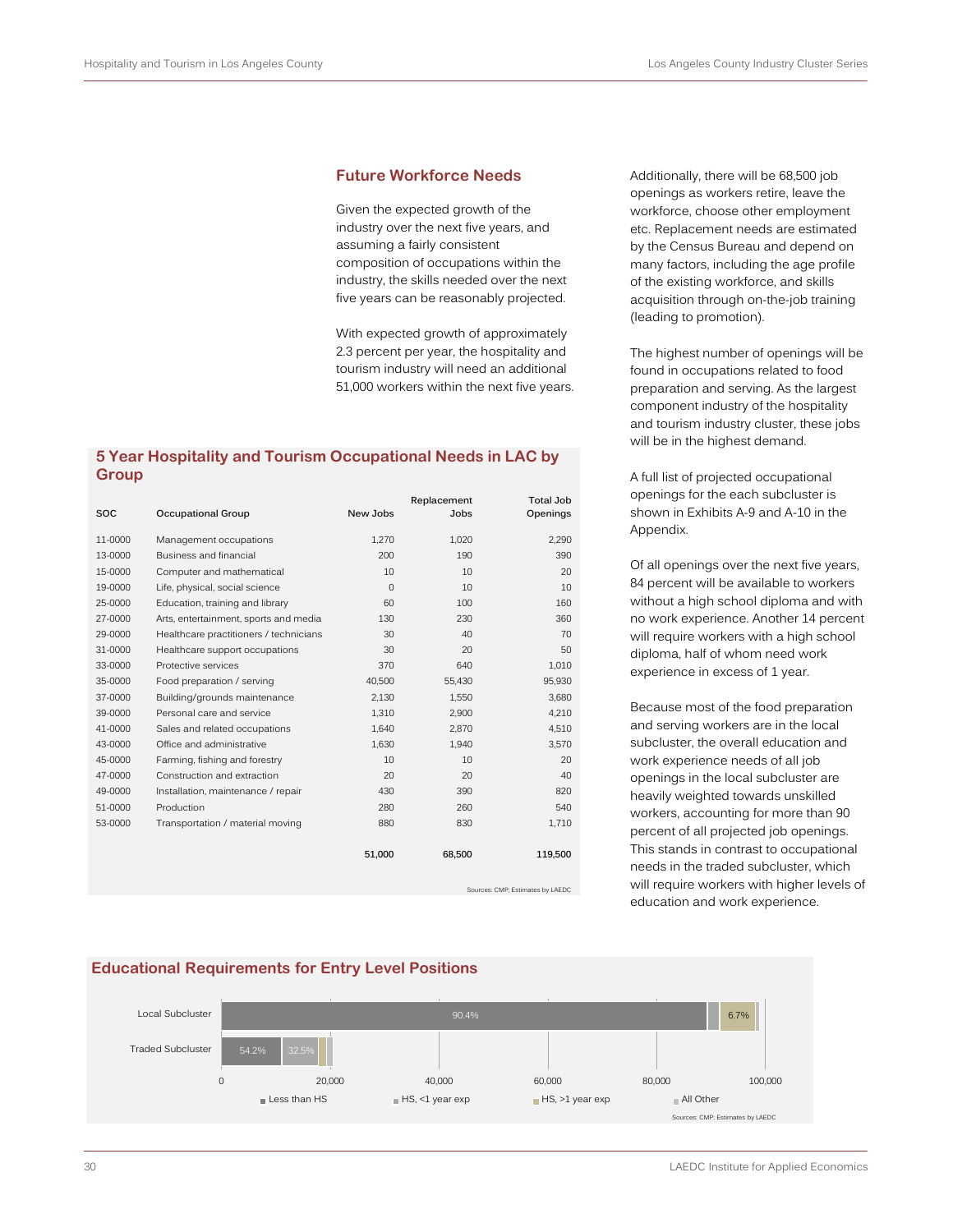## **Preparing the Workforce**

As the industry grows, its need for workers will intensify. However, many occupations will be filled by local residents who may be moving from another job (or another occupation) or transitioning out of unemployment. Some of these candidates may need industry-specific training or skills upgrades.

Entry-level and lower-skilled jobs associated with hospitality and tourism industries traditionally require primarily on-the-job training. For positions such as these, educational attainment has little to do with job preparedness. Rather, most jobs call for candidates with a high school diploma (or equivalent), and the educational attainment of a majority of low-skilled hotel, restaurant and transportation workers is less than or equal to such qualifications. This implies that employers are more likely to value transferable skills and experience than educational attainment for such positions.

In recent years, trade and technical schools, as well as community colleges, have formed targeted programs aimed at reducing the time spent by new entrants in on-the-job training to create an occupation-ready workforce. Industry-specific curriculum has been developed to provide individuals interested in pursuing careers in the hospitality industry with the knowledge and skills required to successfully perform their job duties.

Included in these are:

- Food Service Certifications
- Hospitality management
- Culinary management
- Culinary and Baking Arts
- Tourism and Travel Marketing **Operations**
- Parks, Recreation and Leisure

Exhibit A-11 in the Appendix lists hospitality and tourism degree and certificate programs that are currently offered at regional colleges.

#### **Hospitality Management**

Hospitality management includes managing hotels, theme parks, restaurants and bars, cinemas, theaters, performing arts and conventions centers. Employers in these fields are heavily reliant on customer service and well-developed communication skills. Industry specific curriculum typically includes courses in accounting, administration, finance, human resources, information systems, marketing, public relations and business strategy.

#### **Culinary Management**

Culinary management involves the running of a food service or drinking establishment. Both culinary knowledge and management skills are required to be successful in this field. Educational programs in culinary management offer classes that include human resources, marketing, purchasing, cost control, culinary techniques, nutrition, alcoholic beverage management and more..

#### **Culinary and Baking Arts**

Culinary arts include the preparation, production and presentation of food, while baking and pastry arts focus on pastry, baked goods (including breads), confectionaries and desserts. Many culinarians develop a specialization, such as pastries, a particular type of food or the food of a particular region.

#### **Food Services**

California Retail Food Code requires food facilities to have both Certified Food Protection Manager (CFPM) and Certified Food Handler certificates when handling non-prepackaged food. There are several accredited programs that provide training and exams to obtain the required certifications, including community colleges, universities and private specialized instructional firms.

**Colleges and universities around the region offer a variety of programs to prepare workers for hospitality and tourism jobs.**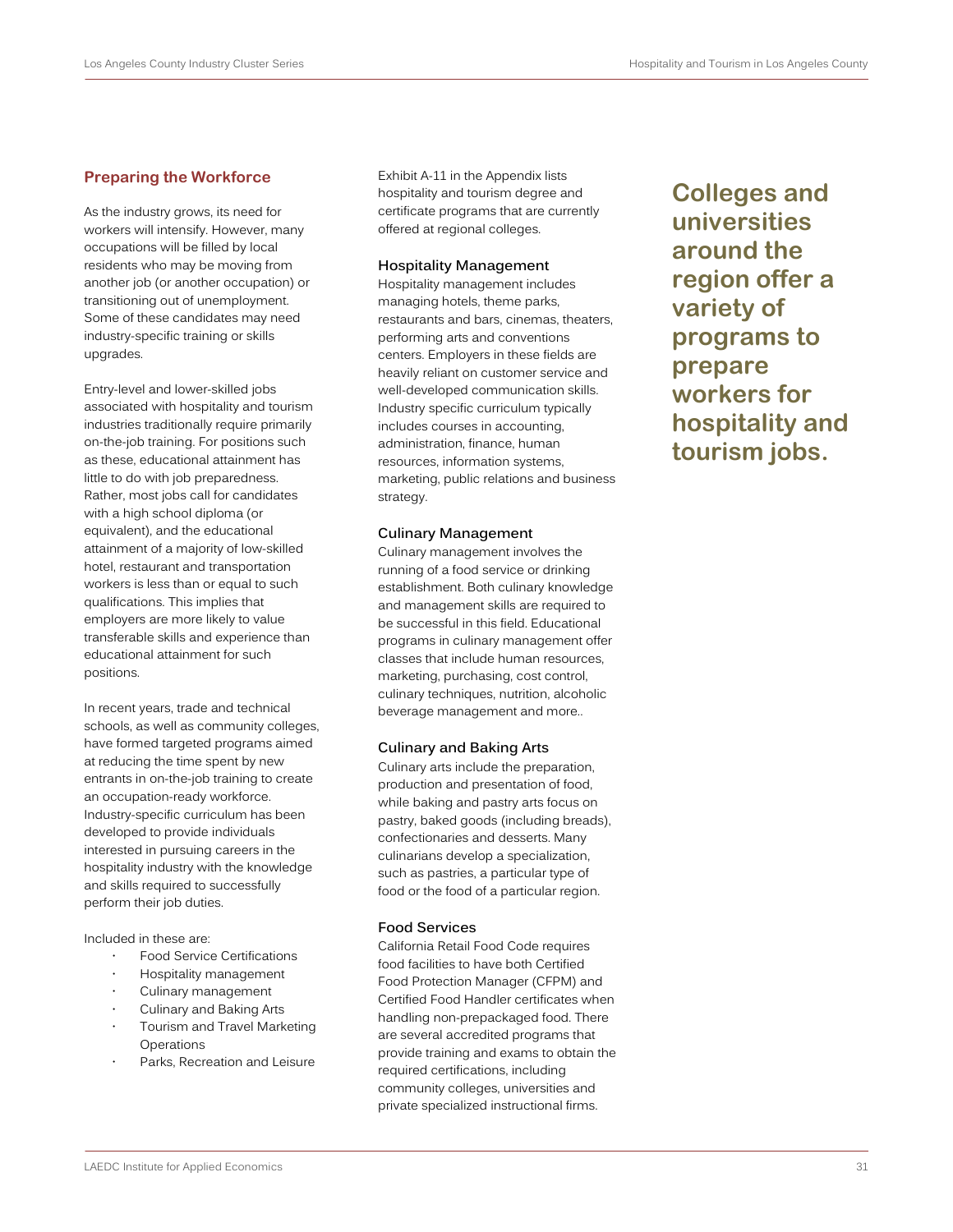## **Appendix How (and why) we did what we did.**

ere we explain why we are interested in learning about our industry clusters in more detail, and how we measure them Data sources and methodologies are outlined, and a description of the components industries in the hospitality and tourism industry cluster is provided. A series of exhibits fill in some of the details that were summarized in the report. **H**

### **Cluster Theory and Economic Development**

Clusters are agglomerations of related industries, consisting of companies, suppliers, service providers, as well as government agencies and other support institutions. By bringing together the talent, technology information and competing companies, such geographic proximity allows firms to learn from each other, develop specialized labor, shared infrastructure and service providers, suppliers and support institutions.

This local collaboration and competition spurs innovation and productivity, attracting other businesses to the region as they seek to benefit from spillovers present in the clustered industry.

We look at the economy by categorizing its industries into clusters rather than aggregating them into larger sectors. Clusters allow us to see industries linked with others through technology, skills, common supply chains, specialized labor pools, infrastructure needs and so on.

Research shows that regions with comparatively strong industry clusters

achieve better economic performance through increased job creation, wage growth, business formation and entrepreneurial activity and innovation.

Michael E. Porter, professor in the Harvard Business School at the Institute for Strategy and Competitiveness, is a leading expert on the competitiveness of businesses and using his insights has brought focus to how regions can develop competitiveness and economic prosperity by recognizing the importance of industry clusters. Funded by the Economic Development Administration of the U.S. Department of Commerce, Porter's Cluster Mapping Project (www.clustermapping.us) has provided a categorization of industries into industry clusters based on their locational correlation of employment.

A further distinction is made between industry clusters that serve the local market, such as retail industries, health services and restaurants, and those that sell goods and services to larger markets outside the economic region.

Because local industry clusters exist wherever there is a local population base, they are likely to grow at the rate of population growth. They may also provide the majority of the region's jobs.

Traded clusters, on the other hand, are not dependent on local sales but find markets outside the region in which they are located. Because they are exposed to the global market, they must be competitive to thrive and grow, and will choose to locate where there exist locational advantages, such as availability of labor, land and capital suited to their needs, as well as supplier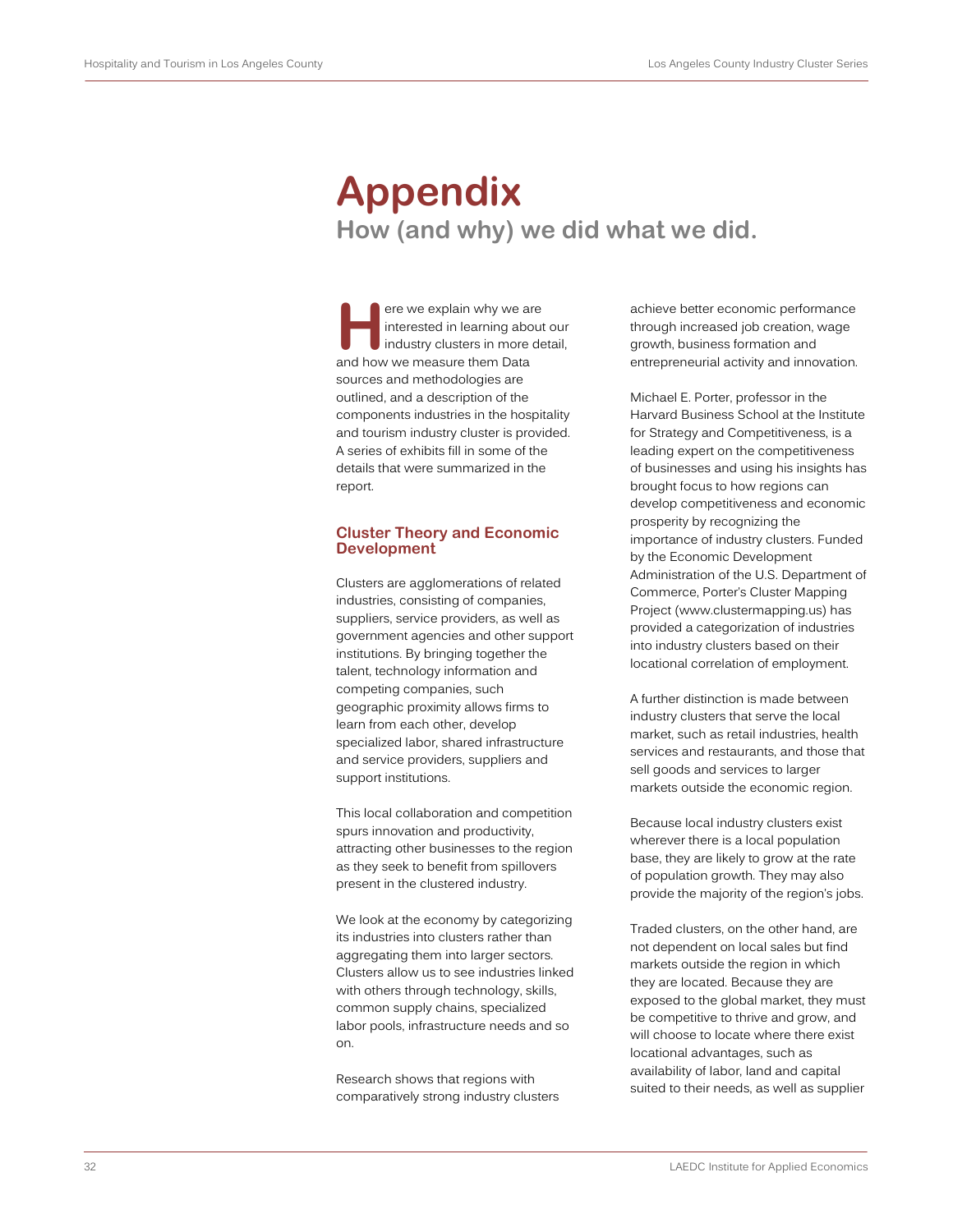networks and other supporting institutions.

Hence, investments made by such firms in technology, innovation, labor and the upgrading of their goods and services result in improved productivity and efficiency, increasing the firm's competitiveness in the global marketplace, growing the market share of the industry and driving industry growth, which creates higher-wage jobs and regional prosperity.

The first step of this virtuous cycle is to foster an environment where industry clusters can grow organically. Knowing our regional strengths and weaknesses provides us with a useful baseline on which we can build economic development strategies.

## **Measuring the Industry Cluster**

Both the millions of visitors to the region from around the world and the resident population together spend billions of dollars annually on the goods and services provided by these industries.

While the magnitude of visitor spending is estimated through surveys of tourists, there is no similar method to estimate the spending of local residents at hospitality and tourism-related firms. However, we would expect that visitor

spending plus local spending would equal all of the revenues of hotels, bars and restaurants, and attractions. Certainly these industries in their entirety are part of the hospitality and tourism industry cluster, which is included here.

Other spending categories included in visitor spending are not accounted for in the hospital and tourism industry cluster as defined by the Cluster Mapping Project. For example, entertainment, while a large category of visitor spending, is its own industry cluster, since its inputs, labor needs and production processes are quite different from those needed in the hospitality and tourism industry. For this reason, we view the industry itself and its supply chain separately from the impact of visitor spending.

There is some overlap between the industry and its contribution and the economic impacts of tourism spending. After all, visitor spending occurs at establishments that are part of the industry cluster. However, some spending will occur at establishments that are not part of the cluster, such as entertainment, clothing retail and transportation (other than sightseeing). For these reasons, we cannot add the impacts of tourism spending to the contribution that the hospitality and tourism industry cluster itself makes.

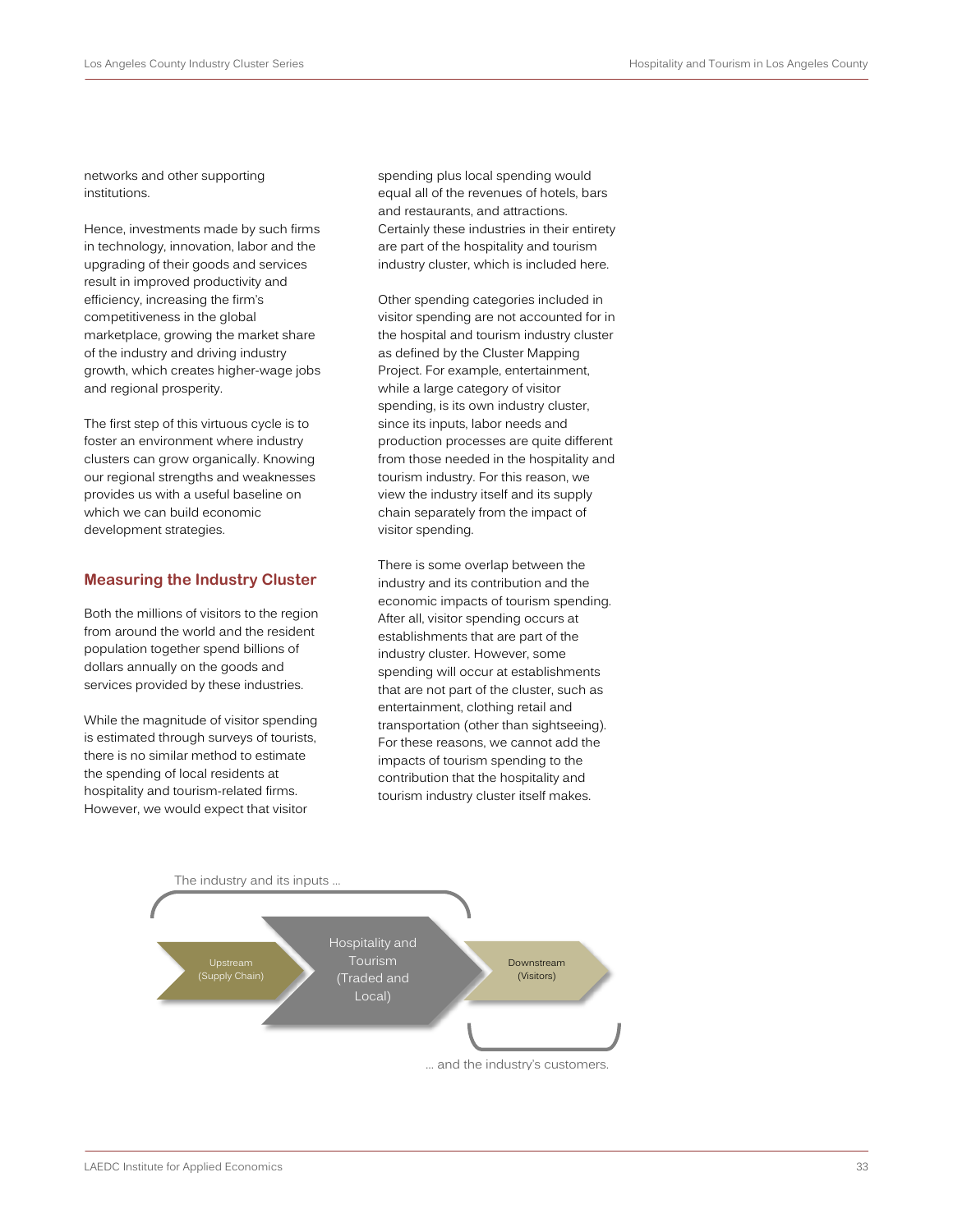## **Data Sources**

All data was obtained from the Bureau of Labor Statistics and the Census Bureau. Annual employment and payroll data are from the Census of Employment and Wages series.

Estimates for non-disclosed employment and payroll data were produced using proportional shares for the prior year's data or using midpoint estimates from the County Business Patterns program. Occupational data are from the Occupational Employment Statistics program. Unless noted otherwise, all data is for the 2013 calendar year.

### **Tourism Data and Spending Methodology**

Tourism data for 2013 was provided by the Los Angeles Tourism & Convention Bureau (LATCB) in its report entitled "Marketing and Planning Resource: 2014 Market Outlook Data for the Los Angeles Travel and Tourism Industry."

The spending by category as outlined by the LATCB was too broad to be applied to our economic models. For each larger category that was included in the LATCB surveys (retail, transportation, entertainment), we allocated the percentage spend to detailed industry within each subgroup based on their percentage share of the total, with the exception of retail purchases, which were limited to general merchandise, clothing. The category "other" was allocated to scenic sightseeing, personal care services, health and personal care retail and other amusement and recreation. The category "entertainment" was allocated to motion pictures, amusement parks, spectator sports and museums, historical sites, zoos and parks.

#### **Supply Chain Analysis**

Composition of gross output is a metric tracked by the BEA at the state level. It is assumed that the proportion attributable to each component of this metric at the county level is comparable to that at the state level. This seems reasonable given the size of Los Angeles County and its economic activity in the state.

Estimates of regional purchases of intermediate goods and services are produced using econometric models by the IMPLAN Group, LLC.

## **Economic Impact and Contribution Analysis**

Economic contribution analysis is used to estimate that portion of a region's economic activity that can be attributed to an existing industry sector.

The primary economic contribution to the Los Angeles economy of hospitality and tourism industries is the expenditure of billions of dollars towards goods and services from regional vendors. This continuing injection of funds circulates from the initial recipients to the owners and employees of establishments that help supply the goods and services that the sector purchases.

Hospitality and tourism industries also spend billions of dollars every year for the wages and benefits of employees and contingent workers. These workers, as well as the employees of all suppliers, spend a portion of their incomes on groceries, rent, vehicle expenses, healthcare, entertainment, and so on. The recirculation of the original expenditures multiplies the initial spending through these indirect and induced effects.

The extent to which the initial expenditures multiply is estimated using economic models that depict the relationships between industries (such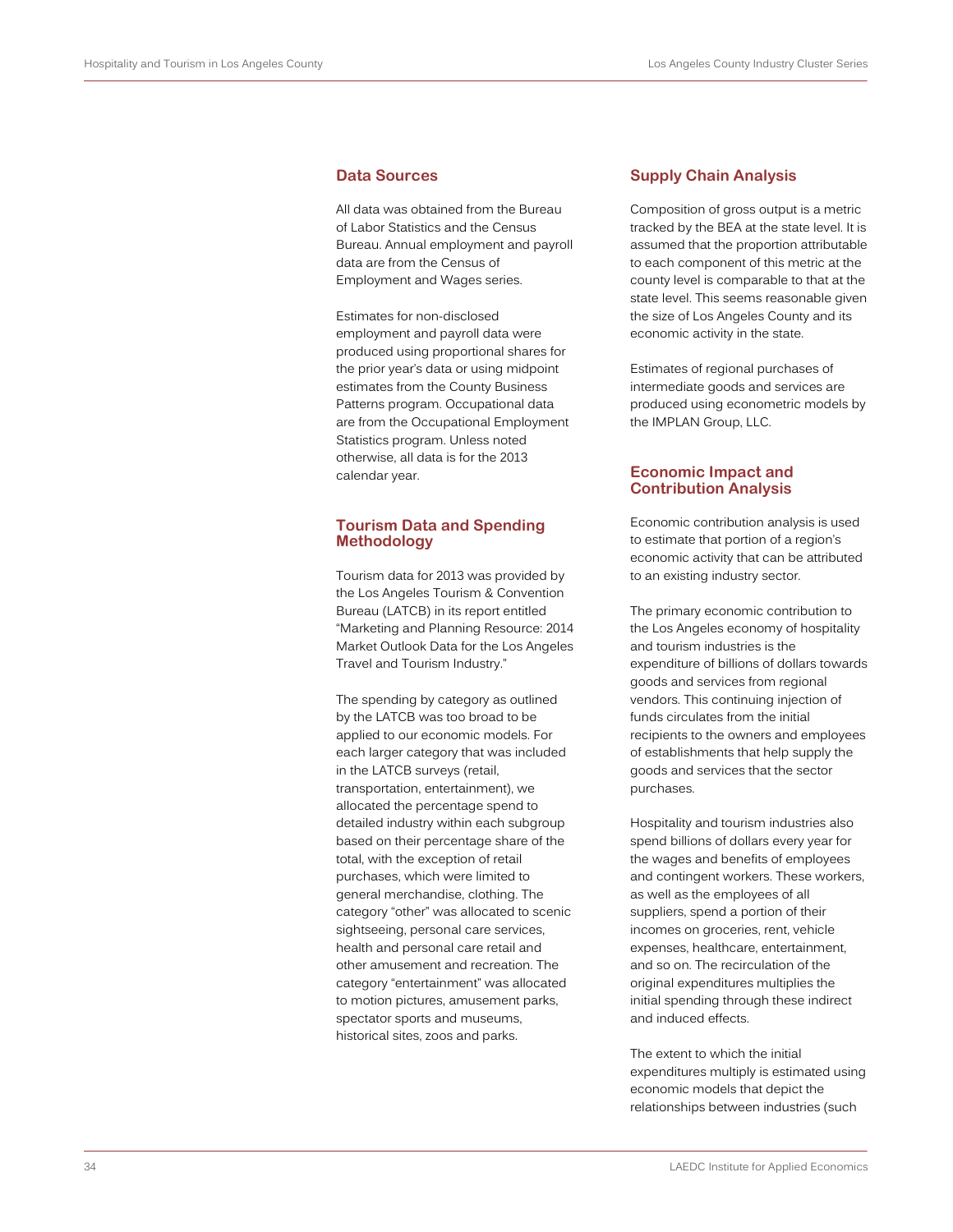as accommodation and its suppliers) and among different economic agents (such as industries and their employees).

These models are built upon actual data of expenditure patterns that are reported to the U.S. Bureau of Labor Statistics, the U.S. Census Bureau and the Bureau of Economic Analysis of the U.S. Department of Commerce. Data is regionalized so that it reflects and incorporates local conditions such as prevailing wages rates, commuting patterns, and resource availability and costs.

The magnitude of the multiplying effect differs from one region to another depending on the extent to which the local region can fill the demand for all rounds of supplying needs. For example, the automobile manufacturing industry has high multipliers in Detroit and Indiana since these regions have deep and wide supplier networks, while the same industry multiplier in Phoenix is quite small. In another example, the jobs multiplier for the construction industry is higher in, say, Arkansas, than in California because the same amount of spending will purchase fewer workers in Los Angeles than in Little Rock. Multipliers can also differ from year to year as relative material and labor costs change and as the production "recipe" of industries change. For example, the IT revolution significantly reduced the job multiplier of many industries (such as manufacturing, accounting, architecture and publishing) as computers replaced administrative and production workers.

The metrics used to determine the value of the economic contribution are employment, labor income, valueadded and the value of output. Employment includes full-time, parttime, permanent and seasonal employees and the self-employed, and is measured on a job-count basis regardless of the number of hours worked. Labor income includes all

income received by both payroll employees and the self-employed, including wages and benefits such as health insurance and pension plan contributions. Value-added is the measure of the contribution to GDP made by the industry sector, and consists of compensation of employees, taxes on production and gross operating surplus. Output is the value of the goods and services produced. For most industries, this is simply the revenues generated through sales; for others, in particular retail industries, output is the value of the services supplied.

Estimates are developed using software and data from IMPLAN Group, LLC which traces inter-industry transactions resulting from an increase in demand in a given region. The economic region of interest is the Los Angeles County, and the activity is reported for 2013, the most recent year for which a complete set of data is available. Estimates for labor income and output are expressed in 2013 dollars to maintain consistency with the reported industry activity.

The total estimated economic contribution includes *direct, indirect* and induced effects.

Direct activity includes the materials purchased and the employees hired by the industry itself. Indirect effects are those which stem from the employment and business revenues motivated by the purchases made by the industry and any of its suppliers. Induced effects are those generated by the household spending of employees whose wages are sustained by both direct and indirect spending.

Contribution analysis differs from economic impact analysis in that linkages between the individual component industries are removed so that indirect activity is not doublecounted as also part of direct activity. For example, the accommodation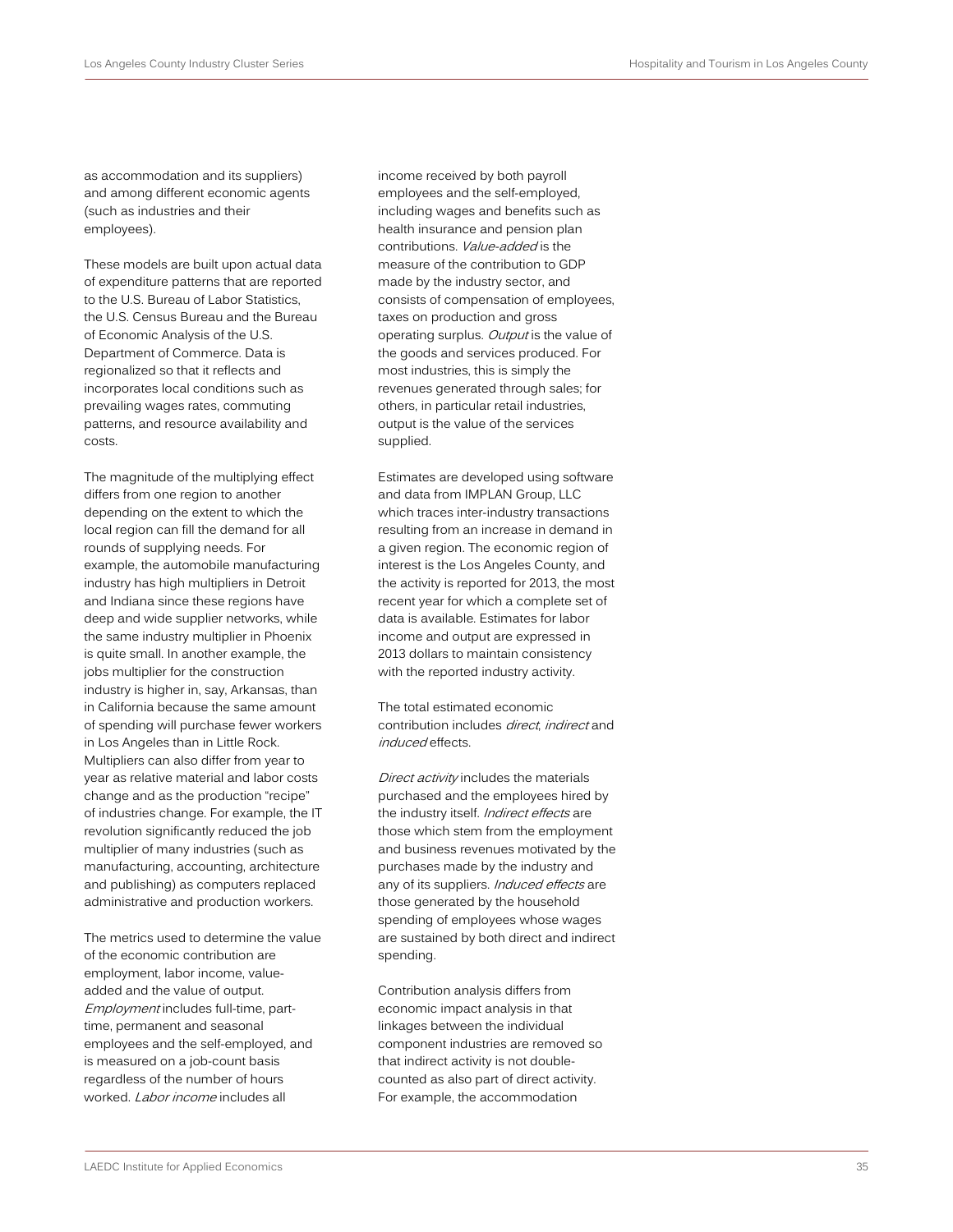industry may purchase services from the food services and drinking establishments industry, which would then be included as both direct revenue of food services and as an expense of the accommodation industry, resulting in a double-counting of overall revenue. Breaking these inter-industry linkages eliminates this double-counting and is a more accurate method of estimating the economic contribution of the industry cluster.

## **Industries of Hospitality and Tourism Cluster**

The following industries comprise the overall Hospitality and Tourism Industry Cluster (both traded and local components):

#### **NAICS 114210: Hunting and trapping**

Establishments in this U.S. industry are primarily engaged in one or more of the following: (1) commercial hunting and trapping; (2) operating commercial game preserves, such as game retreats; and (3) operating hunting preserves. While this industry is designated as part of the cluster, there was no employment in this industry in Los Angeles County in 2013.

#### **NAICS 453220: Gift, novelty and souvenir stores**

Establishments in this U.S. industry are primarily engaged in retailing new gifts, novelty merchandise, souvenirs, greeting cards, seasonal and holiday decorations and curios.

#### **NAICS 453920: Art dealers**

Establishments in this U.S. industry are primarily engaged in retailing original and limited edition art works. Included in this industry are establishments primarily engaged in displaying works of art for retail sale in art galleries.

#### **NAICS 487: Scenic and sightseeing transportation**

Establishments in this subsector are primarily engaged in providing scenic

and sightseeing transportation on land (sightseeing buses and trolleys, steam train excursions, and horse-drawn sightseeing rides), water (charter boat, sightseeing and dinner cruises, etc.) and other (aerial cable cars and tramways, helicopter and hot air balloon rides and glider excursions). The services provided are usually local and involve same-day return to place of origin.

### **NAICS 532292: Recreational goods rental**

Establishments in this U.S. industry include those primarily engaged in renting recreational goods, such as bicycles, canoes, motorcycles, skis, sailboats, beach chairs and beach umbrellas.

## **NAICS 5615: Travel arrangement and reservation**

This industry is comprised of establishments providing travel arrangement and reservation services including travel agencies, tour operators and other travel arrangement and reservation services (such as convention and visitors bureaus, etc.).

#### **NAICS 61162: Sports and recreation instruction**

This industry includes establishments primarily engaged in offering instruction in athletic activities to groups of individuals, such as camps and schools. Overnight and day sports instruction camps are included in this industry.

#### **NAICS 7112: Spectator sports**

Establishments in this industry are comprised of (1) sports teams or clubs primarily participating in live sporting events before a paying audience; (2) establishments primarily engaged in operating racetracks; (3) independent athletes engaged in participating in live sporting or racing events before a paying audience; (4) owners of racing participants, such as cars, dogs, and horses, primarily engaged in entering them in racing events or other spectator sports events; and (5) establishments,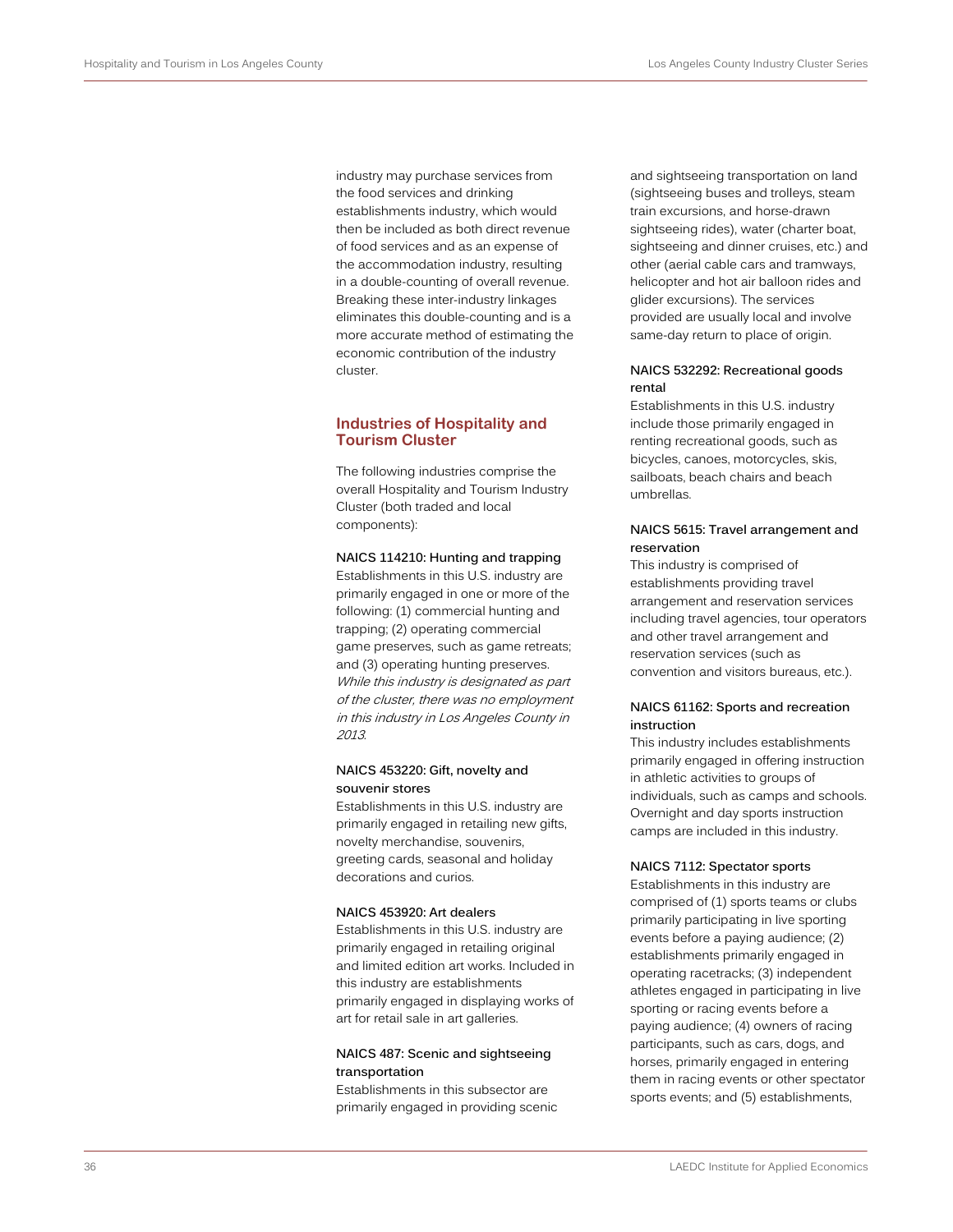such as sports trainers, primarily engaged in providing specialized services to support participants in sports events or competitions. The sports teams and clubs included in this industry may or may not operate their own arena, stadium, or other facility for presenting their games or other spectator sports events.

### **NAICS 712: Museums, historical sites and similar institutions**

Establishments in this subsector are primarily engaged in: (1) the preservation and exhibition of objects of historical, cultural, and/or educational value; (2) the preservation and exhibition of sites, buildings, forts, or communities that describe events or persons of particular historical interest (i.e. archeological sites, battlefields, historical ships, and pioneer villages); (3) the preservation and exhibition of live plant and animal life displays; and (4) the preservation and exhibition of natural areas or settings.

## **NAICS 713: Amusement, gambling and recreation industries**

Establishments in this subsector are primarily engaged in: (1) operating amusement parks and amusement arcades and parlors; (2) primarily engaged in operating gambling facilities, such as casinos (except casino hotels), bingo halls, and video gaming terminals, or in the provision of gambling services, such as lotteries and off-track betting.; and (3) other amusement and recreation industries, which include golf courses and country clubs, skiing facilities, marinas, fitness and recreational sports centers, bowling centers, etc).

#### **NAICS 721: Accommodation**

Establishments in this subsector are primarily engaged in providing lodging or short-term accommodations for travelers, vacationers, and others. There is a wide range of establishments in these industries. Some provide lodging only; while others provide meals, laundry services, and recreational facilities, as well as lodging. Lodging establishments are classified in this subsector even if the provision of complementary services generates more revenue. Establishments in this subsector are organized into three groups: (1) traveler accommodation (i.e. hotels, motels, and bed-and-breakfast inns), (2) recreational accommodation (i.e. travel trailer campsites, recreational vehicle parks, and outdoor adventure retreats), and (3) rooming and boarding houses.

## **NAICS 722: Food services and drinking places (part)**

Establishments in this subsector are primarily engaged in the preparation of meals, snacks, and beverages to customer order for immediate onpremises and off-premises consumption. There is a wide range of establishments in these industries. Some provide food and drink only; while others provide various combinations of seating space, waiter/waitress services and incidental amenities, such as limited entertainment. Industries in the subsector are grouped based on the type and level of services provided. The industry groups are (1) special food services (i.e. food service contractors, caterers, and mobile food services); (2) drinking places; and (3) restaurants and other eating places. Note: NAICS 722330, while a part of this subsector, is not a part of the hospitality and tourism industry cluster.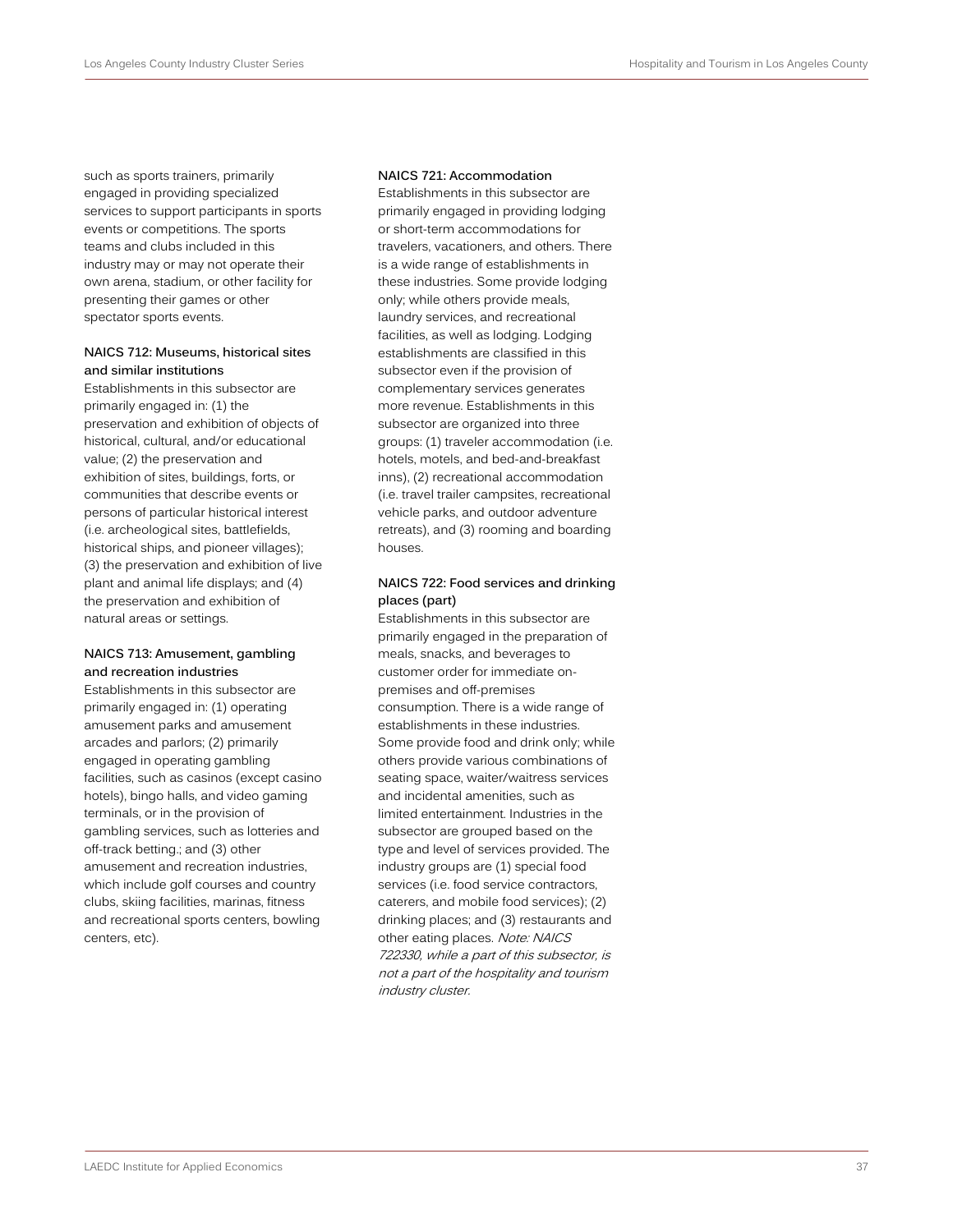## **Exhibit A-1 Traded Industry Clusters of Los Angeles County 2013**

|                                                   |                |            | Average Annual                         | Location |
|---------------------------------------------------|----------------|------------|----------------------------------------|----------|
| <b>Industry Cluster Name</b>                      | Establishments | Employment | Wage                                   | Quotient |
| Trade                                             | 20,110         | 264,470    | \$60,440                               | 1.2      |
| <b>Business Services</b>                          | 16,960         | 243,210    | 79,770                                 | 1.0      |
| Entertainment                                     | 13,760         | 141,830    | 119,000                                | 8.2      |
| Education and Knowledge Creation                  | 2,160          | 85,140     | 65,160                                 | 1.2      |
| Hospitality and Tourism                           | 3,030          | 78,070     | 42,570                                 | 0.9      |
| Fashion                                           | 2,890          | 61,540     | 35,240                                 | 4.3      |
| Marketing, Design and Publishing                  | 5,650          | 57,370     | 88,410                                 | 1.4      |
| Aerospace Vehicles and Defense                    | 310            | 56,240     | 106,190                                | 2.9      |
| <b>Financial Services</b>                         | 5,230          | 55,120     | 131,740                                | 0.9      |
| Food Processing and Manufacturing                 | 550            | 29,110     | 54,210                                 | 0.9      |
| Information Technology and Analytical Instruments | 690            | 24,950     | 93,260                                 | 0.7      |
| <b>Insurance Services</b>                         | 780            | 22,800     | 91,730                                 | 0.6      |
| Metalworking Technology                           | 820            | 18,340     | 48,440                                 | 1.2      |
| Production Technology and Heavy Machinery         | 480            | 15,080     | 69,310                                 | 0.5      |
| Biomedical                                        | 260            | 14,910     | 65,750                                 | 0.9      |
| Communication Equipment and Services              | 550            | 13,980     | 93,990                                 | 1.2      |
| Plastics                                          | 380            | 13,700     | 47,420                                 | 0.7      |
| <b>Printing Services</b>                          | 820            | 13,520     | 45,360                                 | 1.0      |
| Furniture                                         | 610            | 12,390     | 37,090                                 | 1.1      |
| Construction Products and Services                | 430            | 12,030     | 74,330                                 | 0.5      |
| Downstream Chemical Products                      | 300            | 10,060     | 54,850                                 | 1.2      |
| Oils and Gas Production and Transportation        | 160            | 9,390      | 135,350                                | 0.4      |
| Automotive                                        | 290            | 9,360      | 48,360                                 | 0.3      |
| Lighting and Electrical Equipment                 | 250            | 8,240      | 61,640                                 | 0.9      |
| Upstream Metal Manufacturing                      | 270            | 8,140      | 54,860                                 | 0.6      |
| Recreational and Small Electric Goods             | 400            | 7,760      | 70,050                                 | 1.4      |
| Downstream Metal Products                         | 310            | 7,480      | 53,810                                 | 0.6      |
| Paper and Packaging                               | 150            | 6,770      | 57,160                                 | 0.6      |
| Livestock Processing                              | 70             | 4,610      | 37,880                                 | 0.3      |
| <b>Environmental Services</b>                     | 140            | 4,590      | 60,320                                 | 1.3      |
| Vulcanized and Fired Materials                    | 160            | 4,380      | 41,450                                 | 0.6      |
| <b>Wood Products</b>                              | 190            | 2,760      | 33,810                                 | 0.3      |
| Trailers, Motor Homes and Appliances              | 30             | 1,750      | 45,890                                 | 0.4      |
| Agricultural Inputs and Services                  | 120            | 1,470      | 32,920                                 | 0.1      |
| Upstream Chemical Products                        | 60             | 1,230      | 81,150                                 | 0.2      |
| Fishing and Fishing Products                      | 30             | 360        | 36,960                                 | 0.3      |
| Nonmetal Mining                                   | 20             | 360        | 83,910                                 | 0.1      |
| Electric Power Generation and Transmission        | 80             | 280        | 130,760                                | 0.0      |
| Forestry                                          | 10             | 40         | 30,180                                 | 0.0      |
| Metal Mining                                      |                |            | 100,170                                | 0.0      |
| Tobacco                                           |                |            | 51,320                                 | 0.0      |
| Coal Mining                                       |                |            | 82,030                                 | 0.0      |
|                                                   |                |            |                                        |          |
| <b>TOTAL Traded Industry Clusters</b>             | 79,470         | 1,322,790  | \$75,630                               | 1.1      |
| * Data is not disclosed                           |                |            | Sources: CMP; QCEW: Estimates by LAEDC |          |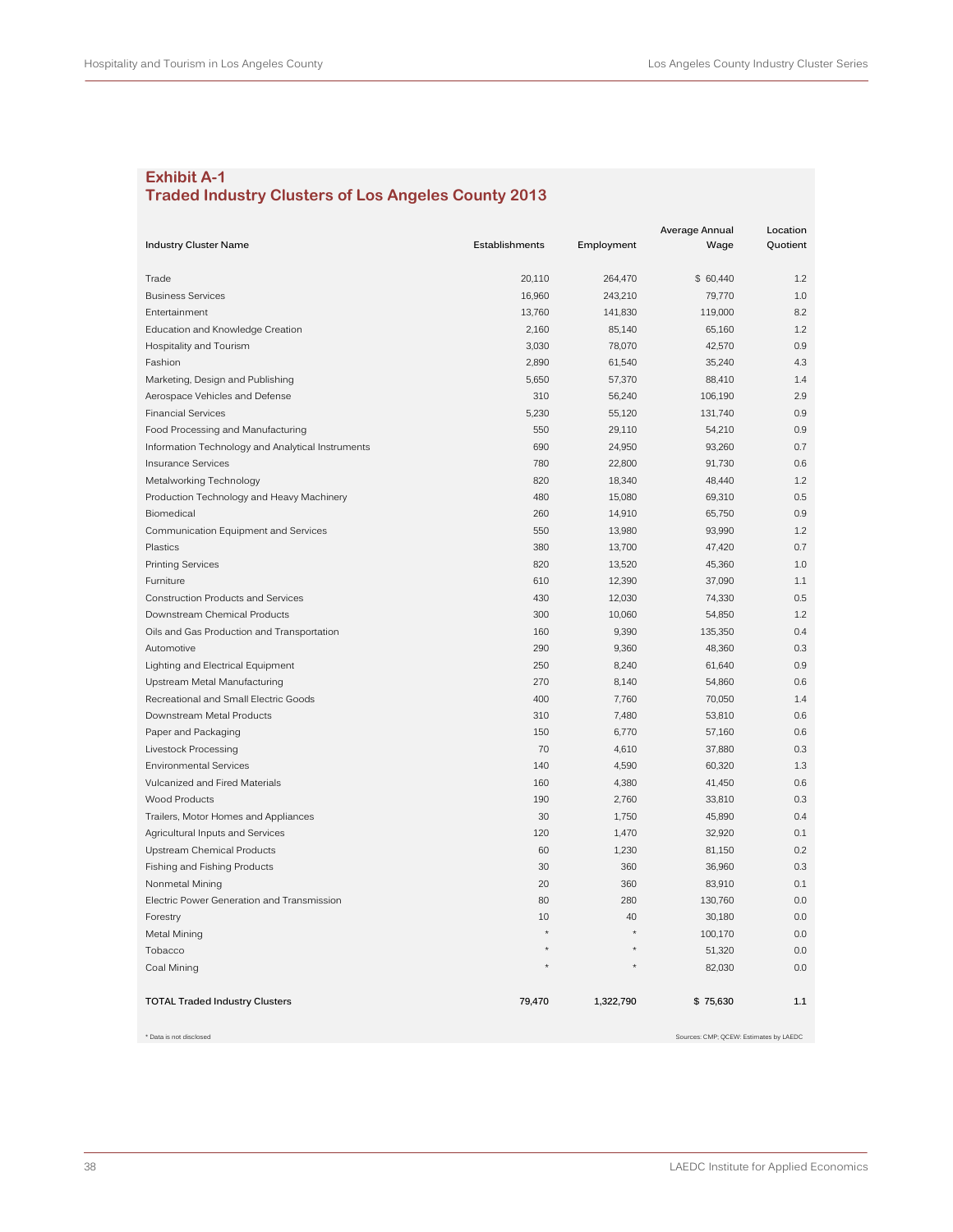## **Exhibit A-2 Local Industry Clusters of Los Angeles County 2013**

|                                                     |                |            | Average Annual |
|-----------------------------------------------------|----------------|------------|----------------|
| <b>Industry Cluster Name</b>                        | Establishments | Employment | Wage           |
|                                                     |                |            |                |
| <b>Local Health Services</b>                        | 25,910         | 394,950    | \$54,900       |
| Local Hospitality Establishments                    | 18,790         | 348,230    | 18,830         |
| <b>Local Commercial Services</b>                    | 19,650         | 279,060    | 52,030         |
| Local Community and Civic Organizations             | 166,760        | 233,430    | 18,780         |
| Local Real Estate, Construction and Development     | 23,730         | 195,170    | 53,580         |
| Local Retailing of Clothing and General Merchandise | 6.420          | 128,960    | 24,110         |
| Local Food and Beverage Processing and Distribution | 6,740          | 128,940    | 31,940         |
| Local Motor Vehicle Products and Services           | 10,190         | 108,320    | 38,920         |
| <b>Local Financial Services</b>                     | 5,680          | 65,510     | 75,810         |
| Local Personal Services (Non-Medical)               | 8,580          | 64,570     | 28,710         |
| <b>Local Logistical Services</b>                    | 3,290          | 60,180     | 42,350         |
| Local Entertainment and Media                       | 3,140          | 53,210     | 64,080         |
| Local Education and Training                        | 1,450          | 14,620     | 41,230         |
| Local Household Goods and Services                  | 3.830          | 37,700     | 35,230         |
| <b>Local Utilities</b>                              | 790            | 33,040     | 94,780         |
| Local Industrial Products and Services              | 1,750          | 20,280     | 52,750         |
|                                                     |                |            |                |
| <b>TOTAL Local Industry Clusters</b>                | 306,670        | 2,193,170  | \$<br>40,610   |
|                                                     |                |            |                |

Sources: CMP; QCEW: Estimates by LAEDC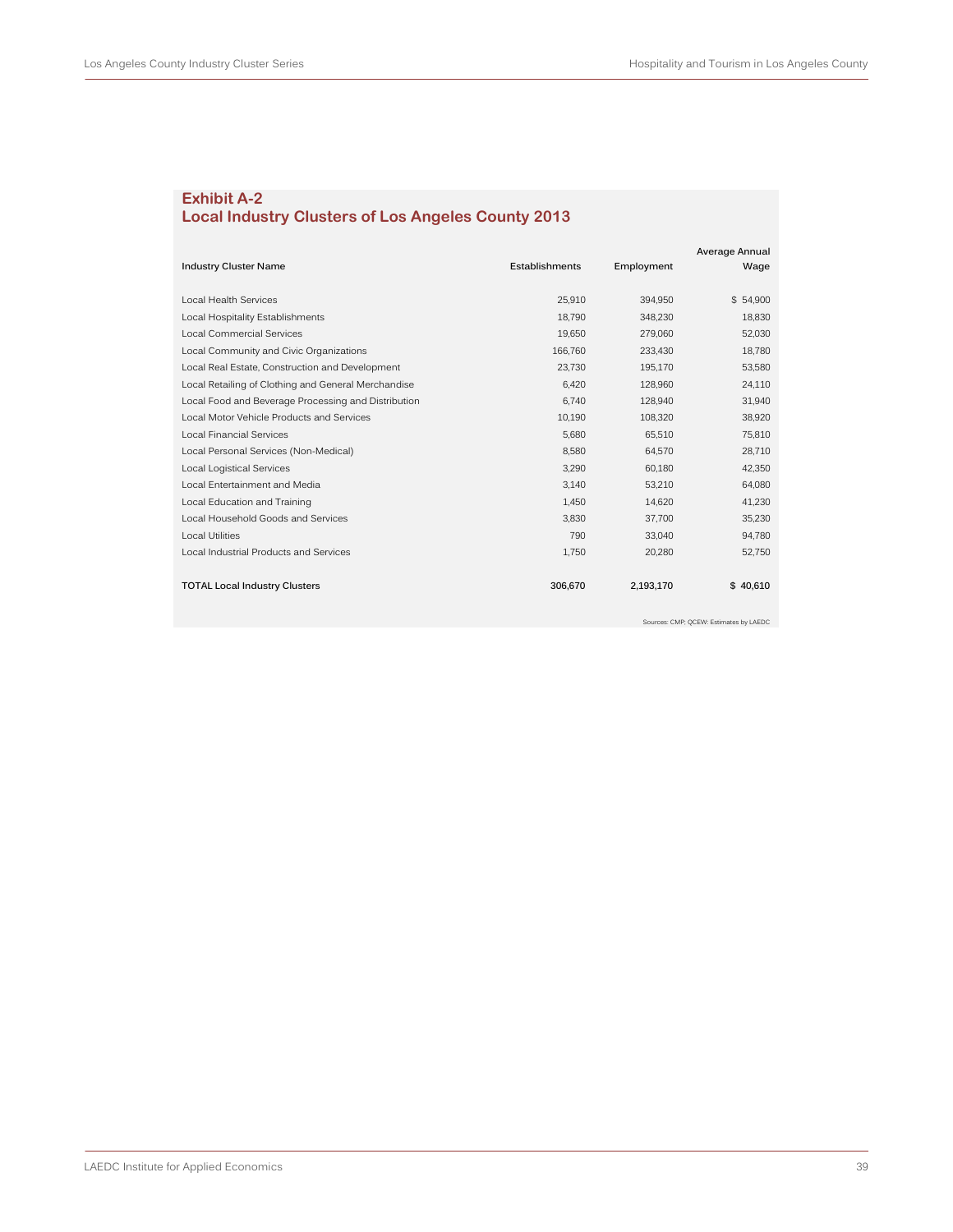## **Industries of the Hospitality and Tourism Industry Cluster**

|                                                                                           |                                                    |            | <b>Total Payroll</b> | Average Annual                         |
|-------------------------------------------------------------------------------------------|----------------------------------------------------|------------|----------------------|----------------------------------------|
|                                                                                           |                                                    | Employment | (\$ millions)        | Wages                                  |
|                                                                                           | TRADED SUBCLUSTER: Hospitality and Tourism         |            |                      |                                        |
|                                                                                           |                                                    |            |                      |                                        |
| $1142*$                                                                                   | Hunting and Trapping                               |            |                      |                                        |
| 45392                                                                                     | <b>Arts Dealers</b>                                | 802        | \$48.9               | \$ 61.017                              |
| 487                                                                                       | Scenic and Sightseeing Transportation              | 684        | 18.1                 | 26,411                                 |
| 532292                                                                                    | Recreational Goods Rental                          | 545        | 15.5                 | 28,427                                 |
| 5615                                                                                      | Travel Arrangement and Reservation Services        | 7,936      | 390.0                | 49,138                                 |
| 7112                                                                                      | <b>Spectator Sports</b>                            | 5,324      | 712.6                | 133,844                                |
| 7121                                                                                      | Museum, Historical Sites and Similar Institutions  | 4,576      | 205.8                | 44,981                                 |
| 7131                                                                                      | Amusement Parks and Arcades                        | 4,612      | 227.7                |                                        |
| 7132                                                                                      | <b>Gambling Industries</b>                         | 7,367      | 220.9                | 29,981                                 |
| 71392*                                                                                    | <b>Skiing Facilities</b>                           |            |                      |                                        |
| 71393                                                                                     | Marinas                                            | 242        | 8.1                  | 33,520                                 |
| 71399                                                                                     | All Other Amusement and Recreation Industries      | 3,820      | 90.3                 | 23,638                                 |
| 721                                                                                       | Accommodation                                      | 42,160     | 1,385.7              | 32,868                                 |
|                                                                                           | <b>TOTAL</b>                                       | 78,070     | \$3,323.6            | \$42,573                               |
|                                                                                           | LOCAL SUBCLUSTER: Local Hospitality Establishments |            |                      |                                        |
| 45322                                                                                     | Gift, Novelty and Souvenir Stores                  | 5,167      | \$130.3              | \$25,220                               |
| 61162                                                                                     | Sports and Recreation Instruction                  | 2,096      | 48.2                 | 22,999                                 |
| 71391                                                                                     | Sports and Recreation Instruction                  | 4,880      | 128.2                | 26,269                                 |
| 71394                                                                                     | Fitness and Recreational Sports Centers            | 14,384     | 275.3                | 19,138                                 |
| 71395                                                                                     | <b>Bowling Centers</b>                             | 1,379      | 26.4                 | 19,123                                 |
| 722**                                                                                     | Food Services and Drinking Places                  | 320,325    | 2,757.1              |                                        |
|                                                                                           | <b>TOTAL</b>                                       | 348,230    | \$6,558.6            | \$18,834                               |
|                                                                                           | HOSPITALITY AND TOURISM INDUSTRY CLUSTER           | 426,300    | \$9,882.2            | \$23,181                               |
| * Industry does not exist in Los Angeles County<br>** Excludes 72233 Mobile Food Services |                                                    |            |                      | Sources: CMP; QCEW: Estimates by LAEDC |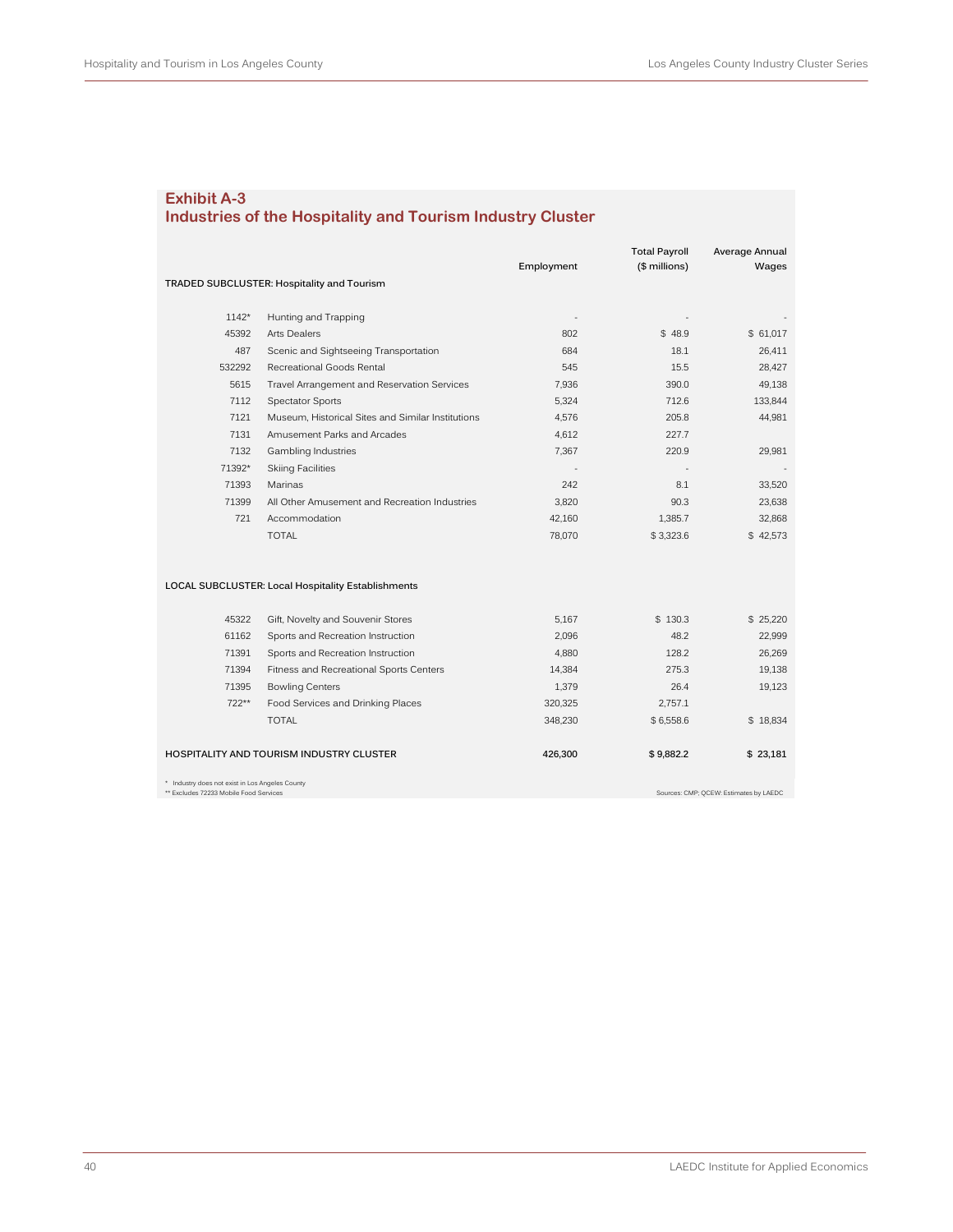## **Exhibit A-4 Economic Impacts Across Industries – Visitor Spending**

|              |                                    |             |                   | <b>Direct</b> |                    |               |               |
|--------------|------------------------------------|-------------|-------------------|---------------|--------------------|---------------|---------------|
|              |                                    |             |                   | Labor         | <b>Total Labor</b> | <b>Direct</b> | Total         |
|              |                                    |             |                   | Income        | Income             | Output        | Output        |
| <b>NAICS</b> | <b>Industry Sector</b>             | Direct Jobs | <b>Total Jobs</b> | (\$ millions) | (\$ millions)      | (\$ millions) | (\$ millions) |
| 11           | Agriculture, forestry and fishing  |             | 40                |               | \$<br>2.3          |               | \$<br>4.0     |
| 21           | Mining                             |             | 120               |               | 19.5               |               | 42.6          |
| 22           | Utilities                          |             | 170               |               | 23.8               |               | 113.3         |
| 23           | Construction                       |             | 1,280             |               | 83.5               |               | 226.0         |
| $31 - 33$    | Manufacturing                      |             | 1,070             |               | 70.8               |               | 793.1         |
| 42           | Wholesale trade                    |             | 2,140             |               | 155.6              |               | 495.6         |
| 44-45        | Retail trade                       | 16.110      | 25,880            | 526.4         | 889.3              | 1.435.3       | 2.292.8       |
| 48-49        | Transportation and warehousing     | 24.870      | 28,360            | 970.1         | 1.165.5            | 1.954.4       | 2.435.5       |
| 51           | Information                        |             | 1,990             |               | 276.2              |               | 1,071.6       |
| 52           | Finance and insurance              |             | 6.530             |               | 478.6              |               | 1.233.6       |
| 53           | Real estate and rental             | 4.270       | 12.150            | 284.5         | 462.3              | 885.7         | 3.265.1       |
| 54           | Profession and technical services  |             | 6.470             |               | 409.6              |               | 993.6         |
| 55           | Management of companies            |             | 1,900             |               | 210.1              |               | 421.2         |
| 56           | Administrative and waste services  |             | 9,150             |               | 325.2              |               | 621.5         |
| 61           | <b>Educational services</b>        |             | 2.420             |               | 112.9              |               | 181.9         |
| 62           | Health and social services         |             | 11,560            |               | 636.0              |               | 1,056.0       |
| 71           | Arts, entertainment and recreation | 53.710      | 59.440            | 2.165.4       | 2.392.7            | 2.770.0       | 3.115.4       |
| 72           | Accommodation and food services    | 129,200     | 138,720           | 4,056.0       | 4,334.0            | 8,955.2       | 9,591.0       |
| 81           | Other services                     | 10,760      | 18,970            | 251.9         | 593.8              | 448.3         | 1,104.7       |
| 92           | Government                         |             | 1620              |               | 176.9              |               | 368.8         |
|              | <b>TOTAL All Industry Sectors</b>  | 238,930     | 329.900           | \$8.254.4     | \$12,916.2         | \$16.448.9    | \$29,323.0    |

Source: Estimates by LAEDC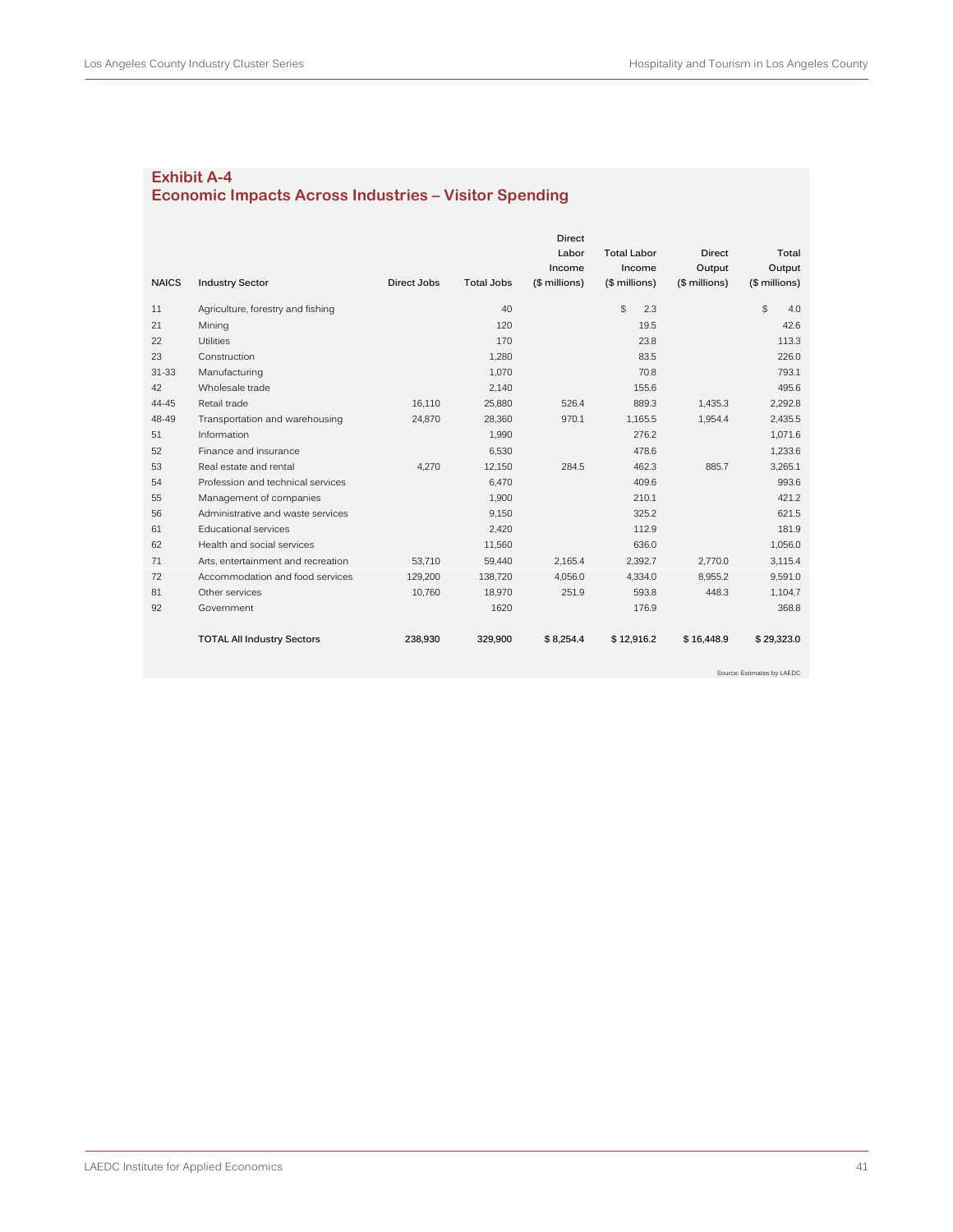## **Economic Contribution Across Industries – Hospitality and Tourism Industry Cluster**

|              |                                    |             |                   | <b>Direct</b> |                    |               |                     |
|--------------|------------------------------------|-------------|-------------------|---------------|--------------------|---------------|---------------------|
|              |                                    |             |                   | Labor         | <b>Total Labor</b> | <b>Direct</b> | Total               |
|              |                                    |             |                   | Income        | Income             | Output        | Output              |
| <b>NAICS</b> | <b>Industry Sector</b>             | Direct Jobs | <b>Total Jobs</b> | (\$ millions) | (\$ millions)      | (\$ millions) | (\$ millions)       |
| 11           | Agriculture, forestry and fishing  |             | 90                |               | \$<br>4.9          |               | $\mathbb{S}$<br>8.4 |
| 21           | Mining                             |             | 140               |               | 24.4               |               | 54.1                |
| 22           | Utilities                          |             | 240               |               | 36.8               |               | 190.4               |
| 23           | Construction                       |             | 1,930             |               | 125.9              |               | 342.0               |
| $31 - 33$    | Manufacturing                      |             | 2,270             |               | 148.9              |               | 1.487.0             |
| 42           | Wholesale trade                    |             | 4,410             |               | 321.4              |               | 1,023.7             |
| 44-45        | Retail trade                       | 5.500       | 23,830            | 146.7         | 826.0              | 243.6         | 1,858.7             |
| 48-49        | Transportation and warehousing     | 100         | 4,990             | 6.2           | 290.4              | 14.7          | 747.0               |
| 51           | Information                        |             | 3,970             |               | 543.1              |               | 2,109.0             |
| 52           | Finance and insurance              |             | 11,210            |               | 813.0              |               | 2,072.9             |
| 53           | Real estate and rental             | 530         | 18.100            | 34.6          | 399.9              | 53.1          | 5.062.7             |
| 54           | Profession and technical services  |             | 13,500            |               | 1,093.4            |               | 2,138.2             |
| 55           | Management of companies            |             | 4.660             |               | 515.9              |               | 1.034.3             |
| 56           | Administrative and waste services  | 12.140      | 29.200            | 678.4         | 1.255.8            | 1.948.1       | 2.971.7             |
| 61           | <b>Educational services</b>        | 2,280       | 6,550             | 69.5          | 270.3              | 109.4         | 432.9               |
| 62           | Health and social services         |             | 21.200            |               | 1.166.5            |               | 1,936.6             |
| 71           | Arts, entertainment and recreation | 83.860      | 86,330            | 2.551.2       | 2.674.0            | 5.443.6       | 5,694.5             |
| 72           | Accommodation and food services    | 429.510     | 429,510           | 12,328.6      | 12.328.6           | 27.795.5      | 27.795.5            |
| 81           | Other services                     |             | 13,730            |               | 591.6              |               | 992.9               |
| 92           | Government                         |             | 2,540             |               | 280.0              |               | 608.3               |
|              | <b>TOTAL All Industry Sectors</b>  | 533.940     | 678,400           | \$15.815.3    | \$23.709.9         | \$35,608.1    | \$58,558.9          |

Source: Estimates by LAEDC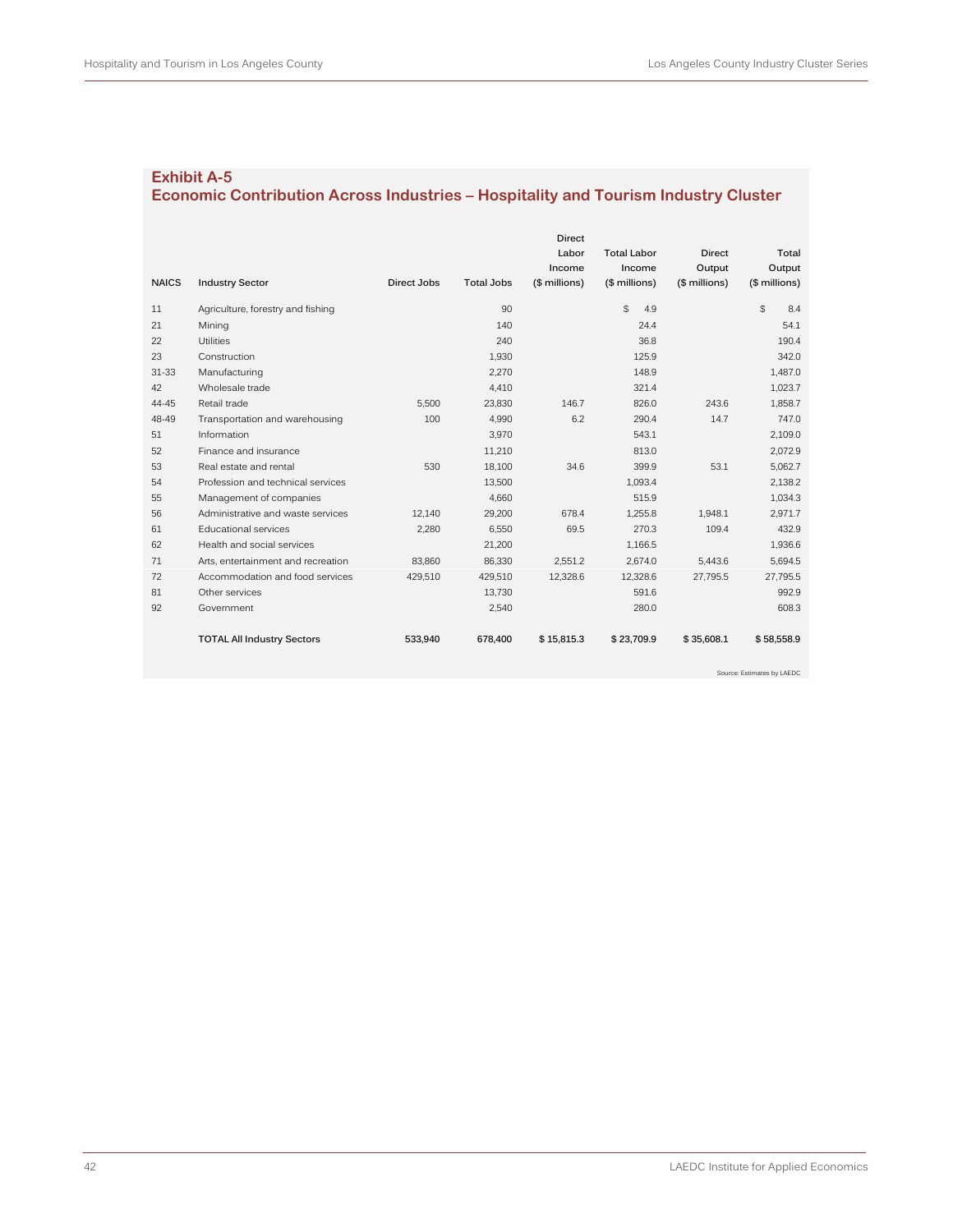## **Exhibit A-6 Purchases of Intermediate Goods and Services – Traded Subcluster**

|              |                                                                                                | Gross<br>Inputs | % of All<br>Intermediate | Regional<br>Inputs | % of Inputs<br>that are |
|--------------|------------------------------------------------------------------------------------------------|-----------------|--------------------------|--------------------|-------------------------|
| <b>NAICS</b> | <b>Industry Sector</b>                                                                         | (\$ millions)   | Purchases                | (\$ millions)      | Regional                |
| 11           | Agriculture, Forestry, Fishing and Hunting                                                     | \$9.6           | 0.2                      | \$0.4              | 3.8                     |
| 21           | Mining, Quarrying and Oil and Gas Extraction                                                   | 6.6             | 0.2                      | 0.3                | 4.7                     |
| 22           | Utilities                                                                                      | 134.5           | 3.4                      | 63.2               | 47.0                    |
| 23           | Construction                                                                                   | 60.0            | 1.5                      | 44.0               | 73.5                    |
| 31-33        | Manufacturing                                                                                  | 415.3           | 10.6                     | 100.1              | 24.1                    |
| 42           | Wholesale Trade                                                                                | 67.2            | 1.7                      | 49.5               | 73.6                    |
| 44-45        | Retail Trade                                                                                   | 90.9            | 2.3                      | 85.3               | 93.8                    |
| 48-49        | Transportation and Warehousing                                                                 | 177.7           | 4.6                      | 136.1              | 76.6                    |
| 51           | Information                                                                                    | 215.0           | 5.5                      | 181.9              | 84.6                    |
| 52           | Finance and Insurance                                                                          | 330.4           | 8.5                      | 218.0              | 66.0                    |
| 53           | Real Estate and Rental and Leasing                                                             | 606.4           | 15.5                     | 601.6              | 99.2                    |
| 54           | Professional, Scientific and Technical Services                                                | 973.1           | 24.9                     | 921.4              | 94.7                    |
| 55           | Management of Companies and Enterprises<br>Administrative and Support and Waste Management and | 107.8           | 2.8                      | 83.6               | 77.6                    |
| 56           | <b>Remediation Services</b>                                                                    | 234.8           | 6.0                      | 208.5              | 88.8                    |
| 61           | <b>Educational Services</b>                                                                    | 4.2             | 0.1                      | 4.2                | 99.9                    |
| 62           | Health Care and Social Assistance                                                              | 0.4             | 0.0                      | 0.4                | 99.9                    |
| 71           | Arts, Entertainment and Recreation                                                             | 196.8           | 5.0                      | 155.5              | 79.0                    |
| 72           | Accommodation and Food Services                                                                | 143.7           | 3.7                      | 140.0              | 97.4                    |
| 81           | <b>Other Services</b>                                                                          | 78.5            | 2.0                      | 75.6               | 96.3                    |
| 92           | Public Administration                                                                          | 50.9            | 1.3                      | 16.4               | 32.2                    |
|              | <b>TOTAL All Intermediate Purchases</b>                                                        | \$3,903.7       | 100.0                    | \$3,086.0          | 79.1                    |

Sources: IMPLAN Group; Analysis by LAEDC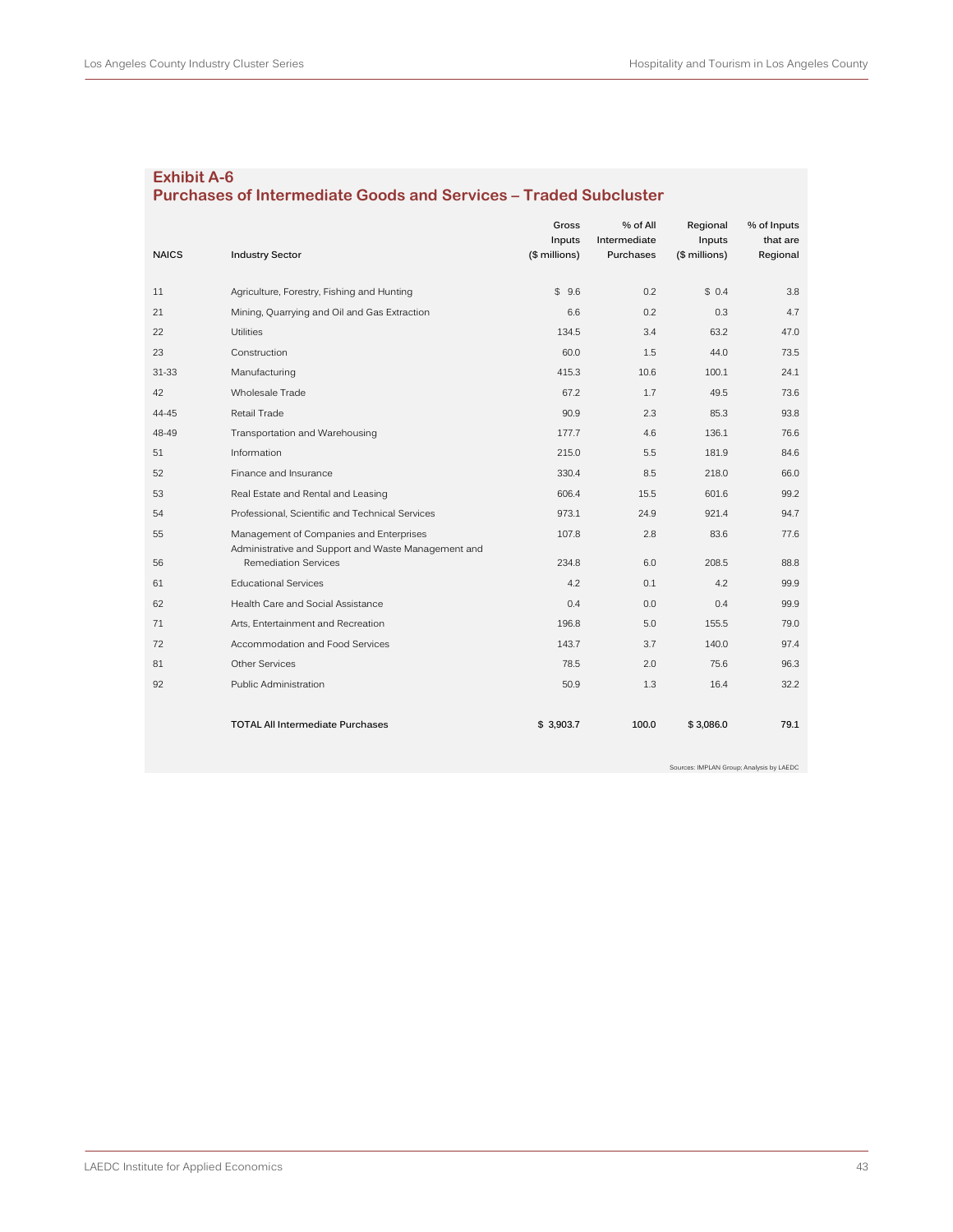## **Exhibit A-7 Purchases of Intermediate Goods and Services – Local Subcluster**

|              |                                                                                                | Gross<br>Inputs | % of All<br>Intermediate | Regional<br>Inputs | % of Inputs<br>that are |
|--------------|------------------------------------------------------------------------------------------------|-----------------|--------------------------|--------------------|-------------------------|
| <b>NAICS</b> | <b>Industry Sector</b>                                                                         | (\$ millions)   | Purchases                | (\$ millions)      | Regional                |
| 11           | Agriculture, Forestry, Fishing and Hunting                                                     | \$192.1         | 1.8                      | \$8.0              | 4.5                     |
| 21           | Mining, Quarrying and Oil and Gas Extraction                                                   | 22.4            | 0.2                      | 0.8                | 3.4                     |
| 22           | Utilities                                                                                      | 380.8           | 3.6                      | 171.8              | 45.1                    |
| 23           | Construction                                                                                   | 115.4           | 1.1                      | 84.8               | 73.5                    |
| $31 - 33$    | Manufacturing                                                                                  | 3,968.6         | 37.6                     | 578.1              | 14.6                    |
| 42           | Wholesale Trade                                                                                | 524.6           | 5.0                      | 386.3              | 73.6                    |
| 44-45        | Retail Trade                                                                                   | 348.1           | 3.3                      | 327.4              | 94.0                    |
| 48-49        | Transportation and Warehousing                                                                 | 327.4           | 3.1                      | 259.9              | 79.4                    |
| 51           | Information                                                                                    | 174.0           | 1.6                      | 149.2              | 85.7                    |
| 52           | Finance and Insurance                                                                          | 359.8           | 3.4                      | 229.5              | 63.8                    |
| 53           | Real Estate and Rental and Leasing                                                             | 1,555.1         | 14.7                     | 1,545.8            | 99.4                    |
| 54           | Professional, Scientific and Technical Services                                                | 794.6           | 7.5                      | 758.9              | 95.5                    |
| 55           | Management of Companies and Enterprises<br>Administrative and Support and Waste Management and | 983.1           | 9.3                      | 762.4              | 77.6                    |
| 56           | <b>Remediation Services</b>                                                                    | 347.4           | 3.3                      | 313.6              | 90.3                    |
| 61           | <b>Educational Services</b>                                                                    | 1.5             | 0.0                      | 1.5                | 99.9                    |
| 62           | Health Care and Social Assistance                                                              | 0.0             | 0.0                      | 0.0                | 99.9                    |
| 71           | Arts, Entertainment and Recreation                                                             | 70.1            | 0.7                      | 65.7               | 93.8                    |
| 72           | Accommodation and Food Services                                                                | 96.0            | 0.9                      | 90.9               | 94.7                    |
| 81           | <b>Other Services</b>                                                                          | 219.7           | 2.1                      | 212.2              | 96.6                    |
| 92           | Public Administration                                                                          | 80.2            | 0.8                      | 18.1               | 22.5                    |
|              | <b>TOTAL All Intermediate Purchases</b>                                                        | \$10,560.6      | 100.0                    | \$5,965.5          | 56.5                    |

Sources: IMPLAN Group; Analysis by LAEDC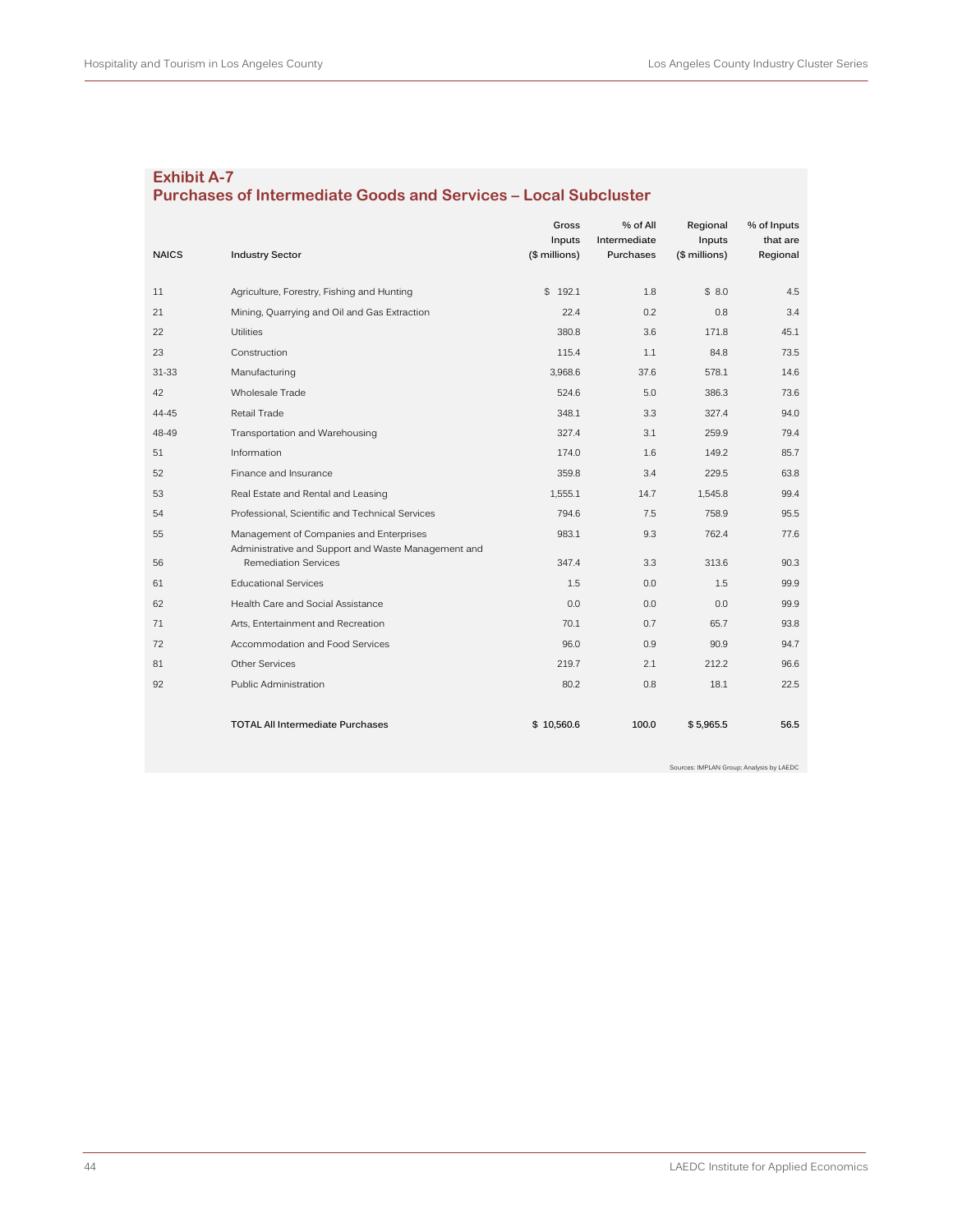## **Exhibit A-8 Detailed Hospitality and Tourism Cluster Occupations (Top 50 by Employment)**

|             |                                                     |              |                    |                          | Work               | On-the-Job    |             |
|-------------|-----------------------------------------------------|--------------|--------------------|--------------------------|--------------------|---------------|-------------|
|             |                                                     |              | Projected          | Education                | Experience         | Training to   | Median      |
|             |                                                     | 2013 LAC     | Openings in        | Needed for               | Needed for         | Attain        | Annual Wage |
| SOC         | <b>Occupation Title</b>                             | Payroll Jobs | <b>LAC 5 Years</b> | <b>Entry Level</b>       | <b>Entry Level</b> | Competency    | LAC         |
| 35-3021     | Combined food preparation and serving workers,      | 80,230       | 21,840             | 8                        | None               | ST OJT        | \$18,860    |
| 35-3031     | Waiters and Waitresses                              | 70,820       | 26,950             | 8                        | None               | ST OJT        | 18,920      |
| 35-2014     | Cooks, Restaurant                                   | 31,520       | 7,520              | 8                        | $<$ 1 year         | <b>MTOJT</b>  | 22,150      |
| 35-1012     | First-Line Supervisors of Food Preparation and      | 21,370       | 5,080              | $\overline{7}$           | $1-5$ yrs          | None          | 28,510      |
| 35-2021     | Food Preparation Workers                            | 15,480       | 4,820              | 8                        | None               | ST OJT        | 19,040      |
| 35-2011     | Cooks, Fast Food                                    | 15,420       | 3,690              | 8                        | None               | ST OJT        | 18,670      |
| 35-3011     | <b>Bartenders</b>                                   | 15,030       | 4,540              | 8                        | None               | ST OJT        | 19,190      |
| 35-9021     | Dishwashers                                         | 13,650       | 4,910              | 8                        | None               | ST OJT        | 18,820      |
| 41-2011     | Cashiers                                            | 11,960       | 3,770              | 8                        | None               | <b>ST OJT</b> | 19,470      |
| 35-9011     | Dining Room and Cafeteria Attendants and            | 10,850       | 3,410              | 8                        | None               | ST OJT        | 18,840      |
| 35-9031     | Hosts and Hostesses, Restaurant, Lounge, and        | 10,830       | 5,210              | 8                        | None               | None          | 19,020      |
| 37-2012     | Maids and Housekeeping Cleaners                     | 10,620       | 2,260              | 8                        | None               | ST OJT        | 21,990      |
| 35-3022     | Counter Attendants, Cafeteria, Food Concession,     | 9,840        | 4,780              | 8                        | None               | ST OJT        | 19,720      |
| 43-4081     | Hotel, Motel, and Resort Desk Clerks                | 5,290        | 1,740              | $\overline{7}$           | None               | <b>ST OJT</b> | 22,730      |
| 11-9051     | Food Service Managers                               | 4,920        | 1,100              | $\overline{\mathcal{I}}$ | $1-5$ yrs          | None          | 44,930      |
| 39-3091     | Amusement and Recreation Attendants                 | 4,680        | 1,700              | $\, 8$                   | None               | ST OJT        | 23,880      |
| 53-3031     | Driver/Sales Workers                                | 4,600        | 1,070              | $\overline{7}$           | None               | ST OJT        | 27,200      |
| 35-2015     | Cooks, Short Order                                  | 4,420        | 1,040              | 8                        | None               | ST OJT        | 22,260      |
| 41-2031     | Retail Salespersons                                 | 3,910        | 260                | 8                        | None               | ST OJT        | 21,480      |
| 11-1021     | General and Operations Managers                     | 3,810        | 710                | $\overline{4}$           | $1-5$ yrs          | None          | 105,740     |
| 37-2011     | Janitors and Cleaners, Except Maids and             | 3,750        | 730                | 8                        | None               | ST OJT        | 23,770      |
| 39-9031     | Fitness Trainers and Aerobics Instructors           | 3,590        | 590                | $\overline{7}$           | None               | ST OJT        | 46,670      |
| 49-9071     |                                                     |              | 630                | $\overline{\mathcal{I}}$ | None               |               | 38,520      |
|             | Maintenance and Repair Workers, General             | 3,160        |                    | $\overline{7}$           |                    | <b>MTOJT</b>  |             |
| 35-1011     | Chefs and Head Cooks                                | 2,770        | 610                | $\overline{7}$           | $1-5$ yrs          | None          | 37,880      |
| 33-9032     | Security Guards                                     | 2,750        | 430                |                          | None               | ST OJT        | 23,730      |
| 37-3011     | Landscaping and Groundskeeping Workers              | 2,650        | 470                | 8<br>8                   | None               | ST OJT        | 24,330      |
| 35-3041     | Food Servers, Nonrestaurant                         | 2,600        | 700                | $\overline{\mathcal{I}}$ | None               | ST OJT        | 23,820      |
| 41-3041     | <b>Travel Agents</b>                                | 2,520        | 5                  |                          | None               | <b>MTOJT</b>  | 34,350      |
| 39-3011     | <b>Gaming Dealers</b>                               | 2,500        | 490                | $\sqrt{7}$               | None               | <b>MTOJT</b>  | 18,740      |
| 35-2012     | Cooks, Institution and Cafeteria                    | 2,110        | 500                | 8                        | None               | ST OJT        | 28,110      |
| 43-9061     | Office Clerks, General                              | 1,960        | 300                | $\overline{7}$           | None               | ST OJT        | 29,990      |
| 43-3031     | Bookkeeping, Accounting, and Auditing Clerks        | 1,930        | 270                | $\overline{\mathcal{I}}$ | None               | <b>MTOJT</b>  | 39,400      |
| 43-4051     | <b>Customer Service Representatives</b>             | 1,910        | 230                | $\overline{\mathcal{I}}$ | None               | ST OJT        | 35,250      |
| 41-3099     | Sales Representatives, Services, All Other          | 1,460        | 220                | $\overline{7}$           | None               | ST OJT        | 53,260      |
| 27-2022     | Coaches and Scouts                                  | 1,360        | 200                | $\overline{7}$           | None               | LT OJT        | 42,930      |
| 43-1011     | First-Line Supervisors of Office and Administrative | 1,230        | 230                | $\overline{\mathcal{I}}$ | $1-5$ yrs          | None          | 55,380      |
| 33-9092     | Lifeguards, Ski Patrol, and Other Recreational      | 1,200        | 510                | $\overline{7}$           | None               | ST OJT        | 28,870      |
| 39-9032     | <b>Recreation Workers</b>                           | 1,160        | 190                | 3                        | None               | None          | 24,310      |
| 41-1011     | First-Line Supervisors of Retail Sales Workers      | 1,120        | 100                | $\overline{7}$           | $1-5$ yrs          | None          | 38,560      |
| 43-4181     | Reservation and Transportation Ticket Agents        | 1,080        | 60                 | $\overline{7}$           | None               | ST OJT        | 37,360      |
| 43-6014     | Secretaries and Administrative Assistants, Except   | 1,080        | 134                | $\overline{7}$           | None               | ST OJT        | 36,570      |
| 43-4171     | Receptionists and Information Clerks                | 1,060        | 230                | $\overline{7}$           | None               | ST OJT        | 28,240      |
| 53-3033     | Light Truck or Delivery Services Drivers            | 1,020        | 200                | $\overline{7}$           | None               | ST OJT        | 28,310      |
| $51 - 3011$ | <b>Bakers</b>                                       | 1,010        | 280                | $\, 8$                   | None               | LT            | 22,120      |
| 39-9011     | <b>Childcare Workers</b>                            | 900          | 210                | $\overline{7}$           | None               | ST OJT        | 23,340      |
| 37-1011     | First-Line Supervisors of Housekeeping and          | 880          | 170                | $\overline{7}$           | $1-5$ yrs          | None          | 39,710      |
| 41-2021     | Counter and Rental Clerks                           | 850          | 110                | 8                        | None               | ST OJT        | 22,820      |
| 39-7011     | Tour Guides and Escorts                             | 840          | 160                | $\overline{7}$           | None               | <b>MTOJT</b>  | 25,420      |
| 25-3021     | Self-Enrichment Education Teachers                  | 740          | 50                 | $\sqrt{7}$               | $1-5$ yrs          | None          | 36,620      |
| 39-3031     | Ushers, Lobby Attendants, and Ticket Takers         | 700          | 100                | 8                        | None               | ST OJT        | 18,930      |
|             | All Other                                           | 19,630       | 3,840              |                          |                    |               |             |
|             | <b>TOTAL All Occupations</b>                        | 426,300      | 119,500            |                          |                    |               |             |

Education 1=Doctoral or professional degree; 2=Master's degree; 3=Bachelor's degree; 4=Associate's degree; 5=Postsecordary non-degree wand; 6=Some college, no degree; 7=High school diploma or equivalent; 8=Less thanking t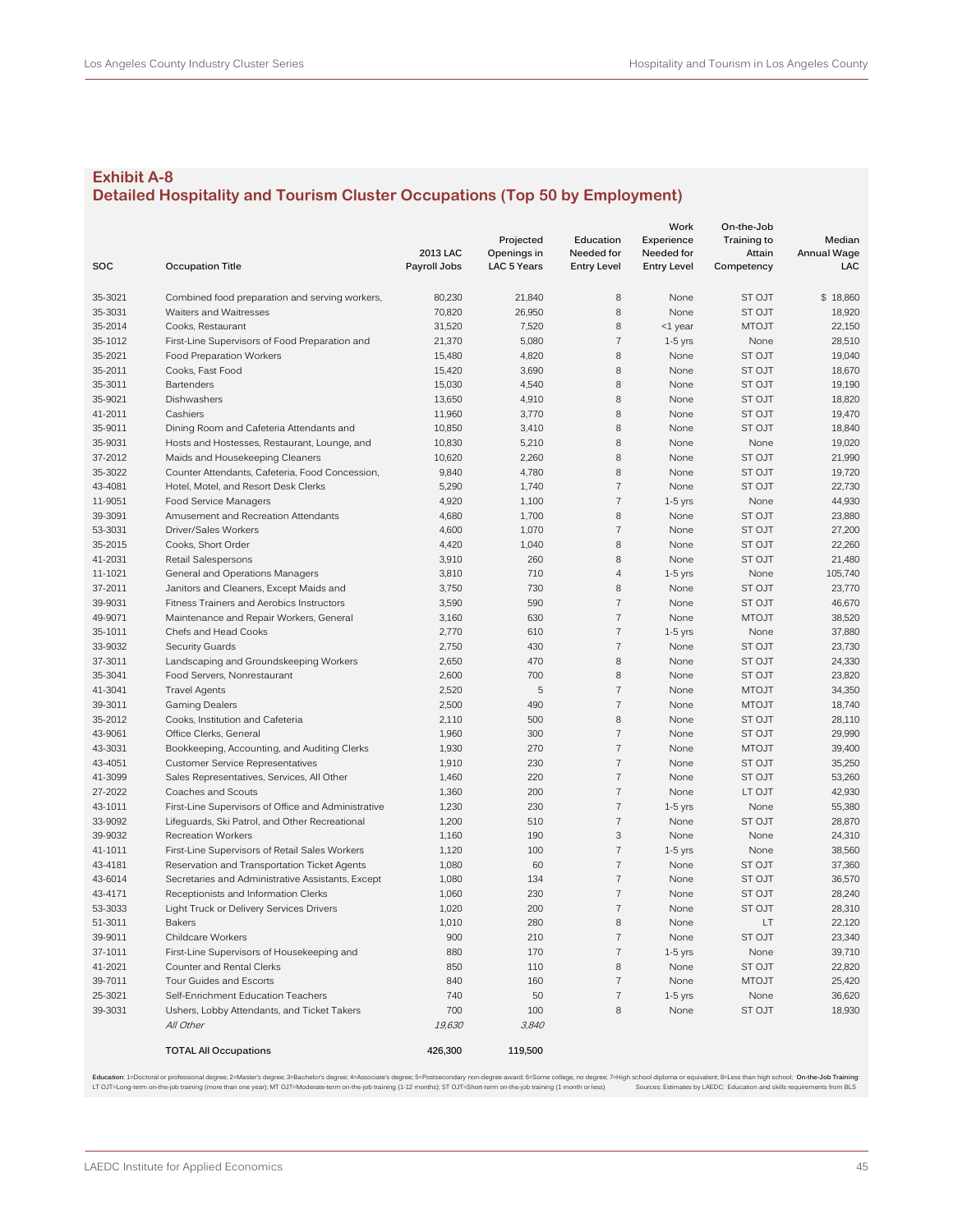## **5 Year Occupational Needs in LAC Top 50 Detailed Occupations – Traded Subcluster**

|         |                                                     |             | Total              |                    | Work               | On-the-Job    |                    |
|---------|-----------------------------------------------------|-------------|--------------------|--------------------|--------------------|---------------|--------------------|
|         |                                                     | Projected   | Projected          | Education          | Experience         | Training to   | Median             |
|         |                                                     | New Jobs in | Openings in        | Needed for         | Needed for         | Attain        | <b>Annual Wage</b> |
| SOC     | <b>Occupation Title</b>                             | LAC 5 Years | <b>LAC 5 Years</b> | <b>Entry Level</b> | <b>Entry Level</b> | Competency    | LAC                |
|         |                                                     |             |                    |                    |                    |               |                    |
| 37-2012 | Maids and Housekeeping Cleaners                     | 1,350       | 2,210              | 8                  | None               | ST OJT        | 21,990             |
| 43-4081 | Hotel, Motel, and Resort Desk Clerks                | 690         | 1,730              | $\overline{7}$     | None               | <b>ST OJT</b> | 22,730             |
| 35-3031 | Waiters and Waitresses                              | 550         | 1,820              | 8                  | None               | ST OJT        | 18,920             |
| 39-3091 | Amusement and Recreation Attendants                 | 330         | 1,660              | 8                  | None               | ST OJT        | 23,880             |
| 49-9071 | Maintenance and Repair Workers, General             | 300         | 550                | $\overline{7}$     | None               | MT OJT        | 38,520             |
| 39-9031 | Fitness Trainers and Aerobics Instructors           | 270         | 590                | $\overline{7}$     | None               | ST OJT        | 46,670             |
| 35-2014 | Cooks, Restaurant                                   | 230         | 460                | 8                  | <1 year            | MT OJT        | 22,150             |
| 37-3011 | Landscaping and Groundskeeping Workers              | 210         | 460                | 8                  | None               | ST OJT        | 24,330             |
| 37-2011 | Janitors and Cleaners, Except Maids and             | 210         | 410                | 8                  | None               | ST OJT        | 23,770             |
| 35-9011 | Dining Room and Cafeteria Attendants and            | 170         | 460                | 8                  | None               | ST OJT        | 18,840             |
| 35-3011 | <b>Bartenders</b>                                   | 170         | 460                | 8                  | None               | ST OJT        | 19,190             |
| 39-3011 | <b>Gaming Dealers</b>                               | 160         | 490                | $\overline{7}$     | None               | MT OJT        | 18,740             |
| 41-2011 | Cashiers                                            | 130         | 510                | 8                  | None               | ST OJT        | 19,470             |
| 33-9032 | <b>Security Guards</b>                              | 130         | 240                | $\overline{7}$     | None               | ST OJT        | 23,730             |
| 35-9021 | Dishwashers                                         | 120         | 370                | 8                  | None               | <b>ST OJT</b> | 18,820             |
| 11-1021 | General and Operations Managers                     | 110         | 220                | $\overline{4}$     | 1-5 years          | None          | 105,740            |
| 35-3041 | Food Servers, Nonrestaurant                         | 110         | 230                | 8                  | None               | ST OJT        | 23,820             |
| 37-1011 | First-Line Supervisors of Housekeeping and          | 100         | 160                | $\overline{7}$     | 1-5 years          | None          | 39,710             |
| 33-9092 | Lifeguards, Ski Patrol, and Other Recreational      | 100         | 510                | $\overline{7}$     | None               | <b>ST OJT</b> | 28,870             |
| 39-9032 | <b>Recreation Workers</b>                           | 100         | 190                | 3                  | None               | None          | 24,310             |
| 43-1011 |                                                     | 100         | 210                | $\sqrt{ }$         | 1-5 years          | None          | 55,380             |
| 35-1012 | First-Line Supervisors of Office and Administrative | 90          | 190                | $\overline{7}$     |                    |               |                    |
| 43-3031 | First-Line Supervisors of Food Preparation and      |             |                    | $\overline{7}$     | 1-5 years          | None          | 28,510             |
|         | Bookkeeping, Accounting, and Auditing Clerks        | 90          | 140                |                    | None               | MT OJT        | 39,400             |
| 51-6011 | Laundry and Dry-Cleaning Workers                    | 90          | 150                | 8                  | None               | ST OJT        | 21,280             |
| 11-9081 | Lodging Managers                                    | 90          | 180                | $\overline{7}$     | 1-5 years          | None          | 49,480             |
| 35-3021 | Combined Food Preparation and Serving               | 80          | 190                | 8                  | None               | ST OJT        | 18,860             |
| 41-3099 | Sales Representatives, Services, All Other          | 80          | 190                | $\overline{7}$     | None               | ST OJT        | 53,260             |
| 39-6011 | Baggage Porters and Bellhops                        | 80          | 150                | $\overline{7}$     | None               | <b>ST OJT</b> | 20,390             |
| 35-2021 | Food Preparation Workers                            | 80          | 200                | 8                  | None               | ST OJT        | 19,040             |
| 35-3022 | Counter Attendants, Cafeteria, Food Concession,     | 70          | 380                | 8                  | None               | ST OJT        | 19,720             |
| 41-2031 | Retail Salespersons                                 | 70          | 210                | 8                  | None               | ST OJT        | 21,480             |
| 27-2022 | Coaches and Scouts                                  | 70          | 200                | $\overline{7}$     | None               | LT OJT        | 42,930             |
| 43-9061 | Office Clerks, General                              | 70          | 140                | $\overline{7}$     | None               | ST OJT        | 29,990             |
| 43-4171 | Receptionists and Information Clerks                | 70          | 200                | $\overline{7}$     | None               | ST OJT        | 28,240             |
| 43-4051 | <b>Customer Service Representatives</b>             | 70          | 180                | $\overline{7}$     | None               | ST OJT        | 35,250             |
| 39-9011 | <b>Childcare Workers</b>                            | 60          | 210                | $\overline{7}$     | None               | <b>ST OJT</b> | 23,340             |
| 35-9031 | Hosts and Hostesses, Restaurant, Lounge, and        | 60          | 240                | 8                  | None               | None          | 19,020             |
| 35-1011 | Chefs and Head Cooks                                | 50          | 100                | $\sqrt{ }$         | 1-5 years          | None          | 37,880             |
| 43-6014 | Computer Operators Secretaries and                  | 50          | 90                 | $\overline{7}$     | None               | ST OJT        | 36,570             |
| 39-1021 | First-Line Supervisors of Personal Service          | 50          | 130                | $\overline{7}$     | 1-5 years          | None          | 39,900             |
| 39-7011 | Tour Guides and Escorts                             | 50          | 160                | $\overline{7}$     | None               | MT OJT        | 25,420             |
| 39-1011 | <b>Gaming Supervisors</b>                           | 40          | 80                 | $\overline{7}$     | 1-5 years          | None          | 41,180             |
| 41-2021 | Counter and Rental Clerks                           | 40          | 110                | 8                  | None               | ST OJT        | 22,820             |
| 39-6012 | Concierges                                          | 40          | 80                 | $\overline{7}$     | None               | MT OJT        | 29,970             |
| 13-2011 | Accountants and Auditors                            | 40          | 80                 | 3                  | None               | None          | 70,870             |
| 11-9051 | Food Service Managers                               | 30          | 60                 | $\overline{7}$     | 1-5 years          | None          | 44,930             |
| 35-2015 | Cooks, Short Order                                  | 30          | 80                 | 8                  | None               | ST OJT        | 22,260             |
| 13-1121 | Meeting, Convention, and Event Planners             | 30          | 70                 | 3                  | $<$ 1 year         | None          | 55,210             |
| 43-4181 | Reservation and Transportation Ticket Agents        | 30          | 60                 | $\overline{7}$     | None               | ST OJT        | 37,360             |
| 53-6021 | Parking Lot Attendants                              | 30          | 80                 | 8                  | None               | ST OJT        | 19,450             |
|         | All Other                                           | 930         | 2,340              |                    |                    |               |                    |
|         |                                                     |             |                    |                    |                    |               |                    |
|         | <b>TOTAL All Occupations</b>                        | 8,300       | 20,600             |                    |                    |               |                    |

Education 1=Doctoralor protessional degree; 2=Macers of a secondary and the secondary of the secondary on Associate's degree branch (=Schme college, no degree; 7=High school diplomate a require and states by LAEDC; Educati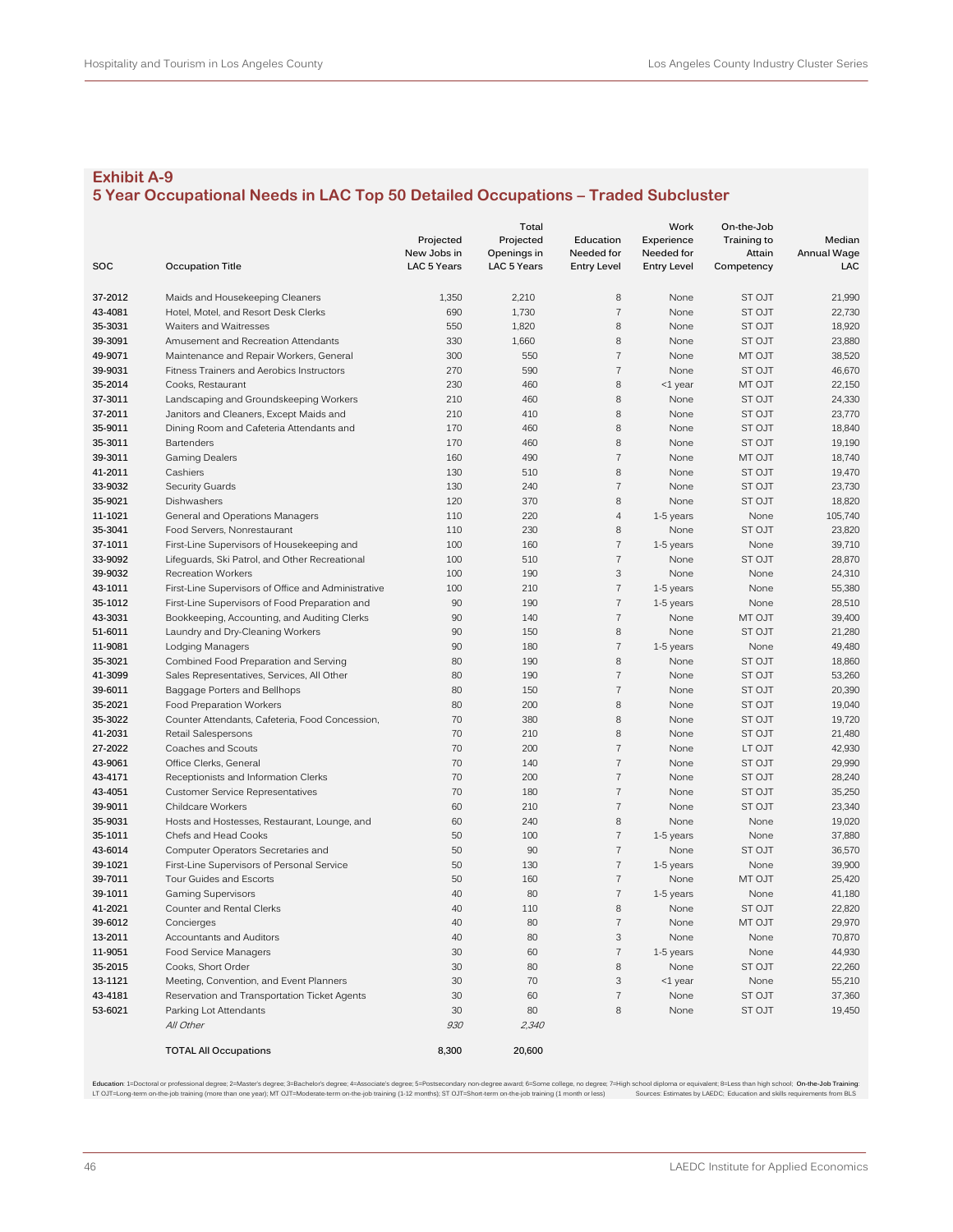## **5 Year Occupational Needs in LAC Top 50 Detailed Occupations – Local Subcluster**

|         |                                                     |                    | Total              |                    | Work               | On-the-Job    |                    |
|---------|-----------------------------------------------------|--------------------|--------------------|--------------------|--------------------|---------------|--------------------|
|         |                                                     | Projected          | Projected          | Education          | Experience         | Training to   | Median             |
|         |                                                     | New Jobs in        | Openings in        | Needed for         | Needed for         | Attain        | <b>Annual Wage</b> |
| SOC     | <b>Occupation Title</b>                             | <b>LAC 5 Years</b> | <b>LAC 5 Years</b> | <b>Entry Level</b> | <b>Entry Level</b> | Competency    | LAC                |
|         |                                                     |                    |                    |                    |                    |               |                    |
| 35-3021 | Combined Food Preparation and Serving               | 10,570             | 21,650             | 8                  | None               | <b>ST OJT</b> | 18,860             |
| 35-3031 | Waiters and Waitresses                              | 8,750              | 25,140             | 8                  | None               | ST OJT        | 18,920             |
| 35-2014 | Cooks, Restaurant                                   | 3,920              | 7,060              | 8                  | <1 year            | MT OJT        | 22,150             |
| 35-1012 | First-Line Supervisors of Food Preparation and      | 2,730              | 4,900              | $\overline{7}$     | 1-5 years          | None          | 28,510             |
| 35-2011 | Cooks, Fast Food                                    | 2,040              | 3,670              | 8                  | None               | ST OJT        | 18,670             |
| 35-2021 | Food Preparation Workers                            | 1,960              | 4,620              | 8                  | None               | ST OJT        | 19,040             |
| 35-3011 | <b>Bartenders</b>                                   | 1,770              | 4,080              | 8                  | None               | ST OJT        | 19,190             |
| 35-9021 | Dishwashers                                         | 1,680              | 4,540              | 8                  | None               | ST OJT        | 18,820             |
| 35-9031 | Hosts and Hostesses, Restaurant, Lounge, and        | 1,370              | 4,980              | 8                  | None               | None          | 19.020             |
| 35-9011 | Dining Room and Cafeteria Attendants and            | 1,240              | 2,960              | 8                  | None               | ST OJT        | 18,840             |
| 41-2011 | Cashiers                                            | 1,210              | 3,260              | 8                  | None               | ST OJT        | 19,470             |
| 35-3022 | Counter Attendants, Cafeteria, Food Concession,     | 1,180              | 4,400              | 8                  | None               | ST OJT        | 19,720             |
| 11-9051 | Food Service Managers                               | 610                | 1,040              | $\overline{7}$     | $1-5$ years        | None          | 44,930             |
| 53-3031 | Driver/Sales Workers                                | 610                | 1,070              | $\overline{7}$     | None               | <b>ST OJT</b> | 27,200             |
| 35-2015 | Cooks, Short Order                                  | 540                | 970                | 8                  | None               | ST OJT        | 22,260             |
| 35-1011 | Chefs and Head Cooks                                | 300                | 510                | $\overline{7}$     | 1-5 years          | None          | 37,880             |
| 11-1021 | General and Operations Managers                     | 290                | 490                | $\overline{4}$     | 1-5 years          | None          | 105,740            |
| 35-2012 | Cooks, Institution and Cafeteria                    | 260                | 460                | 8                  | None               | <b>ST OJT</b> | 28,110             |
| 35-3041 | Food Servers, Nonrestaurant                         | 230                | 470                | 8                  | None               | ST OJT        | 23,820             |
| 37-2011 | Janitors and Cleaners, Except Maids and             | 190                | 320                | 8                  | None               | ST OJT        | 23,770             |
| 51-3011 | <b>Bakers</b>                                       | 120                | 260                | 8                  | None               | LT OJT        | 22,120             |
| 33-9032 | <b>Security Guards</b>                              | 120                | 190                | $\overline{7}$     | None               | <b>ST OJT</b> | 23,730             |
| 53-3033 | Light Truck or Delivery Services Drivers            | 120                | 200                | $\overline{7}$     | None               | ST OJT        | 28,310             |
| 43-9061 | Office Clerks, General                              | 100                | 160                | $\overline{7}$     | None               | ST OJT        | 29,990             |
| 43-3031 | Bookkeeping, Accounting, and Auditing Clerks        | 90                 | 130                | $\overline{7}$     | None               | MT OJT        | 39,400             |
| 35-9099 | Food Preparation and Serving Related Workers,       | 70                 | 190                | 8                  | None               | ST OJT        | 19.450             |
| 49-9071 | Maintenance and Repair Workers, General             | 50                 | 80                 | $\overline{7}$     | None               | MT OJT        | 38,520             |
| 35-2019 | Cooks, All Other                                    | 40                 | 70                 | 8                  | None               | MT OJT        | 28,560             |
| 37-2012 | Maids and Housekeeping Cleaners                     | 30                 | 50                 | 8                  | None               | ST OJT        | 21,990             |
| 43-6014 | Computer Operators Secretaries and                  | 30                 | 50                 | $\overline{7}$     | None               | ST OJT        | 36,570             |
| 41-1011 | First-Line Supervisors of Retail Sales Workers      | 30                 | 50                 | $\overline{7}$     | 1-5 years          | None          | 38,560             |
| 41-2031 | Retail Salespersons                                 | 30                 | 50                 | 8                  | None               | ST OJT        | 21,480             |
| 43-4051 | <b>Customer Service Representatives</b>             | 20                 | 50                 | $\overline{7}$     | None               | ST OJT        | 35,250             |
| 13-1121 | Meeting, Convention, and Event Planners             | 20                 | 40                 | 3                  |                    |               | 55,210             |
| 43-5081 |                                                     | 20                 | 40                 | 8                  | $<$ 1 year<br>None | None          | 22,820             |
| 53-7062 | Stock Clerks and Order Fillers                      | 20                 | 40                 | 8                  |                    | ST OJT        | 22,770             |
|         | Laborers and Freight, Stock, and Material Movers,   |                    |                    | $\overline{7}$     | None               | ST OJT        |                    |
| 41-3099 | Sales Representatives, Services, All Other          | 20                 | 40                 |                    | None               | ST OJT        | 53,260             |
| 51-3092 | Food Batchmakers                                    | 20                 | 30                 | $\overline{7}$     | <1 year            | ST OJT        | 22,990             |
| 13-2011 | Accountants and Auditors                            | 20                 | 30                 | 3                  | None               | None          | 70,870             |
| 29-1031 | Dietitians and Nutritionists                        | 10                 | 30                 | 3                  | None               | I/R           | 71,110             |
| 39-3091 | Amusement and Recreation Attendants                 | 10                 | 40                 | 8                  | None               | ST OJT        | 23,880             |
| 11-1011 | <b>Chief Executives</b>                             | 10                 | 30                 | 3                  | >5 years           | None          |                    |
| 43-4171 | Receptionists and Information Clerks                | 10                 | 30                 | $\overline{7}$     | None               | ST OJT        | 28,240             |
| 43-1011 | First-Line Supervisors of Office and Administrative | 10                 | 30                 |                    | 1-5 years          | None          | 55,380             |
| 43-3051 | Payroll and Timekeeping Clerks                      | 10                 | 20                 | $\boldsymbol{7}$   | None               | MT OJT        | 43,810             |
| 51-3093 | Food Cooking Machine Operators and Tenders          | 10                 | 20                 | $\overline{7}$     | $<$ 1 year         | ST OJT        | 25,640             |
| 27-3012 | Public Address System and Other Announcers          | 10                 | 20                 | $\sqrt{7}$         | None               | ST OJT        |                    |
| 13-1199 | Business Operations Specialists, All Other          | 10                 | 20                 | $\sqrt{7}$         | $<$ 1 year         | LT OJT        | 70,580             |
| 43-6011 | Legal Executive Secretaries and Executive           | 10                 | 10                 | $\sqrt{7}$         | 1-5 years          | None          | 55,240             |
| 13-1151 | Training and Development Specialists                | 10                 | 10                 | 3                  | None               | None          | 58,620             |
|         | All Other                                           | <i>160</i>         | 300                |                    |                    |               |                    |
|         | <b>TOTAL All Occupations</b>                        | 42,700             | 98,900             |                    |                    |               |                    |

Education 1=Doctoral or professional degree; 2=Macer's degree; 3=Bachelor's degree; 4=Associate's degree; 5=Postsecordary non-degree, meaning because; 7=High school diplomation and swalen the substanting the meaning of the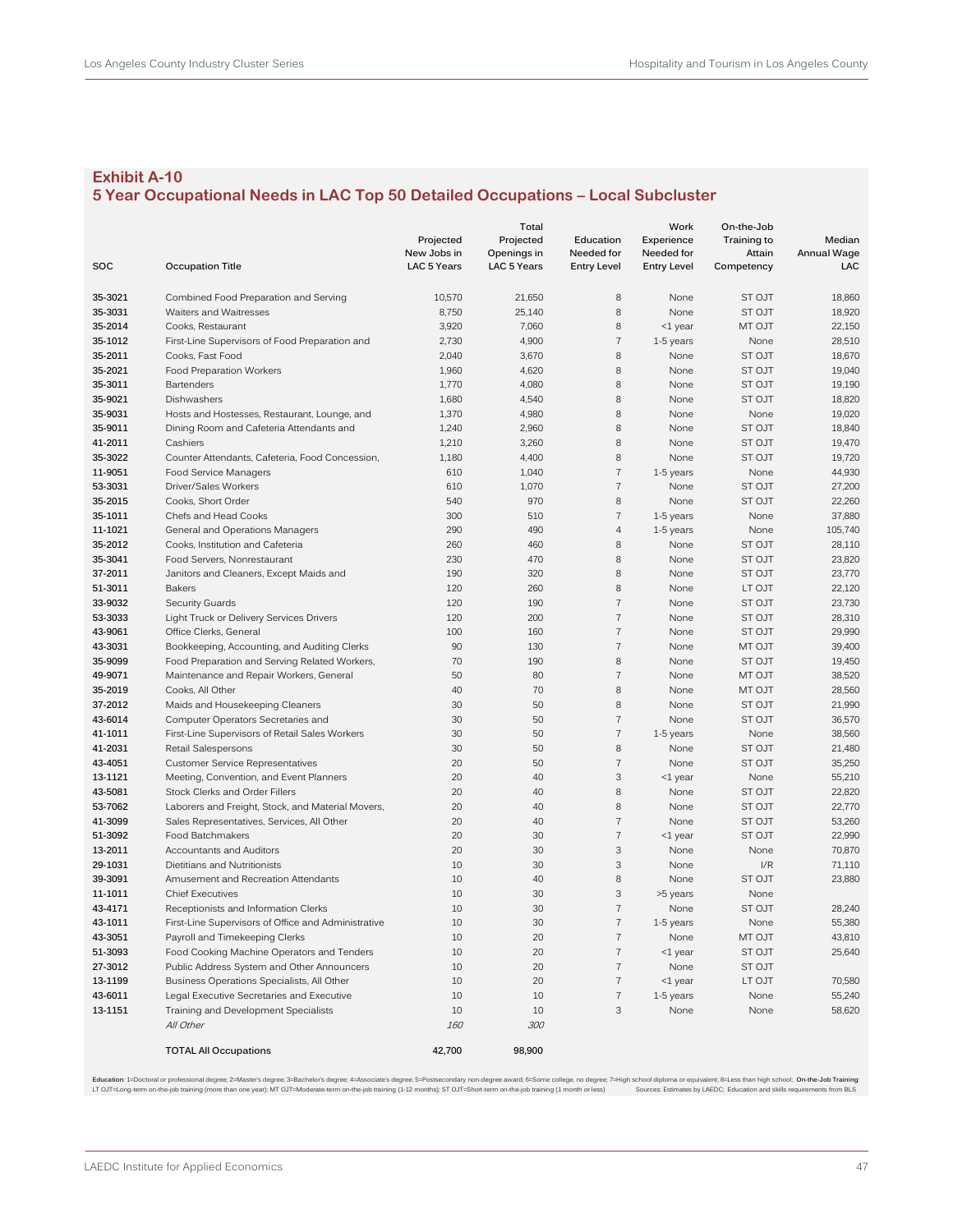## **Regional Colleges and Universities Providing Hospitality and Tourism Degrees or Certificates**

|                                                      | Hospitality<br>Mgmt/Admin;<br><b>Hotel Mgmt</b> | Culinary<br>Arts; Food<br>Science | Culinary<br>Mgmt;<br>Restaurant | Tourism<br>& Travel | Parks,<br>Recreation<br>& Leisure | <b>Food Services</b> |
|------------------------------------------------------|-------------------------------------------------|-----------------------------------|---------------------------------|---------------------|-----------------------------------|----------------------|
|                                                      |                                                 |                                   | Mgmt                            |                     |                                   |                      |
| Baldwin Park Adult and Community Education           |                                                 |                                   | C/D                             |                     |                                   |                      |
| California State Polytechnic University, Pomona      | BA, MA                                          | BA                                |                                 |                     |                                   |                      |
| California State University, Dominguez Hills         |                                                 |                                   |                                 |                     | <b>BA</b>                         |                      |
| California State University, Long Beach              | BA, MA                                          |                                   |                                 |                     | BA, MA                            |                      |
| California State University, Northridge              | <b>BS</b>                                       |                                   |                                 | <b>MS</b>           | BA, MA                            | Cert                 |
| Cerritos College                                     |                                                 | AA, C/D                           |                                 |                     |                                   |                      |
| Coast Career Institute                               |                                                 | C/D                               |                                 |                     |                                   |                      |
| College of the Canyons                               | AA                                              | C/D                               | AA                              |                     | AA                                | Cert                 |
| El Camino College                                    |                                                 |                                   |                                 |                     |                                   | Cert                 |
| Glendale Community College                           | AA, C/D                                         |                                   | AA                              |                     |                                   | Cert                 |
| International Culinary School at the Arts Institutes | <b>BS</b>                                       | AA. C/D                           | <b>BA</b>                       |                     |                                   |                      |
| Le Cordon Bleu College of Culinary Arts              | AA                                              | C/D                               | <b>BA</b>                       |                     |                                   |                      |
| Long Beach City College                              | C/D                                             | AA, C/D                           |                                 |                     |                                   |                      |
| Los Angeles City College                             |                                                 |                                   |                                 |                     |                                   | Cert                 |
| Los Angeles Harbor College                           |                                                 | AA, C/D                           |                                 |                     |                                   |                      |
| Los Angeles Mission College                          |                                                 |                                   | AA                              |                     |                                   | Cert                 |
| Los Angeles Trade Technical College                  |                                                 | AA, C/D                           | AA                              |                     |                                   |                      |
| Mount San Antonio College                            | AA, C/D                                         |                                   | C/D                             |                     | AA                                |                      |
| Pasadena City College                                | C/D                                             | C/D                               |                                 |                     |                                   |                      |
| University of Antelope Valley                        |                                                 | AA, C/D                           |                                 |                     |                                   |                      |
| University of Southern California                    |                                                 |                                   | C/D                             |                     |                                   |                      |
| West Los Angeles College                             |                                                 |                                   |                                 | AA, C/D             |                                   |                      |
|                                                      |                                                 |                                   |                                 |                     |                                   |                      |

BA=Bachelor's degree program; MA=Master's degree program; MS=Master's of Science program; Bachelor's degree; AA=Associate's degree; C/D=Certificate or diploma; Cert=Certification Sources: Various; Compilation by LAEDC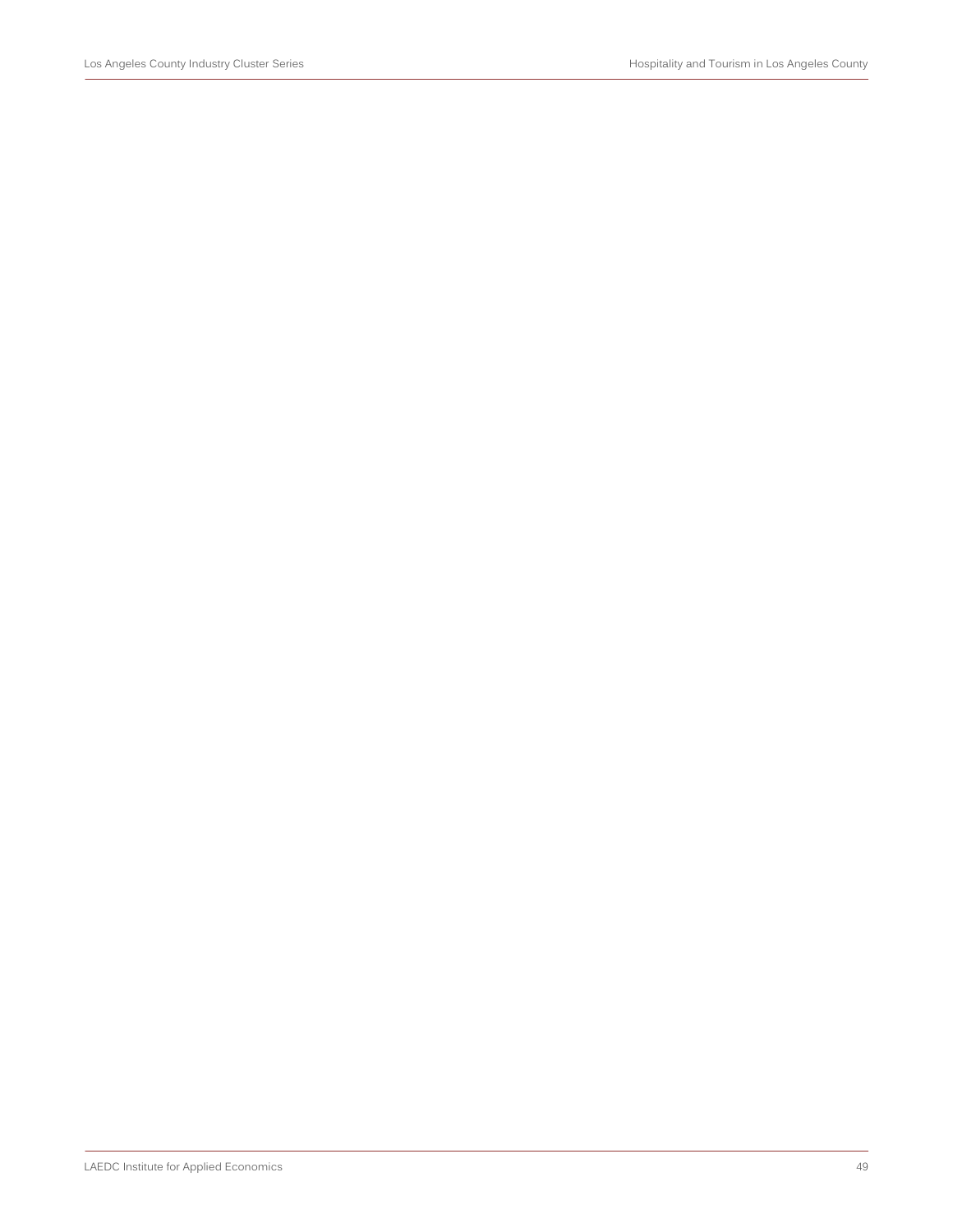# **About the Authors**

**The IAE team.**

## **Christine Cooper, Ph.D.**

Vice President, LAEDC Institute for Applied Economics

Dr. Cooper leads the LAEDC Institute for Applied Economics whose work involves research in regional issues such as economic impact studies, regional industry analysis and forecasts, workforce development analysis and policy studies. Her fields of expertise include development economics, environmental economics, regional analysis and urban sustainability.

Prior to joining the LAEDC, Dr. Cooper was co-founder of a start-up company in Hong Kong concentrating on equity transactions software and computer accessories manufacturing, which expanded production into the special economic zone of Shenzhen, China and distributed products throughout the United States and Asia. With her business partner, she established the first authorized Apple Computer retailer in China. She has been a lecturer at California State University, Long Beach and at the Pepperdine Graziadio School of Business and Management.

Dr. Cooper is a citizen of the United States and Canada. She earned a Bachelor of Arts in Economics from Carleton University in Ottawa, Canada, and a Ph.D. in Economics from the University of Southern California. With funding from the National Science Foundation, she earned a Graduate Certificate in Environmental Sciences, Policy and Engineering. Her current research includes industry cluster

performance in the regional economy, commuting and job allocation patterns and workforce development issues.

#### **Shannon M. Sedgwick** Economist

In her current capacity as an Economist at the LAEDC, Ms. Sedgwick develops subject-specific information and data interpretation for economic impact, demographic, transportation, industry and issue studies. She performs research, data collection and organization, analysis and report preparation. Her work focuses on demographics, industry clusters and occupational analysis. Ms. Sedgwick is also proficient at conducting geospatial analysis and has experience working with IMPLAN.

Ms. Sedgwick joined the LAEDC team in June of 2008 as an Economic Research Assistant with the Kyser Center for Economic Research. In that role she assisted both Economic Research and the Consulting Practice of the LAEDC with data collection and research, managing multiple data sets covering the State of California, Southern California and its counties. She was responsible for the Business Scan a collection of Los Angeles County economic indicators; the annual L.A. Stats, the most frequently requested statistics for Los Angeles region; and was a regular contributor to the weekly economic newsletter, e-Edge.

Before joining the LAEDC, Ms. Sedgwick managed an industrial and steel supply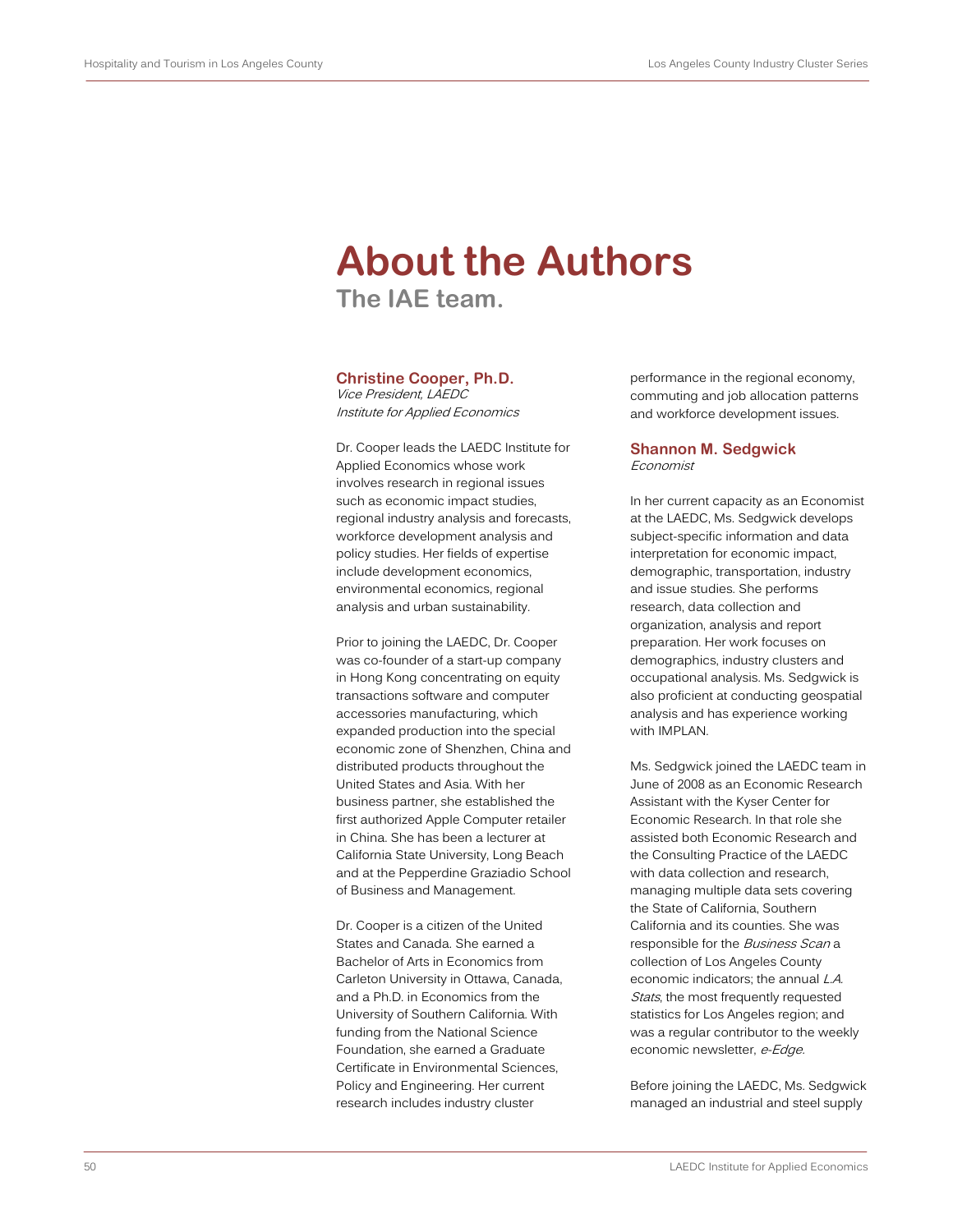company located in the Inland Empire. There she identified and targeted a diverse customer base, and analyzed product and customer patterns in the local industrial market to successfully increase revenues.

A Southern California native, Ms. Sedgwick received her Bachelor of Arts in Economics from the University of Southern California (USC) with a minor in Architecture. She has been a member of the national and the Los Angeles Chapter of the National Association for Business Economics (NABE) since 2008.

#### **Somjita Mitra, Ph.D.** Economist

Somjita Mitra joined the LAEDC Institute for Applied Economics as an Economist in June 2013. She is involved in planning, designing and conducting research and analysis for consulting clients and local businesses and governments, as well as for LAEDC's internal departments. Her focus is in regional analysis, economic impact studies and the industrial and

occupational structure of local economies.

Before joining the LAEDC, Dr. Mitra was an Economist for a local economic research and litigation consulting company evaluating economic damages, estimating lost profits, identifying key economic issues and developing necessary analytical and empirical frameworks. Prior to this, Dr. Mitra was Project Director for a consumer research firm in Los Angeles where she managed projects that identified and analyzed key market issues for local firms as well as multinational corporations.

Dr. Mitra received her Bachelor of Arts in Economics and Political Science from the University of California, Los Angeles and her Master of Arts in Politics, Economics and Business as well as her Ph.D. in Economics from Claremont Graduate University. Dr. Mitra enjoys volunteering in the local community and is actively involved in both women's welfare and animal rescue organizations.